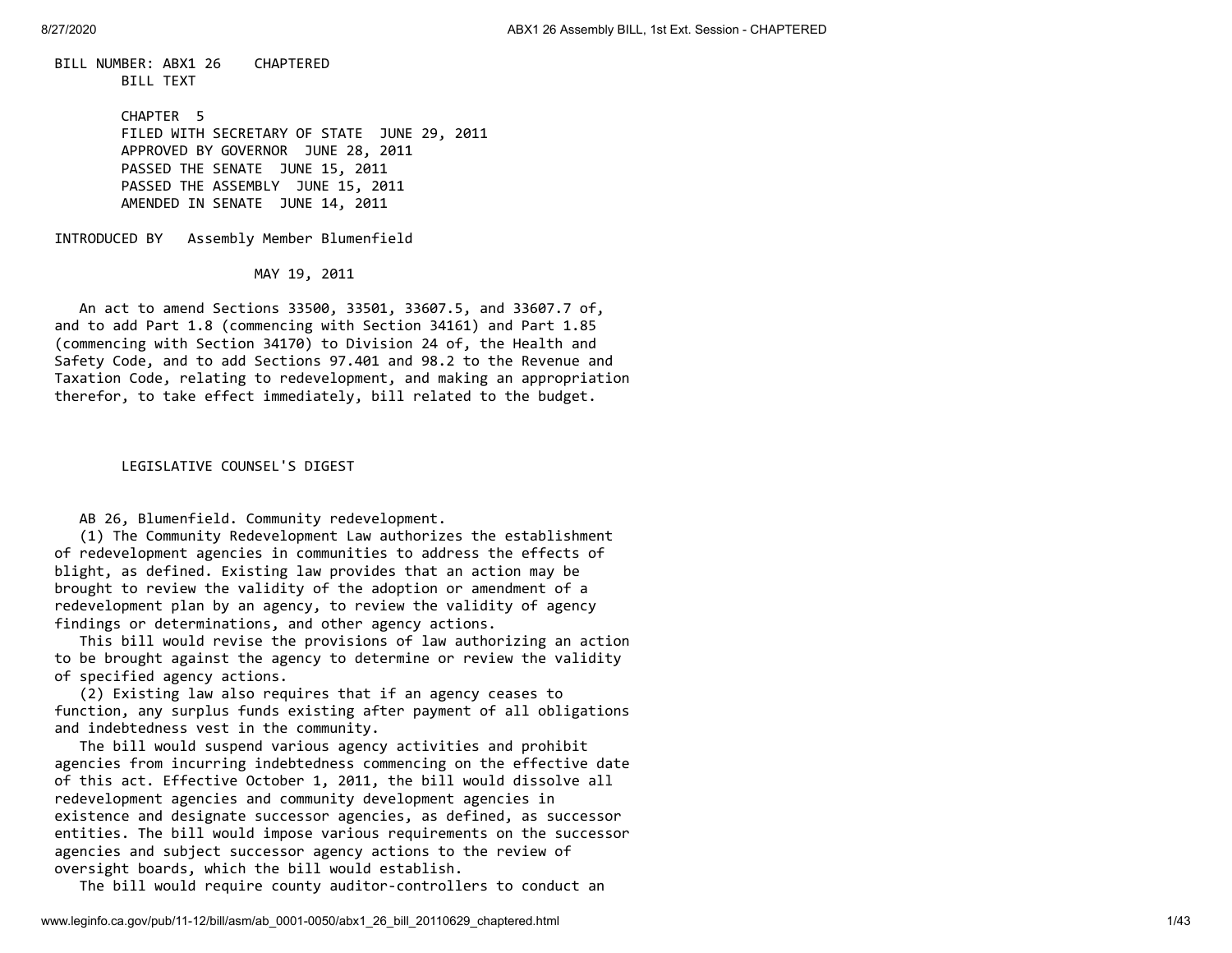agreed-upon procedures audit of each former redevelopment agency by March 1, 2012. The bill would require the county auditor-controller to determine the amount of property taxes that would have been allocated to each redevelopment agency if the agencies had not been dissolved and deposit this amount in a Redevelopment Property Tax Trust Fund in the county. Revenues in the trust fund would be allocated to various taxing entities in the county and to cover specified expenses of the former agency. By imposing additional duties upon local public officials, the bill would create a state-mandated local program.

 (3) The bill would prohibit a redevelopment agency from issuing new bonds, notes, interim certificates, debentures, or other obligations if any legal challenge to invalidate a provision of this act is successful.

 (4) The bill would appropriate \$500,000 to the Department of Finance from the General Fund for administrative costs associated with the bill.

 (5) The bill would provide that its provisions take effect only if specified legislation is enacted in the 2011-12 First Extraordinary Session of the Legislature.

 (6) The California Constitution requires the state to reimburse local agencies and school districts for certain costs mandated by the state. Statutory provisions establish procedures for making that reimbursement.

 This bill would provide that no reimbursement is required by this act for a specified reason.

 (7) The California Constitution authorizes the Governor to declare a fiscal emergency and to call the Legislature into special session for that purpose. Governor Schwarzenegger issued a proclamation declaring a fiscal emergency, and calling a special session for this purpose, on December 6, 2010. Governor Brown issued a proclamation on January 20, 2011, declaring and reaffirming that a fiscal emergency exists and stating that his proclamation supersedes the earlier proclamation for purposes of that constitutional provision.

 This bill would state that it addresses the fiscal emergency declared and reaffirmed by the Governor by proclamation issued on January 20, 2011, pursuant to the California Constitution.

 (8) This bill would declare that it is to take effect immediately as a bill providing for appropriations related to the Budget Bill. Appropriation: yes.

THE PEOPLE OF THE STATE OF CALIFORNIA DO ENACT AS FOLLOWS:

 SECTION 1. The Legislature finds and declares all of the following:

 (a) The economy and the residents of this state are slowly recovering from the worst recession since the Great Depression.

(b) State and local governments are still facing incredibly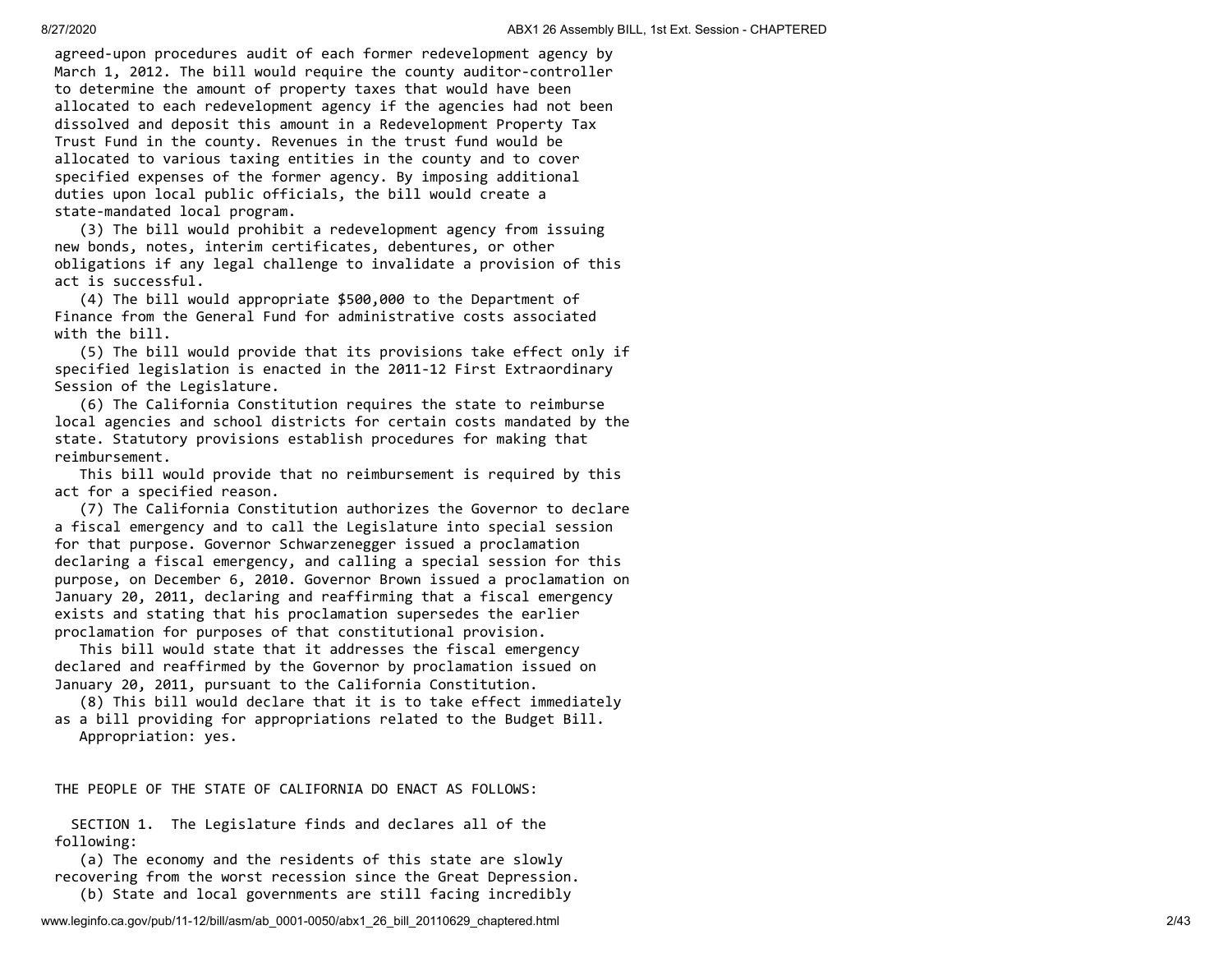significant declines in revenues and increased need for core governmental services.

 (c) Local governments across this state continue to confront difficult choices and have had to reduce fire and police protection among other services.

 (d) Schools have faced reductions in funding that have caused school districts to increase class size and layoff teachers, as well as make other hurtful cuts.

 (e) Redevelopment agencies have expanded over the years in this state. The expansion of redevelopment agencies has increasingly shifted property taxes away from services provided to schools, counties, special districts, and cities.

 (f) Redevelopment agencies take in approximately 12 percent of all of the property taxes collected across this state.

 (g) It is estimated that under current law, redevelopment agencies will divert \$5 billion in property tax revenue from other taxing agencies in the 2011-12 fiscal year.

 (h) The Legislature has all legislative power not explicitly restricted to it. The California Constitution does not require that redevelopment agencies must exist and, unlike other entities such as counties, does not limit the Legislature's control over that existence. Redevelopment agencies were created by statute and can therefore be dissolved by statute.

 (i) Upon their dissolution, any property taxes that would have been allocated to redevelopment agencies will no longer be deemed tax increment. Instead, those taxes will be deemed property tax revenues and will be allocated first to successor agencies to make payments on the indebtedness incurred by the dissolved redevelopment agencies, with remaining balances allocated in accordance with applicable constitutional and statutory provisions.

 (j) It is the intent of the Legislature to do all of the following in this act:

 (1) Bar existing redevelopment agencies from incurring new obligations, prior to their dissolution.

 (2) Allocate property tax revenues to successor agencies for making payments on indebtedness incurred by the redevelopment agency prior to its dissolution and allocate remaining balances in accordance with applicable constitutional and statutory provisions.

 (3) Beginning October 1, 2011, allocate these funds according to the existing property tax allocation within each county to make the funds available for cities, counties, special districts, and school and community college districts.

 (4) Require successor agencies to expeditiously wind down the affairs of the dissolved redevelopment agencies and to provide the successor agencies with limited authority that extends only to the extent needed to implement a winddown of redevelopment agency affairs.

 SEC. 2. Section 33500 of the Health and Safety Code is amended to read: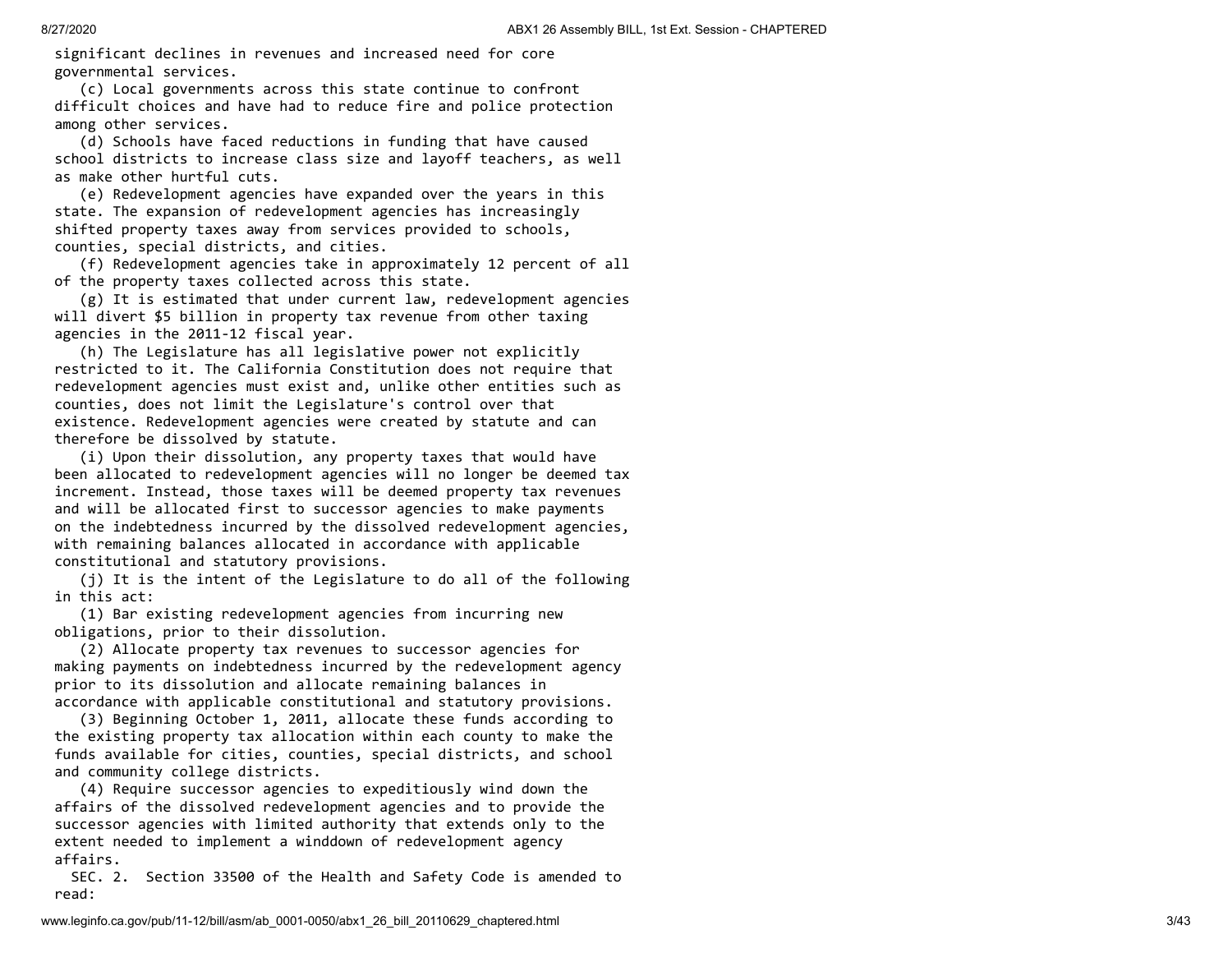33500. (a) Notwithstanding any other provision of law, including Section 33501, an action may be brought to review the validity of the adoption or amendment of a redevelopment plan at any time within 90 days after the date of the adoption of the ordinance adopting or amending the plan, if the adoption of the ordinance occurred prior to January 1, 2011.

 (b) Notwithstanding any other provision of law, including Section 33501, an action may be brought to review the validity of any findings or determinations by the agency or the legislative body at any time within 90 days after the date on which the agency or the legislative body made those findings or determinations, if the findings or determinations occurred prior to January 1, 2011.

 (c) Notwithstanding any other law, including Section 33501, an action may be brought to review the validity of the adoption or amendment of a redevelopment plan at any time within two years after the date of the adoption of the ordinance adopting or amending the plan, if the adoption of the ordinance occurred after January 1, 2011.

 (d) Notwithstanding any other law, including Section 33501, an action may be brought to review the validity of any findings or determinations by the agency or the legislative body at any time within two years after the date on which the agency or the legislative body made those findings or determinations, if the findings or determinations occurred after January 1, 2011.

 SEC. 3. Section 33501 of the Health and Safety Code is amended to read:

 33501. (a) An action may be brought pursuant to Chapter 9 (commencing with Section 860) of Title 10 of Part 2 of the Code of Civil Procedure to determine the validity of bonds and the redevelopment plan to be financed or refinanced, in whole or in part, by the bonds, or to determine the validity of a redevelopment plan not financed by bonds, including without limiting the generality of the foregoing, the legality and validity of all proceedings theretofore taken for or in any way connected with the establishment of the agency, its authority to transact business and exercise its powers, the designation of the survey area, the selection of the project area, the formulation of the preliminary plan, the validity of the finding and determination that the project area is predominantly urbanized, and the validity of the adoption of the redevelopment plan, and also including the legality and validity of all proceedings theretofore taken and (as provided in the bond resolution) proposed to be taken for the authorization, issuance, sale, and delivery of the bonds, and for the payment of the principal thereof and interest thereon.

 (b) Notwithstanding subdivision (a), an action to determine the validity of a redevelopment plan, or amendment to a redevelopment plan that was adopted prior to January 1, 2011, may be brought within 90 days after the date of the adoption of the ordinance adopting or amending the plan.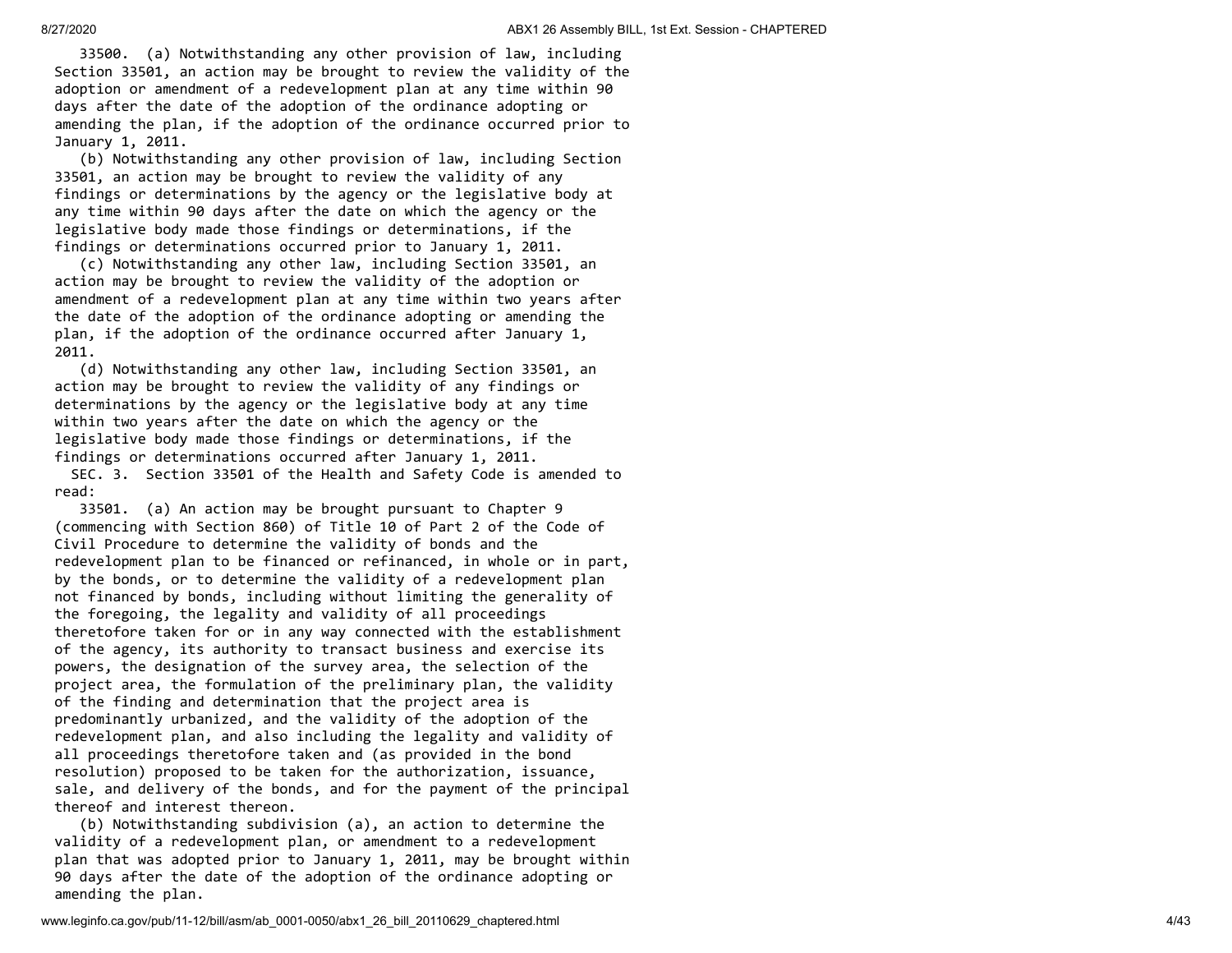(c) Any action that is commenced on or after January 1, 2011, which is brought pursuant to Chapter 9 (commencing with Section 860) of Title 10 of Part 2 of the Code of Civil Procedure to determine the validity or legality of any issue, document, or action described in subdivision (a), may be brought within two years after any triggering event that occurred after January 1, 2011.

 (d) For the purposes of protecting the interests of the state, the Attorney General and the Department of Finance are interested persons pursuant to Section 863 of the Code of Civil Procedure in any action brought with respect to the validity of an ordinance adopting or amending a redevelopment plan pursuant to this section.

 (e) For purposes of contesting the inclusion in a project area of lands that are enforceably restricted, as that term is defined in Sections 422 and 422.5 of the Revenue and Taxation Code, or lands that are in agricultural use, as defined in subdivision (b) of Section 51201 of the Government Code, the Department of Conservation, the county agricultural commissioner, the county farm bureau, the California Farm Bureau Federation, and agricultural entities and general farm organizations that provide a written request for notice, are interested persons pursuant to Section 863 of the Code of Civil Procedure, in any action brought with respect to the validity of an ordinance adopting or amending a redevelopment plan pursuant to this section.

 SEC. 4. Section 33607.5 of the Health and Safety Code is amended to read:

 33607.5. (a) (1) This section shall apply to each redevelopment project area that, pursuant to a redevelopment plan which contains the provisions required by Section 33670, is either: (A) adopted on or after January 1, 1994, including later amendments to these redevelopment plans; or (B) adopted prior to January 1, 1994, but amended, after January 1, 1994, to include new territory. For plans amended after January 1, 1994, only the tax increments from territory added by the amendment shall be subject to this section. All the amounts calculated pursuant to this section shall be calculated after the amount required to be deposited in the Low and Moderate Income Housing Fund pursuant to Sections 33334.2, 33334.3, and 33334.6 has been deducted from the total amount of tax increment funds received by the agency in the applicable fiscal year.

 (2) The payments made pursuant to this section shall be in addition to any amounts the affected taxing entities receive pursuant to subdivision (a) of Section 33670. The payments made pursuant to this section to the affected taxing entities, including the community, shall be allocated among the affected taxing entities, including the community if the community elects to receive payments, in proportion to the percentage share of property taxes each affected taxing entity, including the community, receives during the fiscal year the funds are allocated, which percentage share shall be determined without regard to any amounts allocated to a city, a city and county, or a county pursuant to Sections 97.68 and 97.70 of the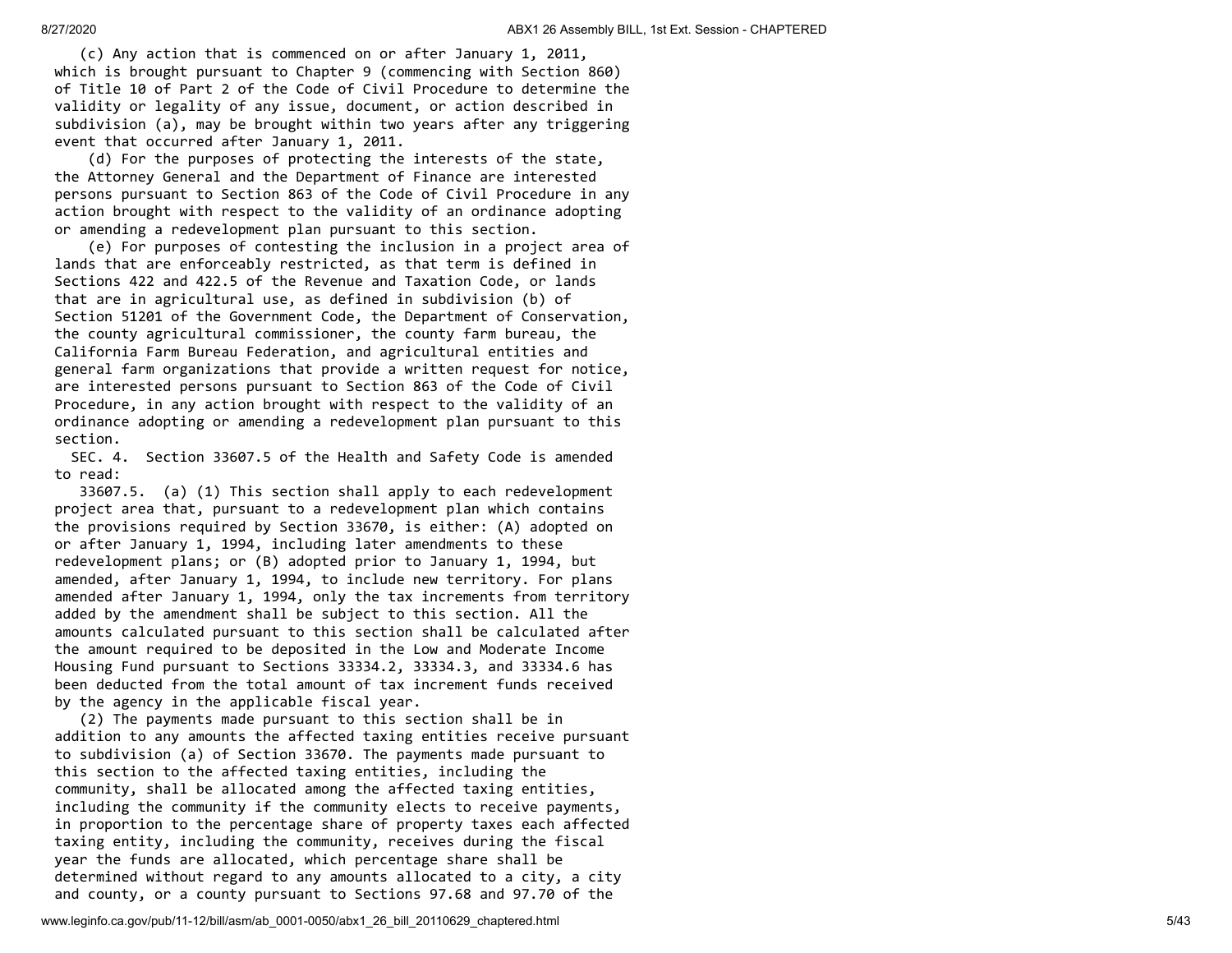Revenue and Taxation Code, and without regard to any allocation reductions to a city, a city and county, a county, a special district, or a redevelopment agency pursuant to Sections 97.71, 97.72, and 97.73 of the Revenue and Taxation Code and Section 33681.12. The agency shall reduce its payments pursuant to this section to an affected taxing entity by any amount the agency has paid, directly or indirectly, pursuant to Section 33445, 33445.5, 33445.6, 33446, or any other provision of law other than this section for, or in connection with, a public facility owned or leased by that affected taxing agency, except: (A) any amounts the agency has paid directly or indirectly pursuant to an agreement with a taxing entity adopted prior to January 1, 1994; or (B) any amounts that are unrelated to the specific project area or amendment governed by this section. The reduction in a payment by an agency to a school district, community college district, or county office of education, or for special education, shall be subtracted only from the amount that otherwise would be available for use by those entities for educational facilities pursuant to paragraph (4). If the amount of the reduction exceeds the amount that otherwise would have been available for use for educational facilities in any one year, the agency shall reduce its payment in more than one year.

 (3) If an agency reduces its payment to a school district, community college district, or county office of education, or for special education, the agency shall do all of the following:

 (A) Determine the amount of the total payment that would have been made without the reduction.

 (B) Determine the amount of the total payment without the reduction which: (i) would have been considered property taxes; and (ii) would have been available to be used for educational facilities pursuant to paragraph (4).

 (C) Reduce the amount available to be used for educational facilities.

 (D) Send the payment to the school district, community college district, or county office of education, or for special education, with a statement that the payment is being reduced and including the calculation required by this subdivision showing the amount to be considered property taxes and the amount, if any, available for educational facilities.

 (4) (A) Except as specified in subparagraph (E), of the total amount paid each year pursuant to this section to school districts, 43.3 percent shall be considered to be property taxes for the purposes of paragraph (1) of subdivision (h) of Section 42238 of the Education Code, and 56.7 percent shall not be considered to be property taxes for the purposes of that section and shall be available to be used for educational facilities, including, in the case of amounts paid during the 2011-12 fiscal year through the 2015-16 fiscal year, inclusive, land acquisition, facility construction, reconstruction, remodeling, maintenance, or deferred maintenance.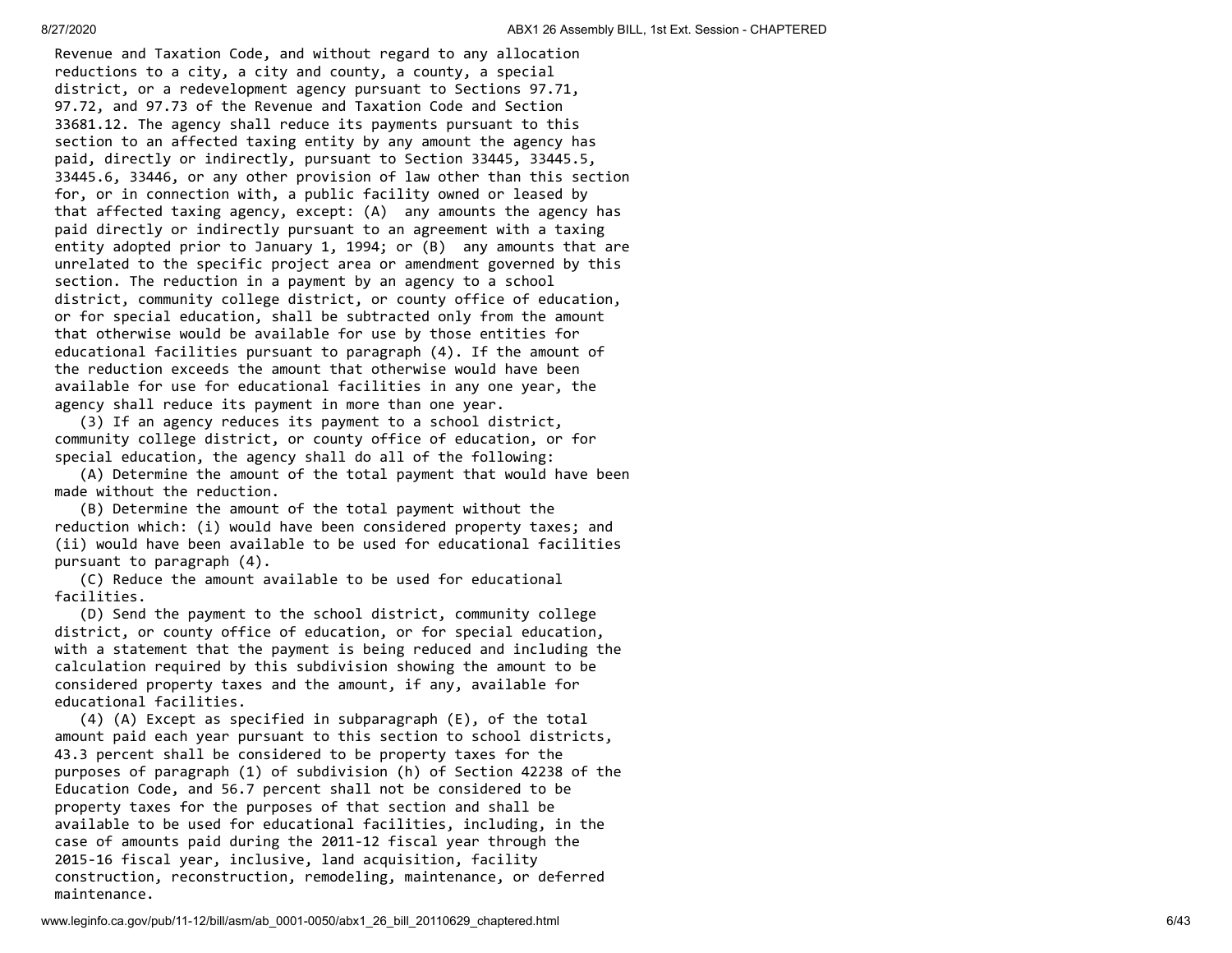(B) Except as specified in subparagraph (E), of the total amount paid each year pursuant to this section to community college districts, 47.5 percent shall be considered to be property taxes for the purposes of Section 84751 of the Education Code, and 52.5 percent shall not be considered to be property taxes for the purposes of that section and shall be available to be used for educational facilities, including, in the case of amounts paid during the 2011-12 fiscal year through the 2015-16 fiscal year, inclusive, land acquisition, facility construction, reconstruction, remodeling, maintenance, or deferred maintenance.

 (C) Except as specified in subparagraph (E), of the total amount paid each year pursuant to this section to county offices of education, 19 percent shall be considered to be property taxes for the purposes of Section 2558 of the Education Code, and 81 percent shall not be considered to be property taxes for the purposes of that section and shall be available to be used for educational facilities, including, in the case of amounts paid during the 2011-12 fiscal year through the 2015-16 fiscal year, inclusive, land acquisition, facility construction, reconstruction, remodeling, maintenance, or deferred maintenance.

 (D) Except as specified in subparagraph (E), of the total amount paid each year pursuant to this section for special education, 19 percent shall be considered to be property taxes for the purposes of Section 56712 of the Education Code, and 81 percent shall not be considered to be property taxes for the purposes of that section and shall be available to be used for education facilities, including, in the case of amounts paid during the 2011-12 fiscal year through the 2015-16 fiscal year, inclusive, land acquisition, facility construction, reconstruction, remodeling, maintenance, or deferred maintenance.

 (E) If, pursuant to paragraphs (2) and (3), an agency reduces its payments to an educational entity, the calculation made by the agency pursuant to paragraph (3) shall determine the amount considered to be property taxes and the amount available to be used for educational facilities in the year the reduction was made.

 (5) Local education agencies that use funds received pursuant to this section for school facilities shall spend these funds at schools that are: (A) within the project area, (B) attended by students from the project area, (C) attended by students generated by projects that are assisted directly by the redevelopment agency, or (D) determined by the governing board of a local education agency to be of benefit to the project area.

 (b) Commencing with the first fiscal year in which the agency receives tax increments and continuing through the last fiscal year in which the agency receives tax increments, a redevelopment agency shall pay to the affected taxing entities, including the community if the community elects to receive a payment, an amount equal to 25 percent of the tax increments received by the agency after the amount required to be deposited in the Low and Moderate Income Housing Fund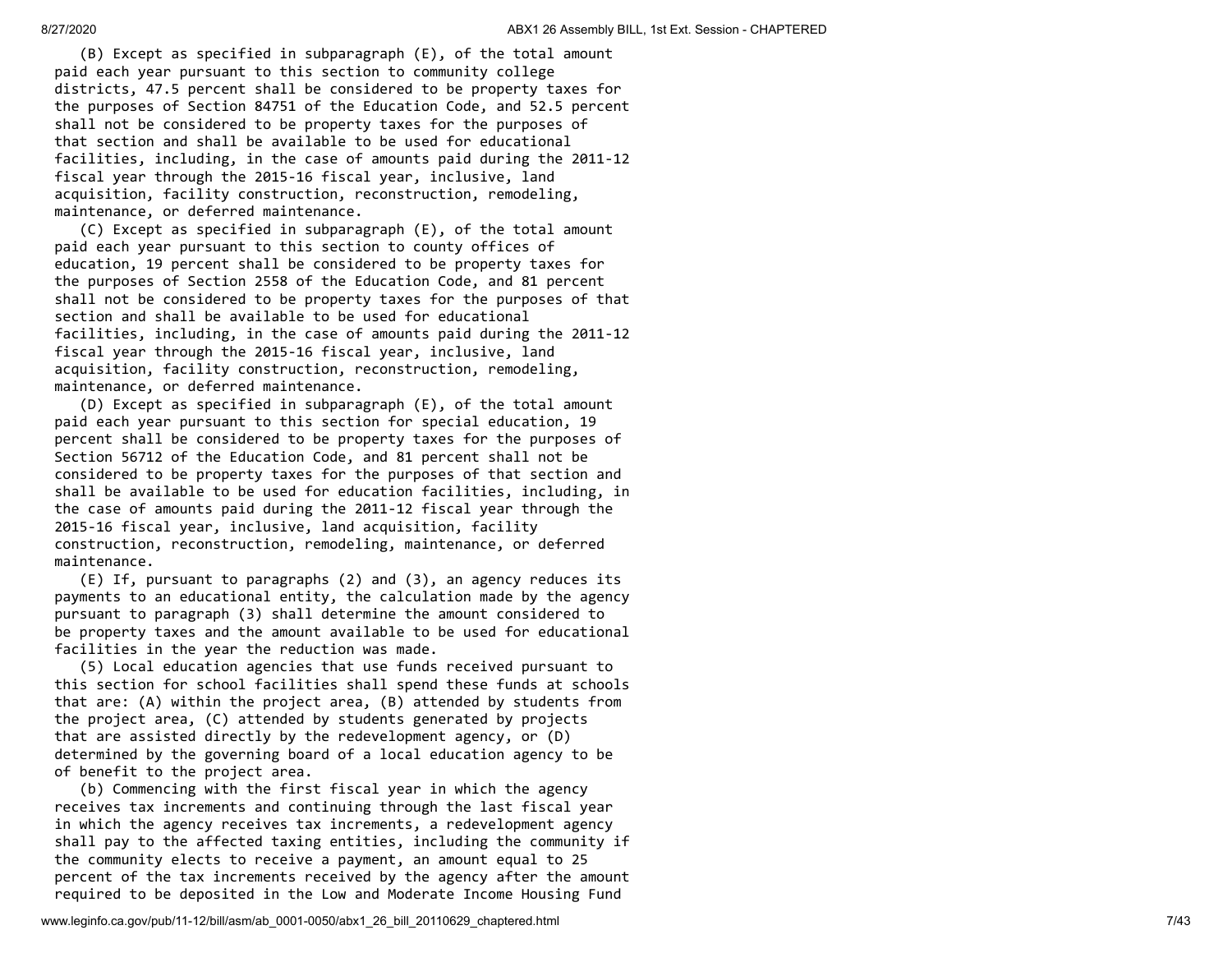has been deducted. In any fiscal year in which the agency receives tax increments, the community that has adopted the redevelopment project area may elect to receive the amount authorized by this paragraph.

 (c) Commencing with the 11th fiscal year in which the agency receives tax increments and continuing through the last fiscal year in which the agency receives tax increments, a redevelopment agency shall pay to the affected taxing entities, other than the community which has adopted the project, in addition to the amounts paid pursuant to subdivision (b) and after deducting the amount allocated to the Low and Moderate Income Housing Fund, an amount equal to 21 percent of the portion of tax increments received by the agency, which shall be calculated by applying the tax rate against the amount of assessed value by which the current year assessed value exceeds the first adjusted base year assessed value. The first adjusted base year assessed value is the assessed value of the project area in the 10th fiscal year in which the agency receives tax increment revenues.

 (d) Commencing with the 31st fiscal year in which the agency receives tax increments and continuing through the last fiscal year in which the agency receives tax increments, a redevelopment agency shall pay to the affected taxing entities, other than the community which has adopted the project, in addition to the amounts paid pursuant to subdivisions (b) and (c) and after deducting the amount allocated to the Low and Moderate Income Housing Fund, an amount equal to 14 percent of the portion of tax increments received by the agency, which shall be calculated by applying the tax rate against the amount of assessed value by which the current year assessed value exceeds the second adjusted base year assessed value. The second adjusted base year assessed value is the assessed value of the project area in the 30th fiscal year in which the agency receives tax increments.

 (e) (1) Prior to incurring any loans, bonds, or other indebtedness, except loans or advances from the community, the agency may subordinate to the loans, bonds, or other indebtedness the amount required to be paid to an affected taxing entity by this section, provided that the affected taxing entity has approved these subordinations pursuant to this subdivision.

 (2) At the time the agency requests an affected taxing entity to subordinate the amount to be paid to it, the agency shall provide the affected taxing entity with substantial evidence that sufficient funds will be available to pay both the debt service and the payments required by this section, when due.

 (3) Within 45 days after receipt of the agency's request, the affected taxing entity shall approve or disapprove the request for subordination. An affected taxing entity may disapprove a request for subordination only if it finds, based upon substantial evidence, that the agency will not be able to pay the debt payments and the amount required to be paid to the affected taxing entity. If the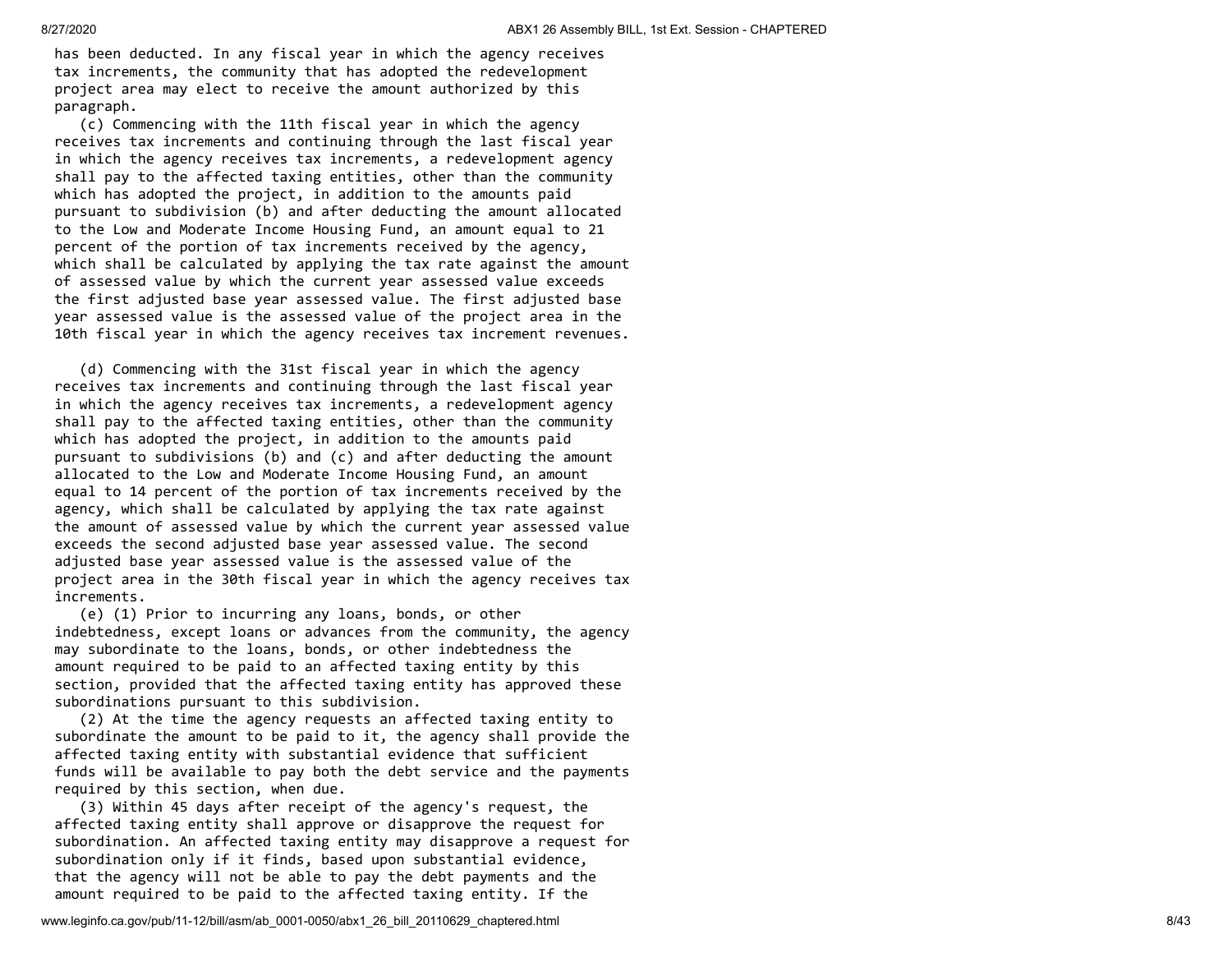affected taxing entity does not act within 45 days after receipt of the agency's request, the request to subordinate shall be deemed approved and shall be final and conclusive.

(f) (1) The Legislature finds and declares both of the following:

 (A) The payments made pursuant to this section are necessary in order to alleviate the financial burden and detriment that affected taxing entities may incur as a result of the adoption of a redevelopment plan, and payments made pursuant to this section will benefit redevelopment project areas.

 (B) The payments made pursuant to this section are the exclusive payments that are required to be made by a redevelopment agency to affected taxing entities during the term of a redevelopment plan.

 (2) Notwithstanding any other provision of law, a redevelopment agency shall not be required, either directly or indirectly, as a measure to mitigate a significant environmental effect or as part of any settlement agreement or judgment brought in any action to contest the validity of a redevelopment plan pursuant to Section 33501, to make any other payments to affected taxing entities, or to pay for public facilities that will be owned or leased to an affected taxing entity.

 (g) As used in this section, a "local education agency" is a school district, a community college district, or a county office of education.

 SEC. 5. Section 33607.7 of the Health and Safety Code is amended to read:

 33607.7. (a) This section shall apply to a redevelopment plan amendment for any redevelopment plans adopted prior to January 1, 1994, that increases the limitation on the number of dollars to be allocated to the redevelopment agency or that increases, or eliminates pursuant to paragraph (1) of subdivision (e) of Section 33333.6, the time limit on the establishing of loans, advances, and indebtedness established pursuant to paragraphs (1) and (2) of subdivision (a) of Section 33333.6, as those paragraphs read on December 31, 2001, or that lengthens the period during which the redevelopment plan is effective if the redevelopment plan being amended contains the provisions required by subdivision (b) of Section 33670. However, this section shall not apply to those redevelopment plans that add new territory.

 (b) If a redevelopment agency adopts an amendment that is governed by the provisions of this section, it shall pay to each affected taxing entity either of the following:

 (1) If an agreement exists that requires payments to the taxing entity, the amount required to be paid by an agreement between the agency and an affected taxing entity entered into prior to January 1, 1994.

 (2) If an agreement does not exist, the amounts required pursuant to subdivisions (b), (c), (d), and (e) of Section 33607.5, until termination of the redevelopment plan, calculated against the amount of assessed value by which the current year assessed value exceeds an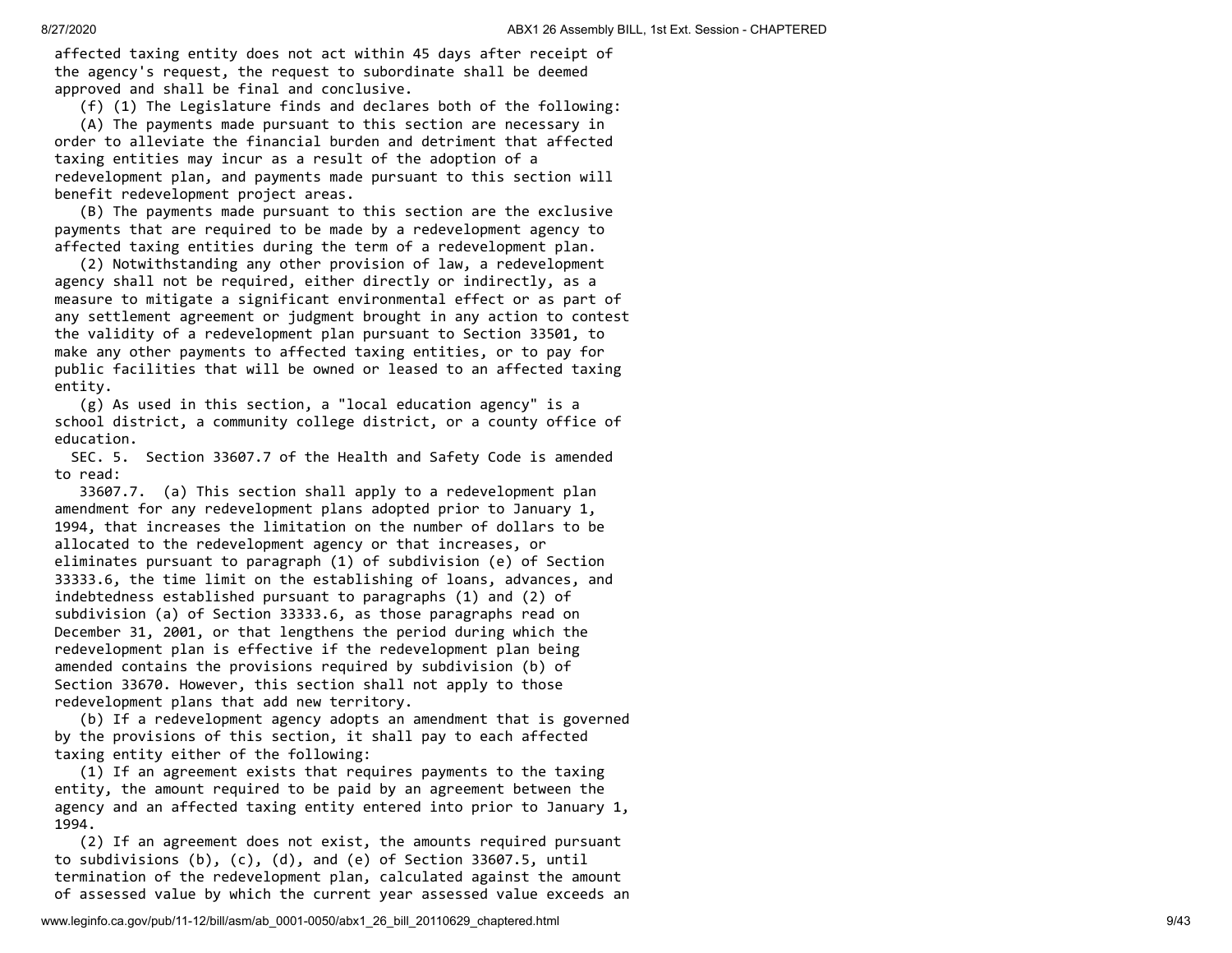adjusted base year assessed value. The amounts shall be allocated between property taxes and educational facilities, including, in the case of amounts paid during the 2011-12 fiscal year through the 2015-16 fiscal year, inclusive, land acquisition, facility construction, reconstruction, remodeling, maintenance, or deferred maintenance, according to the appropriate formula in paragraph (3) of subdivision (a) of Section 33607.5. In determining the applicable amount under Section 33607.5, the first fiscal year shall be the first fiscal year following the fiscal year in which the adjusted base year value is determined.

 (c) The adjusted base year assessed value shall be the assessed value of the project area in the year in which the limitation being amended would have taken effect without the amendment or, if more than one limitation is being amended, the first year in which one or more of the limitations would have taken effect without the amendment. The agency shall commence making these payments pursuant to the terms of the agreement, if applicable, or, if an agreement does not exist, in the first fiscal year following the fiscal year in which the adjusted base year value is determined.

 SEC. 6. Part 1.8 (commencing with Section 34161) is added to Division 24 of the Health and Safety Code, to read:

PART 1.8. RESTRICTIONS ON REDEVELOPMENT AGENCY OPERATIONS

 CHAPTER 1. SUSPENSION OF AGENCY ACTIVITIES AND PROHIBITION ON CREATION OF NEW DEBTS

 34161. Notwithstanding Part 1 (commencing with Section 33000), Part 1.5 (commencing with Section 34000), Part 1.6 (commencing with Section 34050), and Part 1.7 (commencing with Section 34100), or any other law, commencing on the effective date of this part, no agency shall incur new or expand existing monetary or legal obligations except as provided in this part. All of the provisions of this part shall take effect and be operative on the effective date of the act adding this part.

 34162. (a) Notwithstanding Part 1 (commencing with Section 33000), Part 1.5 (commencing with Section 34000), Part 1.6 (commencing with Section 34050), and Part 1.7 (commencing with Section 34100), or any other law, commencing on the effective date of this act, an agency shall be unauthorized and shall not take any action to incur indebtedness, including, but not limited to, any of the following:

 (1) Issue or sell bonds, for any purpose, regardless of the source of repayment of the bonds. As used in this section, the term "bonds," includes, but is not limited to, any bonds, notes, bond anticipation notes, interim certificates, debentures, certificates of participation, refunding bonds, or other obligations issued by an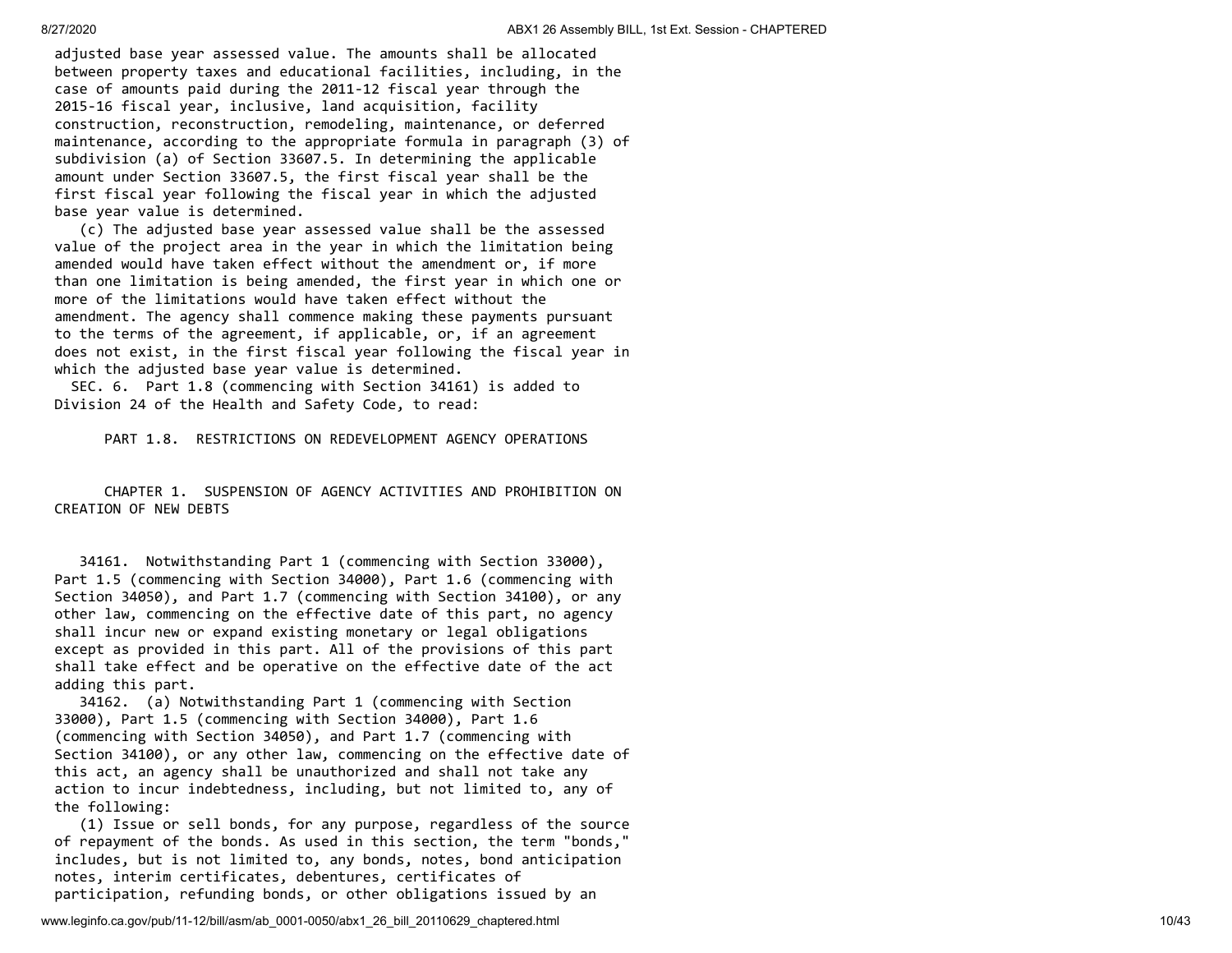agency pursuant to Part 1 (commencing with Section 33000), and Section 53583 of the Government Code, pursuant to any charter city authority or any revenue bond law.

 (2) Incur indebtedness payable from prohibited sources of repayment, which include, but are not limited to, income and revenues of an agency's redevelopment projects, taxes allocated to the agency, taxes imposed by the agency pursuant to Section 7280.5 of the Revenue and Taxation Code, assessments imposed by the agency, loan repayments made to the agency pursuant to Section 33746, fees or charges imposed by the agency, other revenues of the agency, and any contributions or other financial assistance from the state or federal government.

 (3) Refund, restructure, or refinance indebtedness or obligations that existed as of January 1, 2011, including, but not limited to, any of the following:

 (A) Refund bonds previously issued by the agency or by another political subdivision of the state, including, but not limited to, those issued by a city, a housing authority, or a nonprofit corporation acting on behalf of a city or a housing authority.

 (B) Exercise the right of optional redemption of any of its outstanding bonds or elect to purchase any of its own outstanding bonds.

 (C) Modify or amend the terms and conditions, payment schedules, amortization or maturity dates of any of the agency's bonds or other obligations that are outstanding or exist as of January 1, 2011.

 (4) Take out or accept loans or advances, for any purpose, from the state or the federal government, any other public agency, or any private lending institution, or from any other source. For purposes of this section, the term "loans" include, but are not limited to, agreements with the community or any other entity for the purpose of refinancing a redevelopment project and moneys advanced to the agency by the community or any other entity for the expenses of redevelopment planning, expenses for dissemination of redevelopment information, other administrative expenses, and overhead of the agency.

 (5) Execute trust deeds or mortgages on any real or personal property owned or acquired by it.

 (6) Pledge or encumber, for any purpose, any of its revenues or assets. As used in this part, an agency's "revenues and assets" include, but are not limited to, agency tax revenues, redevelopment project revenues, other agency revenues, deeds of trust and mortgages held by the agency, rents, fees, charges, moneys, accounts receivable, contracts rights, and other rights to payment of whatever kind or other real or personal property. As used in this part, to "pledge or encumber" means to make a commitment of, by the grant of a lien on and a security interest in, an agency's revenues or assets, whether by resolution, indenture, trust agreement, loan agreement, lease, installment sale agreement, reimbursement agreement, mortgage, deed of trust, pledge agreement, or similar agreement in which the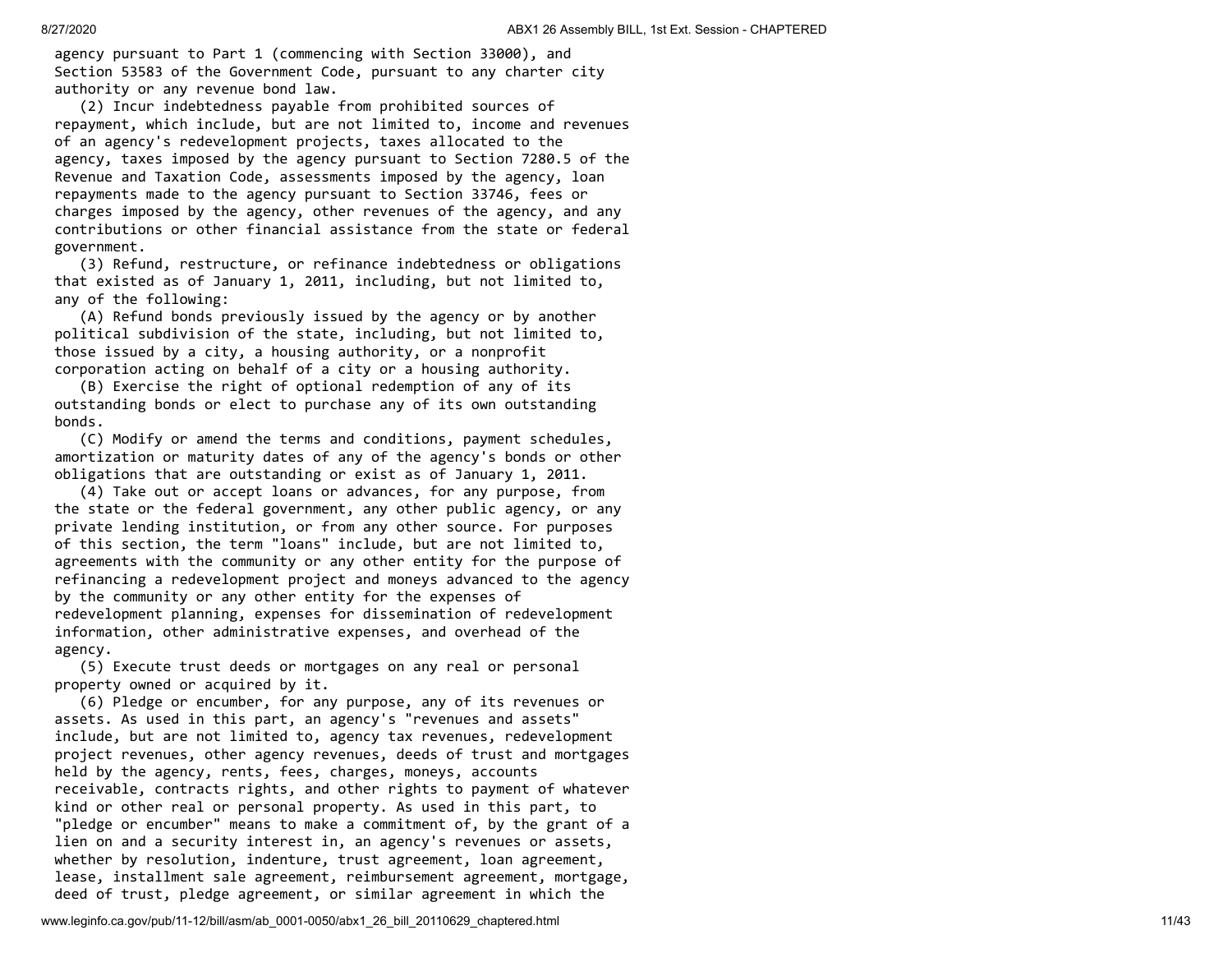pledge is provided for or created.

 (b) Any actions taken that conflict with this section are void from the outset and shall have no force or effect.

 (c) Notwithstanding subdivision (a), a redevelopment agency may issue refunding bonds, which are referred to in this part as Emergency Refunding Bonds, only where all of the following conditions are met:

 (1) The issuance of Emergency Refunding Bonds is the only means available to the agency to avoid a default on outstanding agency bonds.

 (2) Both the county treasurer and the Treasurer have approved the issuance of Emergency Refunding Bonds.

 (3) Emergency Refunding Bonds are issued only to provide funds for any single debt service payment that is due prior to October 1, 2011, and that is more than 20 percent larger than a level debt service payment would be for that bond.

 (4) The principal amount of outstanding agency bonds is not increased.

 34163. Notwithstanding Part 1 (commencing with Section 33000), Part 1.5 (commencing with Section 34000), Part 1.6 (commencing with Section 34050), and Part 1.7 (commencing with Section 34100), or any other law, commencing on the effective date of this part, an agency shall not have the authority to, and shall not, do any of the following:

 (a) Make loans or advances or grant or enter into agreements to provide funds or provide financial assistance of any sort to any entity or person for any purpose, including, but not limited to, all of the following:

 (1) Loans of moneys or any other thing of value or commitments to provide financing to nonprofit organizations to provide those organizations with financing for the acquisition, construction, rehabilitation, refinancing, or development of multifamily rental housing or the acquisition of commercial property for lease, each pursuant to Chapter 7.5 (commencing with Section 33741) of Part 1.

 (2) Loans of moneys or any other thing of value for residential construction, improvement, or rehabilitation pursuant to Chapter 8 (commencing with Section 33750) of Part 1. These include, but are not limited to, construction loans to purchasers of residential housing, mortgage loans to purchasers of residential housing, and loans to mortgage lenders, or any other entity, to aid in financing pursuant to Chapter 8 (commencing with Section 33750).

 (3) The purchase, by an agency, of mortgage or construction loans from mortgage lenders or from any other entities.

 (b) Enter into contracts with, incur obligations, or make commitments to, any entity, whether governmental, tribal, or private, or any individual or groups of individuals for any purpose, including, but not limited to, loan agreements, passthrough agreements, regulatory agreements, services contracts, leases, disposition and development agreements, joint exercise of powers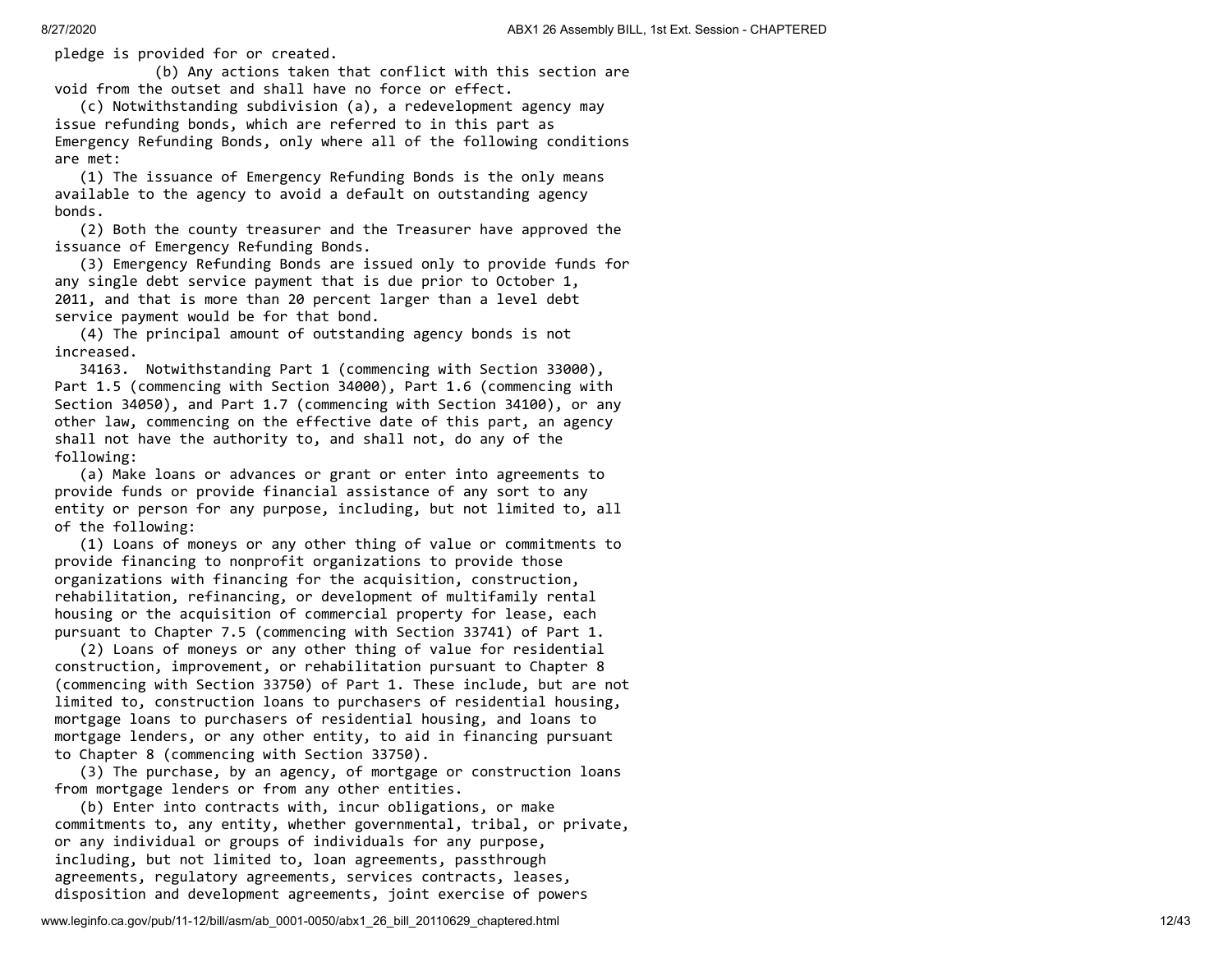agreements, contracts for the purchase of capital equipment, agreements for redevelopment activities, including, but not limited to, agreements for planning, design, redesign, development, demolition, alteration, construction, reconstruction, rehabilitation, site remediation, site development or improvement, removal of graffiti, land clearance, and seismic retrofits.

 (c) Amend or modify existing agreements, obligations, or commitments with any entity, for any purpose, including, but not limited to, any of the following:

 (1) Renewing or extending term of leases or other agreements, except that the agency may extend lease space for its own use to a date not to exceed six months after the effective date of the act adding this part and for a rate no more than 5 percent above the rate the agency currently pays on a monthly basis.

 (2) Modifying terms and conditions of existing agreements, obligations, or commitments.

 (3) Forgiving all or any part of the balance owed to the agency on existing loans or extend the term or change the terms and conditions of existing loans.

 (4) Increasing its deposits to the Low and Moderate Income Housing Fund created pursuant to Section 33334.3 beyond the minimum level that applied to it as of January 1, 2011.

 (5) Transferring funds out of the Low and Moderate Income Housing Fund, except to meet the minimum housing-related obligations that existed as of January 1, 2011, to make required payments under Sections 33690 and 33690.5, and to borrow funds pursuant to Section 34168.5.

 (d) Dispose of assets by sale, long-term lease, gift, grant, exchange, transfer, assignment, or otherwise, for any purpose, including, but not limited to, any of the following:

 (1) Assets, including, but not limited to, real property, deeds of trust, and mortgages held by the agency, moneys, accounts receivable, contract rights, proceeds of insurance claims, grant proceeds, settlement payments, rights to receive rents, and any other rights to payment of whatever kind.

 (2) Real property, including, but not limited to, land, land under water and waterfront property, buildings, structures, fixtures, and improvements on the land, any property appurtenant to, or used in connection with, the land, every estate, interest, privilege, easement, franchise, and right in land, including rights-of-way, terms for years, and liens, charges, or encumbrances by way of judgment, mortgage, or otherwise, and the indebtedness secured by the liens.

 (e) Acquire real property by any means for any purpose, including, but not limited to, the purchase, lease, or exercising of an option to purchase or lease, exchange, subdivide, transfer, assume, obtain option upon, acquire by gift, grant, bequest, devise, or otherwise acquire any real property, any interest in real property, and any improvements on it, including the repurchase of developed property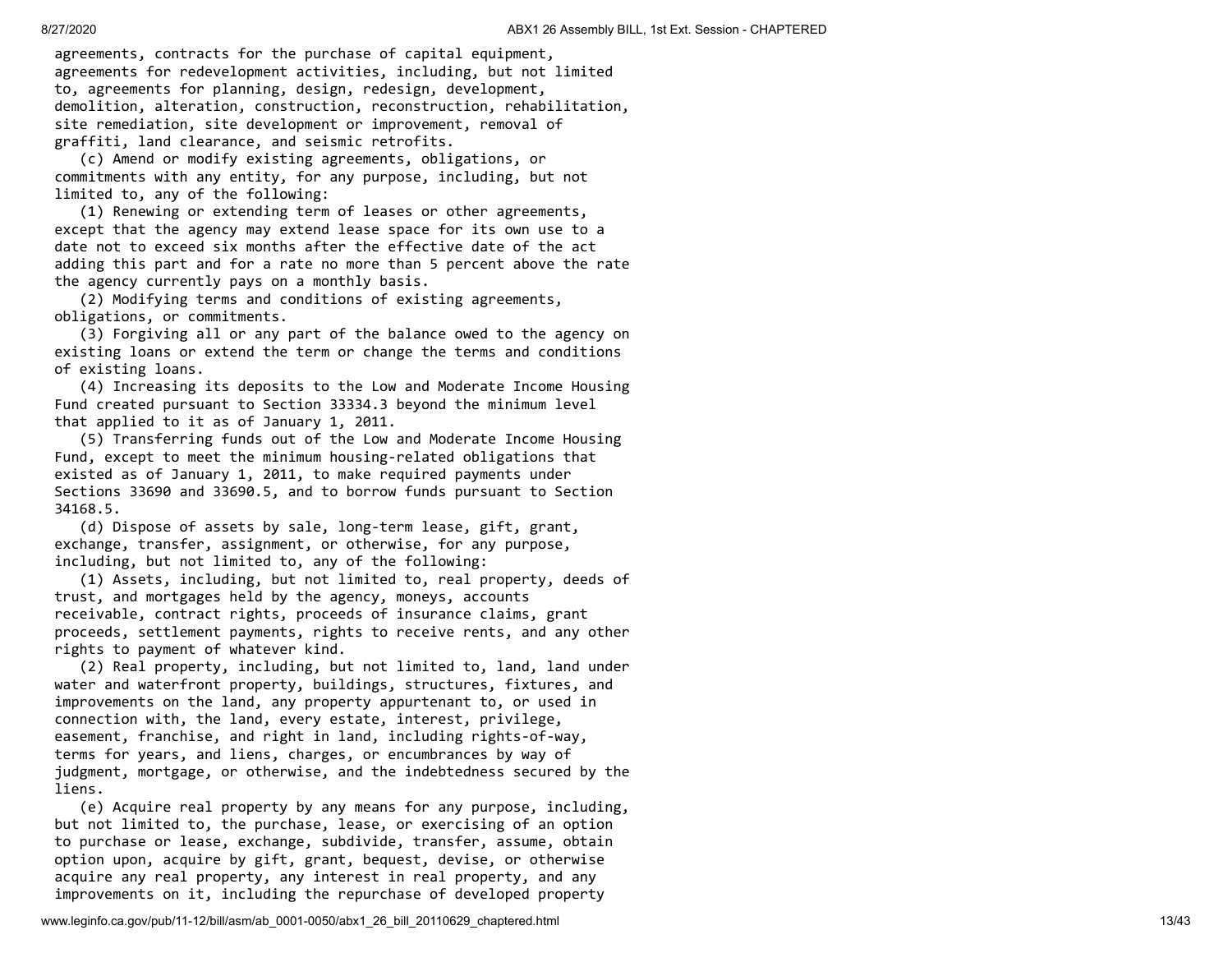previously owned by the agency and the acquisition of real property by eminent domain; provided, however, that nothing in this subdivision is intended to prohibit the acceptance or transfer of title for real property acquired prior to the effective date of this part.

 (f) Transfer, assign, vest, or delegate any of its assets, funds, rights, powers, ownership interests, or obligations for any purpose to any entity, including, but not limited to, the community, the legislative body, another member of a joint powers authority, a trustee, a receiver, a partner entity, another agency, a nonprofit corporation, a contractual counterparty, a public body, a limited-equity housing cooperative, the state, a political subdivision of the state, the federal government, any private entity, or an individual or group of individuals.

 (g) Accept financial or other assistance from the state or federal government or any public or private source if the acceptance necessitates or is conditioned upon the agency incurring indebtedness as that term is described in this part.

 34164. Notwithstanding Part 1 (commencing with Section 33000), Part 1.5 (commencing with Section 34000), Part 1.6 (commencing with Section 34050), and Part 1.7 (commencing with Section 34100), or any other law, commencing on the effective date of this part, an agency shall lack the authority to, and shall not, engage in any of the following redevelopment activities:

 (a) Prepare, approve, adopt, amend, or merge a redevelopment plan, including, but not limited to, modifying, extending, or otherwise changing the time limits on the effectiveness of a redevelopment plan.

 (b) Create, designate, merge, expand, or otherwise change the boundaries of a project area.

 (c) Designate a new survey area or modify, extend, or otherwise change the boundaries of an existing survey area.

 (d) Approve or direct or cause the approval of any program, project, or expenditure where approval is not required by law.

 (e) Prepare, formulate, amend, or otherwise modify a preliminary plan or cause the preparation, formulation, modification, or amendment of a preliminary plan.

 (f) Prepare, formulate, amend, or otherwise modify an implementation plan or cause the preparation, formulation, modification, or amendment of an implementation plan.

 (g) Prepare, formulate, amend, or otherwise modify a relocation plan or cause the preparation, formulation, modification, or amendment of a relocation plan where approval is not required by law.

 (h) Prepare, formulate, amend, or otherwise modify a redevelopment housing plan or cause the preparation, formulation, modification, or amendment of a redevelopment housing plan.

 (i) Direct or cause the development, rehabilitation, or construction of housing units within the community, unless required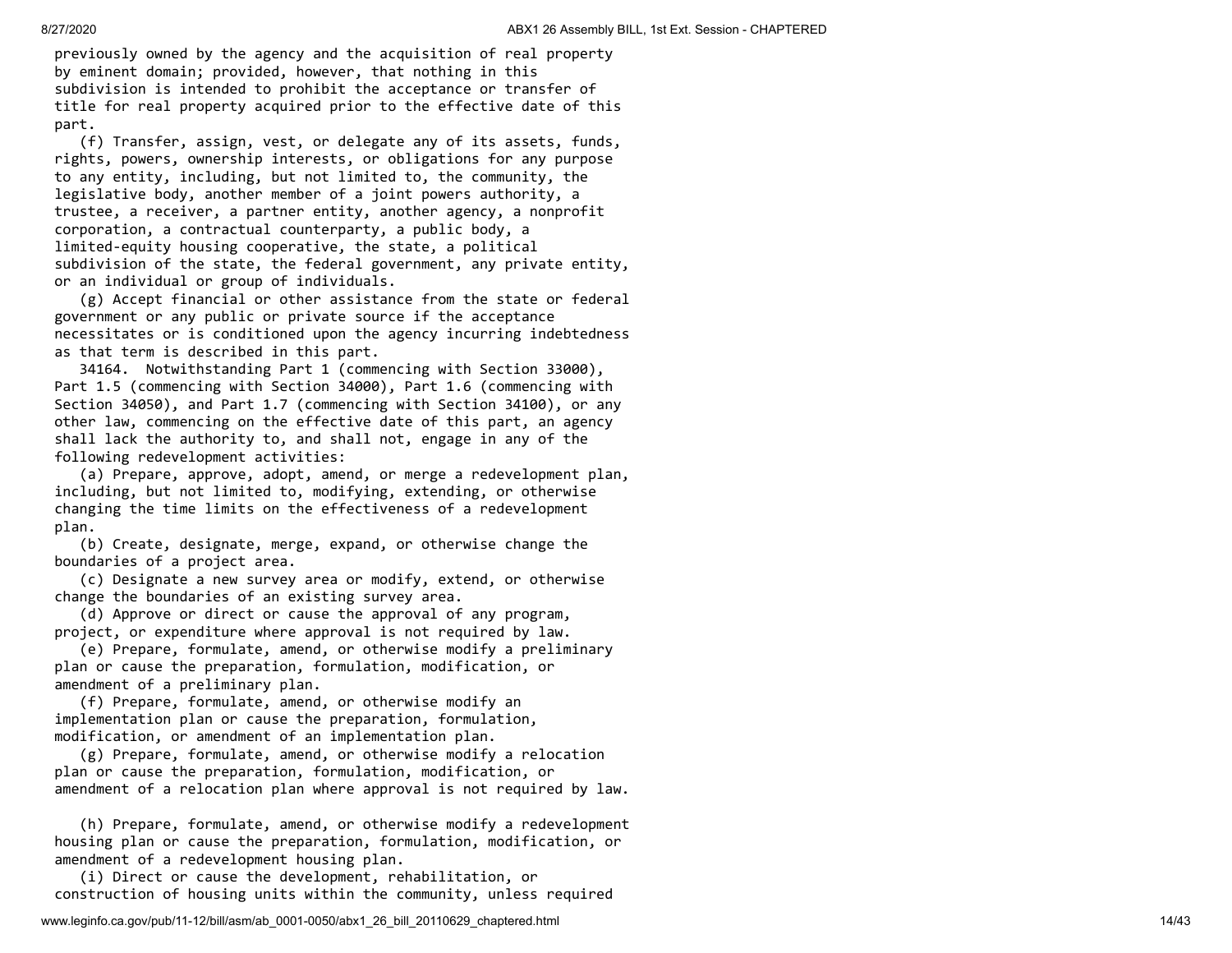to do so by an enforceable obligation.

(j) Make or modify a declaration or finding of blight, blighted

areas, or slum and blighted residential areas.

 (k) Make any new findings or declarations that any areas of blight cannot be remedied or redeveloped by private enterprise alone.

 (l) Provide or commit to provide relocation assistance, except where the provision of relocation assistance is required by law.

(m) Provide or commit to provide financial assistance.

 34165. Notwithstanding Part 1 (commencing with Section 33000), Part 1.5 (commencing with Section 34000), Part 1.6 (commencing with Section 34050), and Part 1.7 (commencing with Section 34100), or any other law, commencing on the effective date of this part, an agency shall lack the authority to, and shall not, do any of the following:

 (a) Enter into new partnerships, become a member in a joint powers authority, form a joint powers authority, create new entities, or become a member of any entity of which it is not currently a member, nor take on nor agree to any new duties or obligations as a member or otherwise of any entity to which the agency belongs or with which it is in any way associated.

 (b) Impose new assessments pursuant to Section 7280.5 of the Revenue and Taxation Code.

 (c) Increase the pay, benefits, or contributions of any sort for any officer, employee, consultant, contractor, or any other goods or service provider that had not previously been contracted.

 (d) Provide optional or discretionary bonuses to any officers, employees, consultants, contractors, or any other service or goods providers.

 (e) Increase numbers of staff employed by the agency beyond the number employed as of January 1, 2011.

 (f) Bring an action pursuant to Chapter 9 (commencing with Section 860) of Title 10 of Part 2 of the Code of Civil Procedure to determine the validity of any issuance or proposed issuance of revenue bonds under this chapter and the legality and validity of all proceedings previously taken or proposed in a resolution of an agency to be taken for the authorization, issuance, sale, and delivery of the revenue bonds and for the payment of the principal thereof and interest thereon.

 (g) Begin any condemnation proceeding or begin the process to acquire real property by eminent domain.

 (h) Prepare or have prepared a draft environmental impact report. This subdivision shall not alter or eliminate any requirements of the California Environmental Quality Act (Division 13 (commencing with Section 21000) of the Public Resources Code).

 34166. No legislative body or local governmental entity shall have any statutory authority to create or otherwise establish a new redevelopment agency or community development commission. No chartered city or chartered county shall exercise the powers granted in Part 1 (commencing with Section 33000) to create or otherwise establish a redevelopment agency.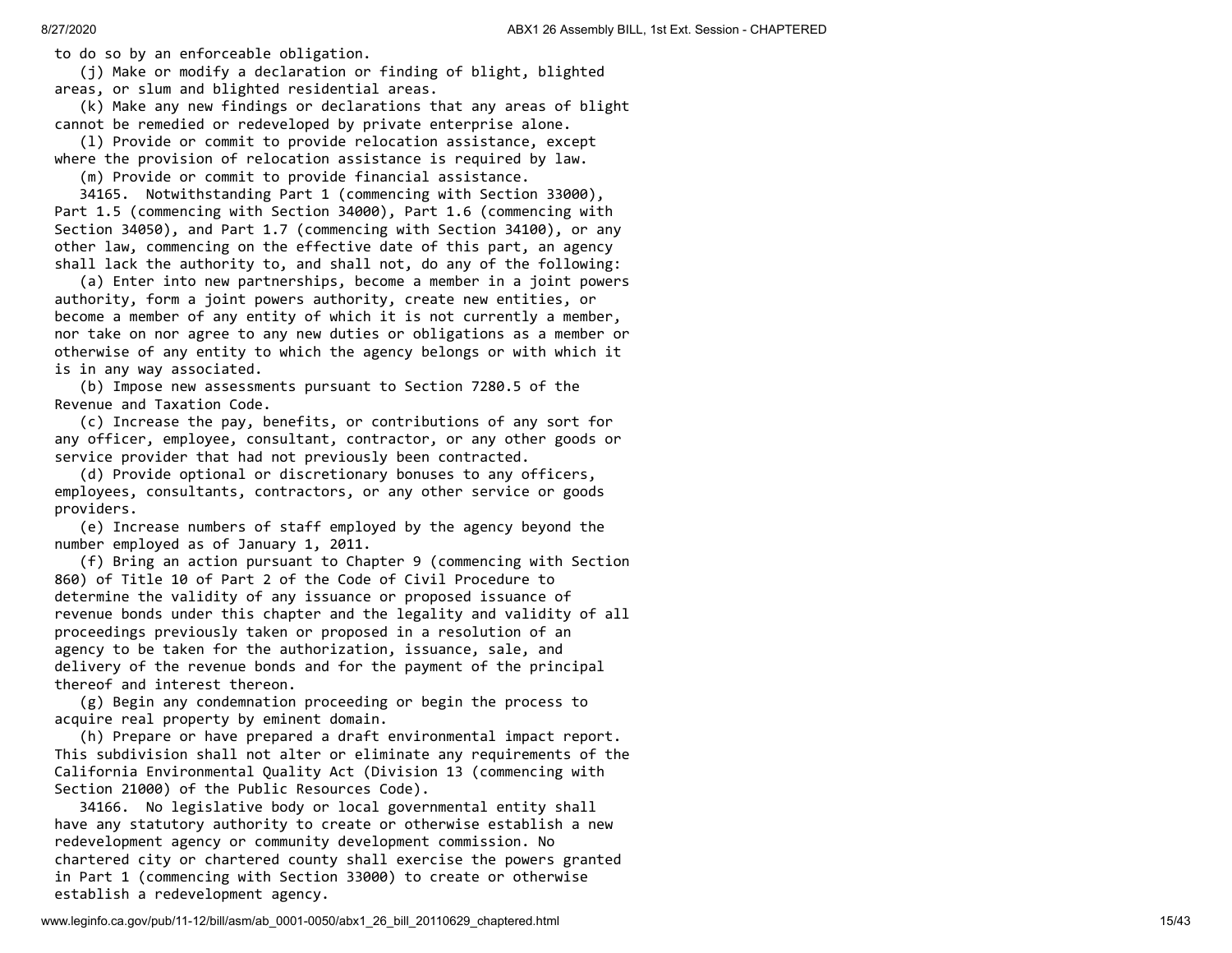34167. (a) This part is intended to preserve, to the maximum extent possible, the revenues and assets of redevelopment agencies so that those assets and revenues that are not needed to pay for enforceable obligations may be used by local governments to fund core governmental services including police and fire protection services and schools. It is the intent of the Legislature that redevelopment agencies take no actions that would further deplete the corpus of the agencies' funds regardless of their original source. All provisions of this part shall be construed as broadly as possible to support this intent and to restrict the expenditure of funds to the fullest extent possible.

 (b) For purposes of this part, "agency" or "redevelopment agency" means a redevelopment agency created or formed pursuant to Part 1 (commencing with Section 33000) or its predecessor or a community development commission created or formed pursuant to Part 1.7 (commencing with Section 34100) or its predecessor.

 (c) Nothing in this part in any way impairs the authority of a community development commission, other than in its authority to act as a redevelopment agency, to take any actions in its capacity as a housing authority or for any other community development purpose of the jurisdiction in which it operates.

 (d) For purposes of this part, "enforceable obligation" means any of the following:

 (1) Bonds, as defined by Section 33602 and bonds issued pursuant to Section 5850 of the Government Code, including the required debt service, reserve set-asides and any other payments required under the indenture or similar documents governing the issuance of the outstanding bonds of the redevelopment agency.

 (2) Loans of moneys borrowed by the redevelopment agency for a lawful purpose, including, but not limited to, moneys borrowed from the Low and Moderate Income Housing Fund, to the extent they are legally required to be repaid pursuant to a required repayment schedule or other mandatory loan terms.

 (3) Payments required by the federal government, preexisting obligations to the state or obligations imposed by state law, other than passthrough payments that are made by the county auditor-controller pursuant to Section 34183, or legally enforceable payments required in connection with the agencies' employees, including, but not limited to, pension payments, pension obligation debt service, and unemployment payments.

 (4) Judgments or settlements entered by a competent court of law or binding arbitration decisions against the former redevelopment agency, other than passthrough payments that are made by the county auditor-controller pursuant to Section 34183. Along with the successor agency, the oversight board shall have the authority and standing to appeal any judgment or to set aside any settlement or arbitration decision.

 (5) Any legally binding and enforceable agreement or contract that is not otherwise void as violating the debt limit or public policy.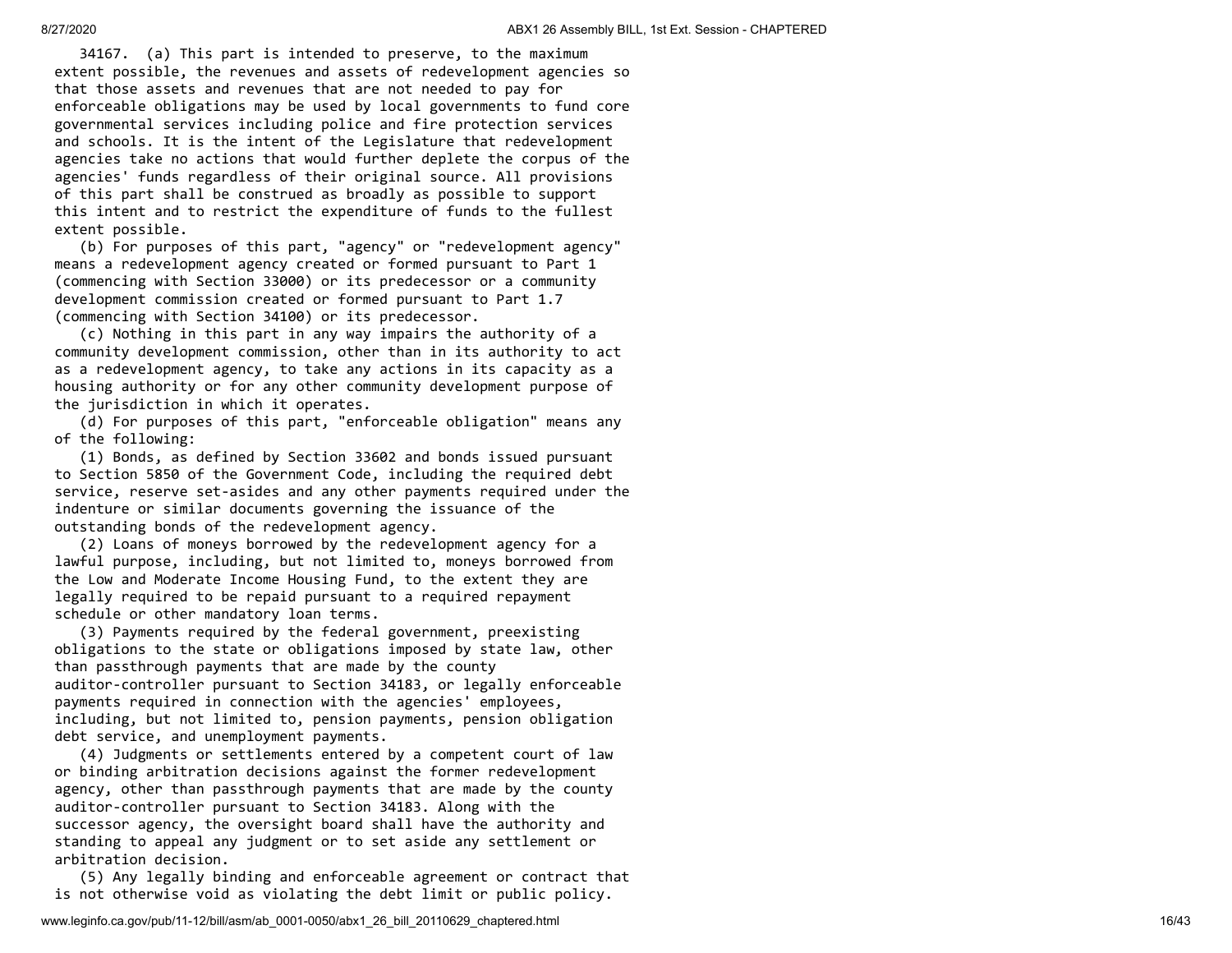(6) Contracts or agreements necessary for the continued administration or operation of the redevelopment agency to the extent permitted by this part, including, but not limited to, agreements to purchase or rent office space, equipment and supplies, and pay-related expenses pursuant to Section 33127 and for carrying insurance pursuant to Section 33134.

 (e) To the extent that any provision of Part 1 (commencing with Section 33000), Part 1.5 (commencing with Section 34000), Part 1.6 (commencing with Section 34050), or Part 1.7 (commencing with Section 34100) conflicts with this part, the provisions of this part shall control. Further, if any provision in Part 1 (commencing with Section 33000), Part 1.5 (commencing with Section 34000), Part 1.6 (commencing with Section 34050), or Part 1.7 (commencing with Section 34100) provides an authority that this part is restricting or eliminating, the restriction and elimination provisions of this part shall control.

 (f) Nothing in this part shall be construed to interfere with a redevelopment agency's authority, pursuant to enforceable obligations as defined in this chapter, to (1) make payments due, (2) enforce existing covenants and obligations, or (3) perform its obligations.

 (g) The existing terms of any memorandum of understanding with an employee organization representing employees of a redevelopment agency adopted pursuant to the Meyers-Milias-Brown Act that is in force on the effective date of this part shall continue in force until September 30, 2011, unless a new agreement is reached with a recognized employee organization prior to that date.

 (h) After the enforceable obligation payment schedule is adopted pursuant to Section 34169, or after 60 days from the effective date of this part, whichever is sooner, the agency shall not make a payment unless it is listed in an adopted enforceable obligation payment schedule, other than payments required to meet obligations with respect to bonded indebtedness.

 (i) The Department of Finance and the Controller shall each have the authority to require any documents associated with the enforceable obligations to be provided to them in a manner of their choosing. Any taxing entity, the department, and the Controller shall each have standing to file a judicial action to prevent a violation under this part and to obtain injunctive or other appropriate relief.

 (j) For purposes of this part, "auditor-controller" means the officer designated in subdivision (e) of Section 24000 of the Government Code.

 34167.5. Commencing on the effective date of the act adding this part, the Controller shall review the activities of redevelopment agencies in the state to determine whether an asset transfer has occurred after January 1, 2011, between the city or county, or city and county that created a redevelopment agency or any other public agency, and the redevelopment agency. If such an asset transfer did occur during that period and the government agency that received the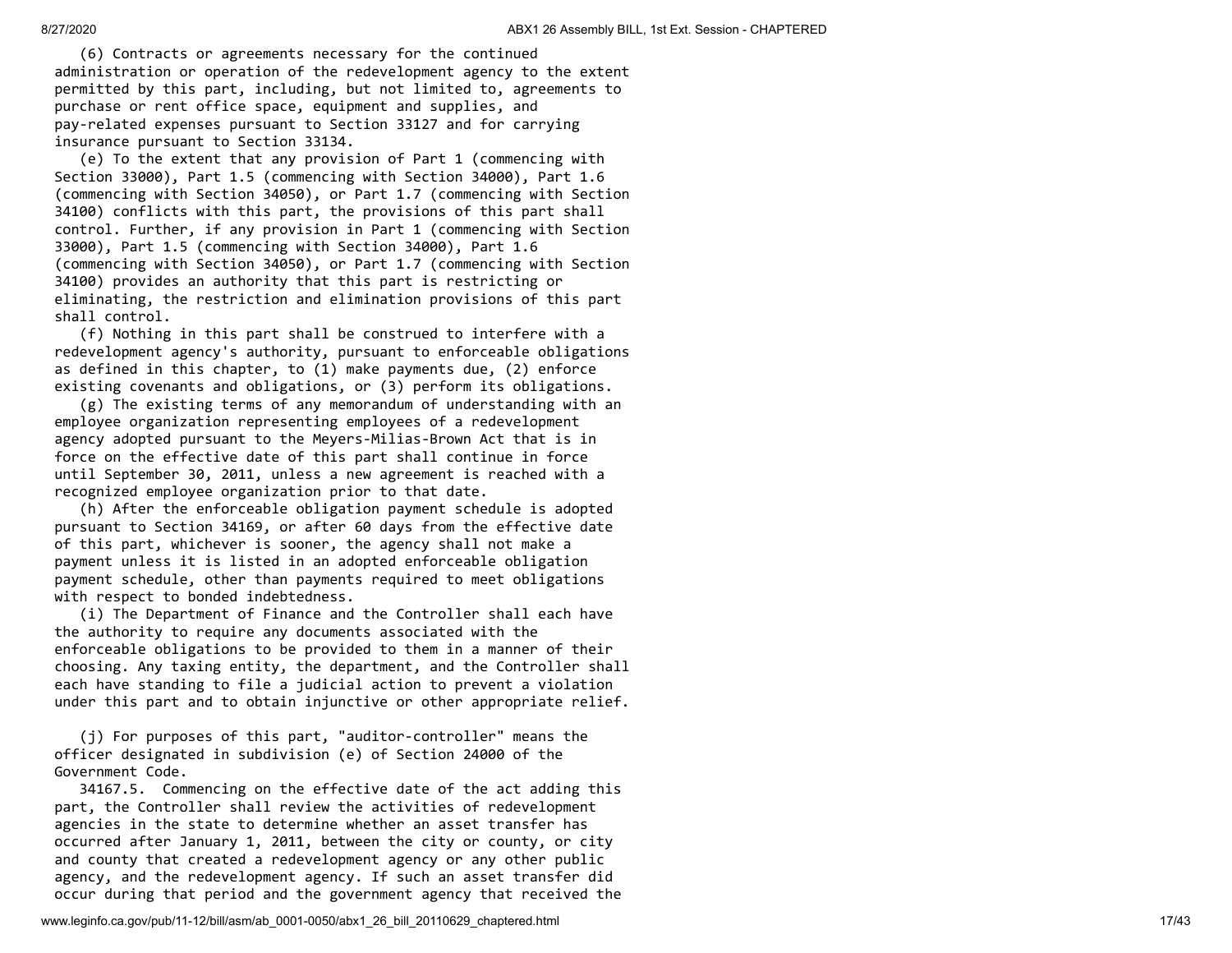assets is not contractually committed to a third party for the expenditure or encumbrance of those assets, to the extent not prohibited by state and federal law, the Controller shall order the available assets to be returned to the redevelopment agency or, on or after October 1, 2011, to the successor agency, if a successor agency is established pursuant to Part 1.85 (commencing with Section 34170). Upon receiving such an order from the Controller, an affected local agency shall, as soon as practicable, reverse the transfer and return the applicable assets to the redevelopment agency or, on or after October 1, 2011, to the successor agency, if a successor agency is established pursuant to Part 1.85 (commencing with Section 34170). The Legislature hereby finds that a transfer of assets by a redevelopment agency during the period covered in this section is deemed not to be in the furtherance of the Community Redevelopment Law and is thereby unauthorized.

 34168. (a) Notwithstanding any other law, any action contesting the validity of this part or Part 1.85 (commencing with Section 34170) or challenging acts taken pursuant to these parts shall be brought in the Superior Court of the County of Sacramento.

 (b) If any provision of this part or the application thereof to any person or circumstance is held invalid, the invalidity does not affect other provisions or applications of this part which can be given effect without the invalid provision or application, and to this end, the provisions of this part are severable.

CHAPTER 2. REDEVELOPMENT AGENCY RESPONSIBILITIES

 34169. Until successor agencies are authorized pursuant to Part 1.85 (commencing with Section 34170), redevelopment agencies shall do all of the following:

 (a) Continue to make all scheduled payments for enforceable obligations, as defined in subdivision (d) of Section 34167.

 (b) Perform obligations required pursuant to any enforceable obligations, including, but not limited to, observing covenants for continuing disclosure obligations and those aimed at preserving the tax-exempt status of interest payable on any outstanding agency bonds.

 (c) Set aside or maintain reserves in the amount required by indentures, trust indentures, or similar documents governing the issuance of outstanding redevelopment agency bonds.

 (d) Consistent with the intent declared in subdivision (a) of Section 34167, preserve all assets, minimize all liabilities, and preserve all records of the redevelopment agency.

 (e) Cooperate with the successor agencies, if established pursuant to Part 1.85 (commencing with Section 34170), and provide all records and information necessary or desirable for audits, making of payments required by enforceable obligations, and performance of enforceable obligations by the successor agencies.

(f) Take all reasonable measures to avoid triggering an event of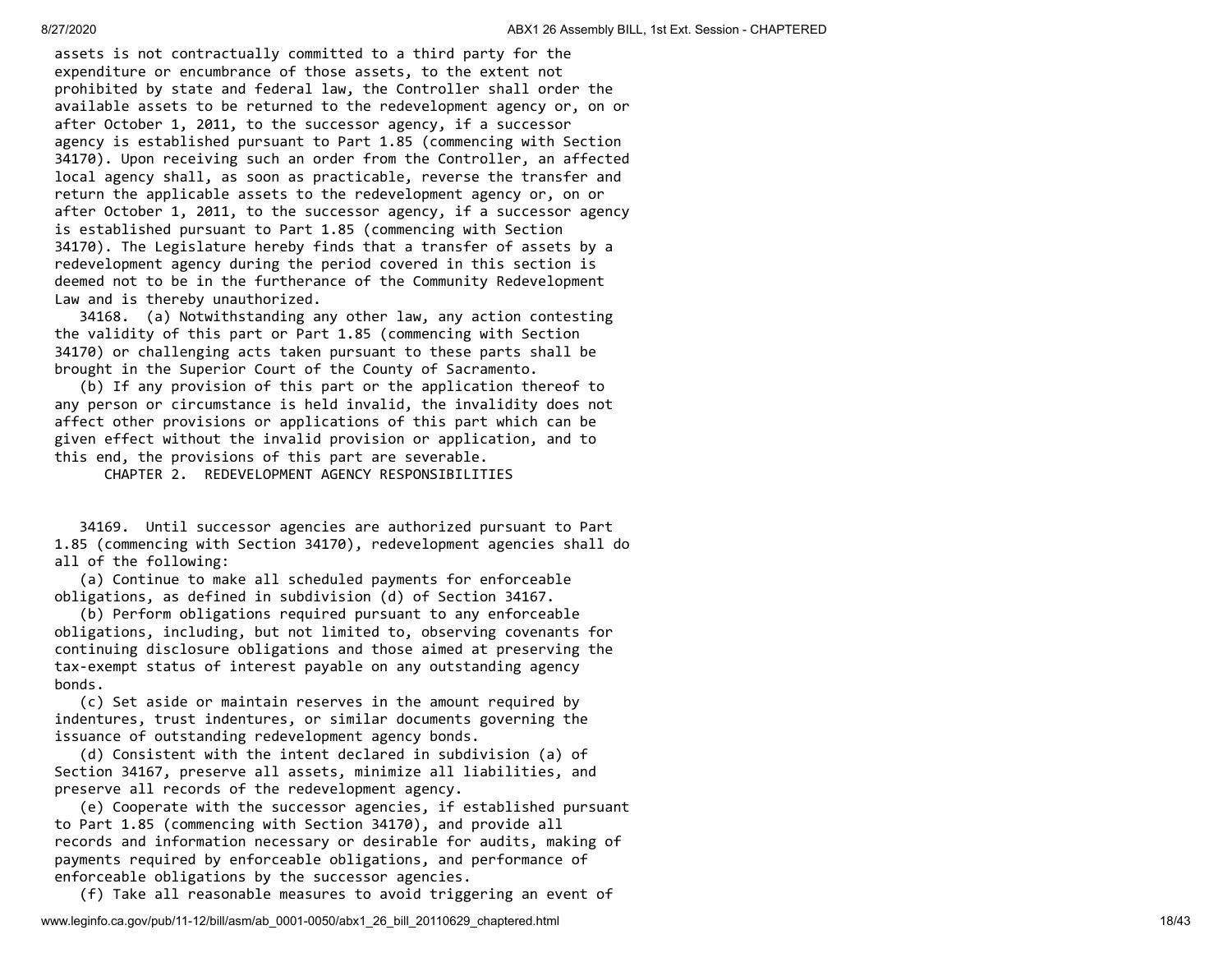default under any enforceable obligations as defined in subdivision (d) of Section 34167.

 (g) (1) Within 60 days of the effective date of this part, adopt an Enforceable Obligation Payment Schedule that lists all of the obligations that are enforceable within the meaning of subdivision (d) of Section 34167 which includes the following information about each obligation:

(A) The project name associated with the obligation.

(B) The payee.

 (C) A short description of the nature of the work, product, service, facility, or other thing of value for which payment is to be made.

 (D) The amount of payments obligated to be made, by month, through December 2011.

 (2) Payment schedules for issued bonds may be aggregated, and payment schedules for payments to employees may be aggregated. This schedule shall be adopted at a public meeting and shall be posted on the agency's Internet Web site or, if no Internet Web site exists, on the Internet Web site of the legislative body, if that body has an Internet Web site. The schedule may be amended at any public meeting of the agency. Amendments shall be posted to the Internet Web site for at least three business days before a payment may be made pursuant to an amendment. The Enforceable Obligation Payment Schedule shall be transmitted by mail or electronic means to the county auditor-controller, the Controller, and the Department of Finance. A notification providing the Internet Web site location of the posted schedule and notifications of any amendments shall suffice to meet this requirement.

 (h) Prepare a preliminary draft of the initial recognized obligation payment schedule, no later than September 30, 2011, and provide it to the successor agency, if a successor agency is established pursuant to Part 1.85 (commencing with Section 34170).

 (i) The Department of Finance may review a redevelopment agency action taken pursuant to subdivision (g) or (h). As such, all agency actions shall not be effective for three business days, pending a request for review by the department. Each agency shall designate an official to whom the department may make these requests and who shall provide the department with the telephone number and e-mail contact information for the purpose of communicating with the department pursuant to this subdivision. In the event that the department requests a review of a given agency action, the department shall have 10 days from the date of its request to approve the agency action or return it to the agency for reconsideration and this action shall not be effective until approved by the department. In the event that the department returns the agency action to the agency for reconsideration, the agency must resubmit the modified action for department approval and the modified action shall not become effective until approved by the department. This subdivision shall apply to a successor agency, if a successor agency is established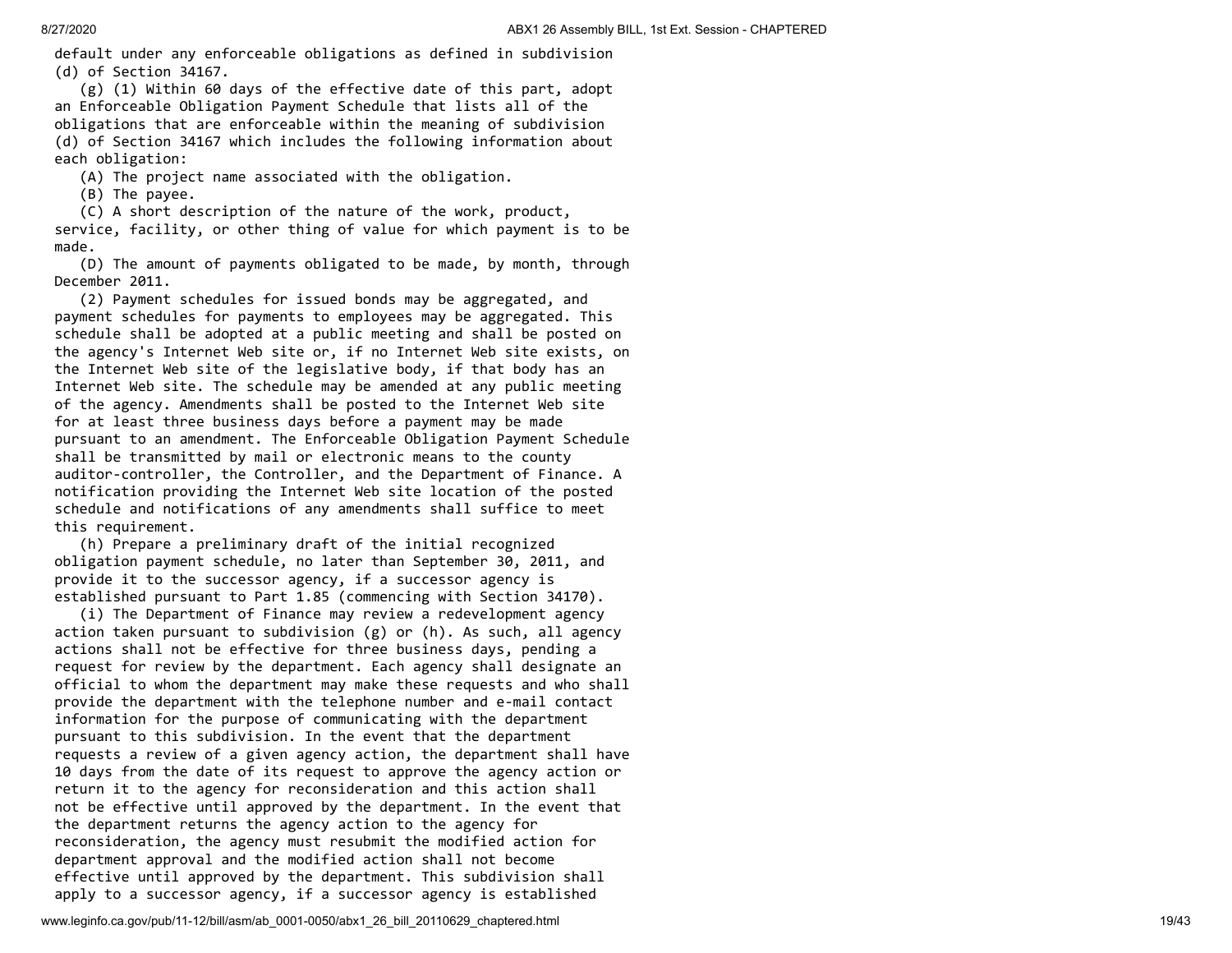pursuant to Part 1.85 (commencing with Section 34170), as a successor entity to a dissolved redevelopment agency, with respect to the preliminary draft of the initial recognized obligation payment schedule.

 CHAPTER 3. APPLICATION OF PART TO FORMER PARTICIPANTS OF THE ALTERNATIVE VOLUNTARY REDEVELOPMENT PROGRAM

 34169.5. (a) It is the intent of the Legislature that a redevelopment agency, that formerly operated pursuant to the Alternative Voluntary Redevelopment Program (Part 1.9 (commencing with Section 34192)), but that becomes subject to this part pursuant to Section 34195, shall be subject to all of the requirements of this part, except that dates and deadlines shall be appropriately modified, as provided in this section, to reflect the date that the agency becomes subject to this part.

 (b) For purposes of a redevelopment agency that becomes subject to this part pursuant to Section 34195, the following shall apply:

 (1) Any reference to "January 1, 2011," shall be construed to mean January 1 of the year preceding the year that the redevelopment agency became subject to this part, but no earlier than January 1, 2011.

 (2) Any reference to a date "60 days from the effective date of this part" shall be construed to mean 60 days from the date that the redevelopment agency becomes subject to this part.

 (3) Except as provided in paragraphs (1) and (2), any reference to a date certain shall be construed to be the date, measured from the date that the redevelopment agency became subject to this part, that is equivalent to the duration of time between the effective date of this part and the date certain identified in statute.

 SEC. 7. Part 1.85 (commencing with Section 34170) is added to Division 24 of the Health and Safety Code, to read:

 PART 1.85. DISSOLUTION OF REDEVELOPMENT AGENCIES AND DESIGNATION OF SUCCESSOR AGENCIES

 CHAPTER 1. EFFECTIVE DATE, CREATION OF FUNDS, AND DEFINITION OF TERMS

 34170. (a) Unless otherwise specified, all provisions of this part shall become operative on October 1, 2011.

 (b) If any provision of this part or the application thereof to any person or circumstance is held invalid, the invalidity shall not affect other provisions or applications of this part which can be given effect without the invalid provision or application, and to this end, the provisions of this part are severable.

34170.5. (a) The successor agency shall create within its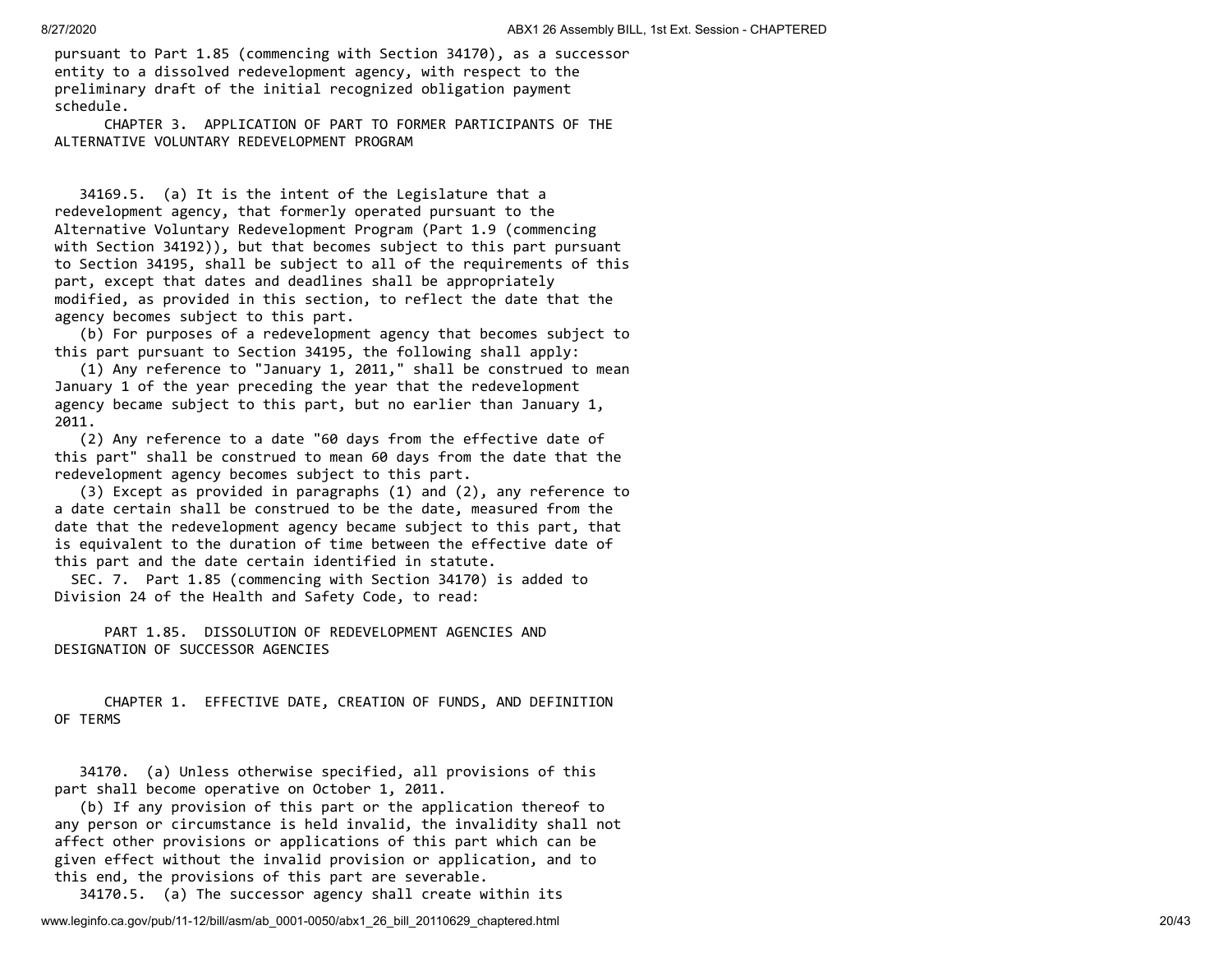treasury a Redevelopment Obligation Retirement Fund to be administered by the successor agency.

 (b) The county auditor-controller shall create within the county treasury a Redevelopment Property Tax Trust Fund for the property tax revenues related to each former redevelopment agency, for administration by the county auditor-controller.

34171. The following terms shall have the following meanings:

 (a) "Administrative budget" means the budget for administrative costs of the successor agencies as provided in Section 34177.

 (b) "Administrative cost allowance" means an amount that, subject to the approval of the oversight board, is payable from property tax revenues of up to 5 percent of the property tax allocated to the successor agency for the 2011-12 fiscal year and up to 3 percent of the property tax allocated to the Redevelopment Obligation Retirement Fund money that is allocated to the successor agency for each fiscal year thereafter; provided, however, that the amount shall not be less than two hundred fifty thousand dollars (\$250,000) for any fiscal year or such lesser amount as agreed

 to by the successor agency. However, the allowance amount shall exclude any administrative costs that can be paid from bond proceeds or from sources other than property tax.

 (c) "Designated local authority" shall mean a public entity formed pursuant to subdivision (d) of Section 34173.

(d) (1) "Enforceable obligation" means any of the following:

 (A) Bonds, as defined by Section 33602 and bonds issued pursuant to Section 58383 of the Government Code, including the required debt service, reserve set-asides, and any other payments required under the indenture or similar documents governing the issuance of the outstanding bonds of the former redevelopment agency.

 (B) Loans of moneys borrowed by the redevelopment agency for a lawful purpose, to the extent they are legally required to be repaid pursuant to a required repayment schedule or other mandatory loan terms.

 (C) Payments required by the federal government, preexisting obligations to the state or obligations imposed by state law, other than passthrough payments that are made by the county auditor-controller pursuant to Section 34183, or legally enforceable payments required in connection with the agencies' employees, including, but not limited to, pension payments, pension obligation debt service, unemployment payments, or other obligations conferred through a collective bargaining agreement.

 (D) Judgments or settlements entered by a competent court of law or binding arbitration decisions against the former redevelopment agency, other than passthrough payments that are made by the county auditor-controller pursuant to Section 34183. Along with the successor agency, the oversight board shall have the authority and standing to appeal any judgment or to set aside any settlement or arbitration decision.

(E) Any legally binding and enforceable agreement or contract that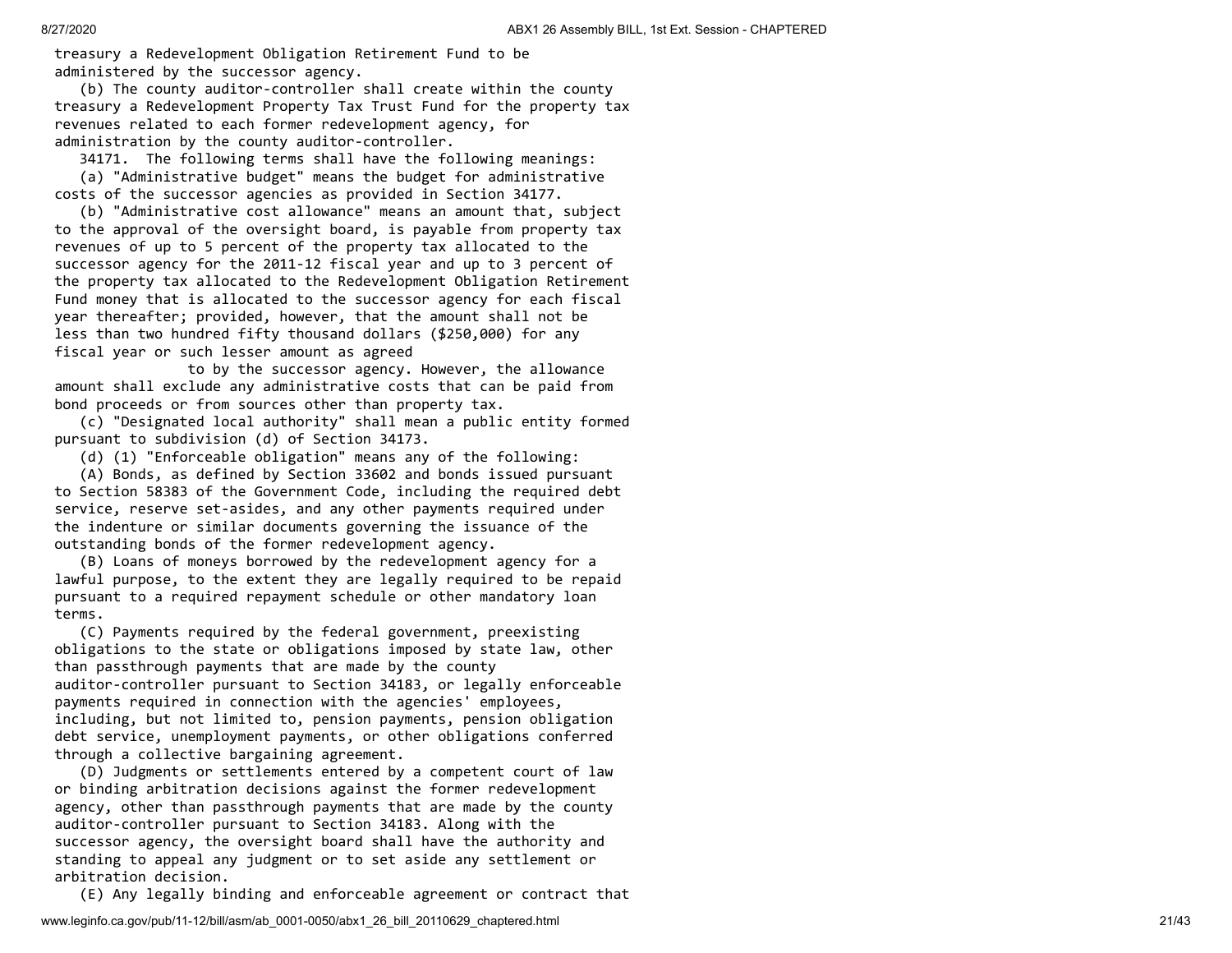is not otherwise void as violating the debt limit or public policy. However, nothing in this act shall prohibit either the successor agency, with the approval or at the direction of the oversight board, or the oversight board itself from terminating any existing agreements or contracts and providing any necessary and required compensation or remediation for such termination.

 (F) Contracts or agreements necessary for the administration or operation of the successor agency, in accordance with this part, including, but not limited to, agreements to purchase or rent office space, equipment and supplies, and pay-related expenses pursuant to Section 33127 and for carrying insurance pursuant to Section 33134.

 (G) Amounts borrowed from or payments owing to the Low and Moderate Income Housing Fund of a redevelopment agency, which had been deferred as of the effective date of the act adding this part; provided, however, that the repayment schedule is approved by the oversight board.

 (2) For purposes of this part, "enforceable obligation" does not include any agreements, contracts, or arrangements between the city, county, or city and county that created the redevelopment agency and the former redevelopment agency. However, written agreements entered into (A) at the time of issuance, but in no event later than December 31, 2010, of indebtedness obligations, and (B) solely for the purpose of securing or repaying those indebtedness obligations may be deemed enforceable obligations for purposes of this part. Notwithstanding this paragraph, loan agreements entered into between the redevelopment agency and the city, county, or city and county that created it, within two years of the date of creation of the redevelopment agency, may be deemed to be enforceable obligations.

 (3) Contracts or agreements between the former redevelopment agency and other public agencies, to perform services or provide funding for governmental or private services or capital projects outside of redevelopment project areas that do not provide benefit to the redevelopment project and thus were not properly authorized under Part 1 (commencing with Section 33000) shall be deemed void on the effective date of this part; provided, however, that such contracts or agreements for the provision of housing properly authorized under Part 1 (commencing with Section 33000) shall not be deemed void.

 (e) "Indebtedness obligations" means bonds, notes, certificates of participation, or other evidence of indebtedness, issued or delivered by the redevelopment agency, or by a joint exercise of powers authority created by the redevelopment agency, to third-party investors or bondholders to finance or refinance redevelopment projects undertaken by the redevelopment agency in compliance with the Community Redevelopment Law (Part 1 (commencing with Section 33000)).

 (f) "Oversight board" shall mean each entity established pursuant to Section 34179.

(g) "Recognized obligation" means an obligation listed in the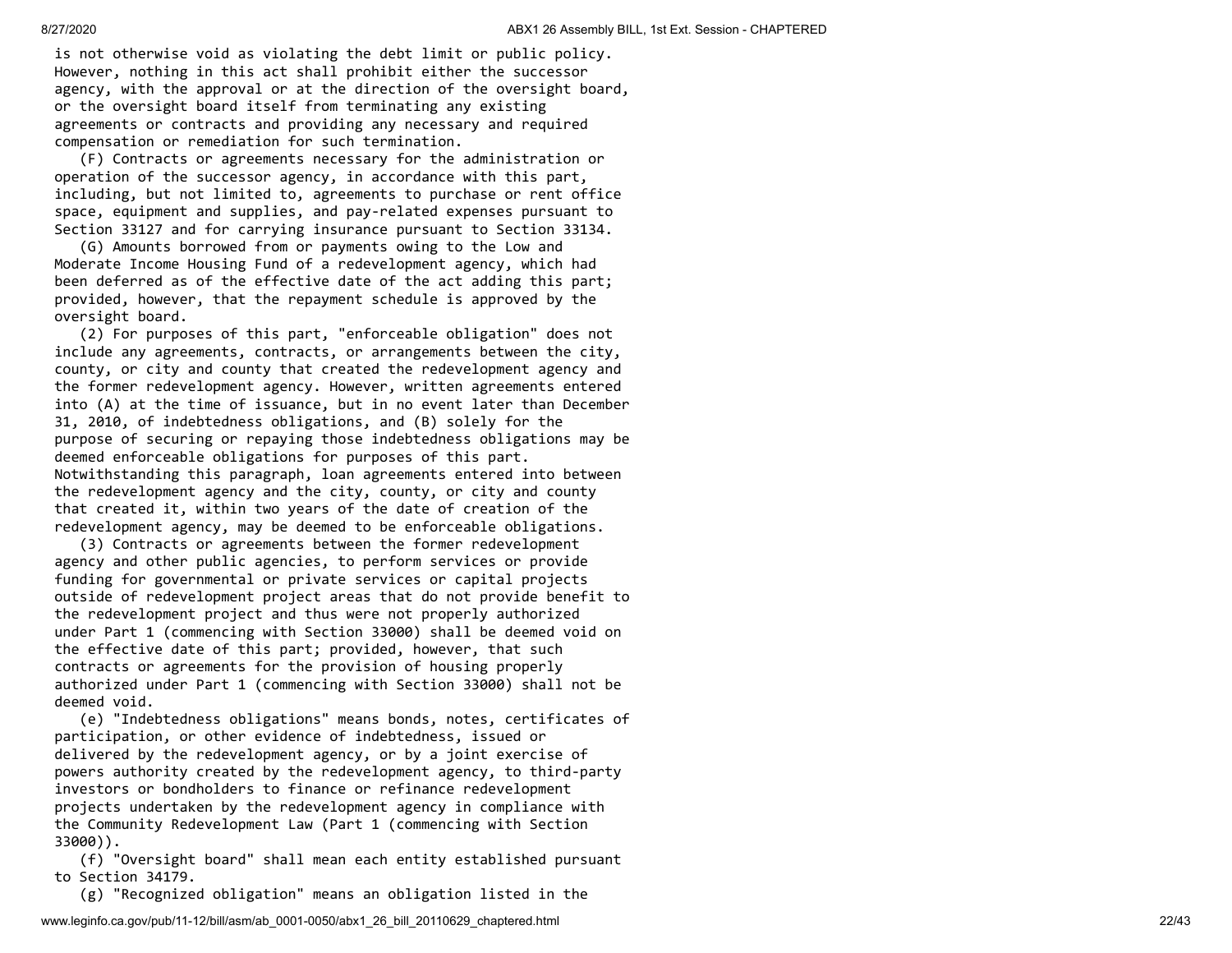Recognized Obligation Payment Schedule.

 (h) "Recognized Obligation Payment Schedule" means the document setting forth the minimum payment amounts and due dates of payments required by enforceable obligations for each six-month fiscal period as provided in subdivision (m) of Section 34177.

 (i) "School entity" means any entity defined as such in subdivision (f) of Section 95 of the Revenue and Taxation Code.

 (j) "Successor agency" means the county, city, or city and county that authorized the creation of each redevelopment agency or another entity as provided in Section 34173.

 (k) "Taxing entities" means cities, counties, a city and county, special districts, and school entities, as defined in subdivision (f) of Section 95 of the Revenue and Taxation Code, that receive passthrough payments and distributions of property taxes pursuant to the provisions of this part.

CHAPTER 2. EFFECT OF REDEVELOPMENT AGENCY DISSOLUTION

 34172. (a) (1) All redevelopment agencies and redevelopment agency components of community development agencies created under Part 1 (commencing with Section 33000), Part 1.5 (commencing with Section 34000), Part 1.6 (commencing with Section 34050), and Part 1.7 (commencing with Section 34100) that were in existence on the effective date of this part are hereby dissolved and shall no longer exist as a public body, corporate or politic. Nothing in this part dissolves or otherwise affects the authority of a community redevelopment commission, other than in its authority to act as a redevelopment agency, in its capacity as a housing authority or for any other community development purpose of the jurisdiction in which it operates. For those other nonredevelopment purposes, the community development commission derives its authority solely from federal or local laws, or from state laws other than the Community Redevelopment Law (Part 1 (commencing with Section 33000)).

 (2) A community in which an agency has been dissolved under this section may not create a new agency pursuant to Part 1 (commencing with Section 33000), Part 1.5 (commencing with Section 34000), Part 1.6 (commencing with Section 34050), or Part 1.7 (commencing with Section 34100). However, a community in which the agency has been dissolved and the successor entity has paid off all of the former agency's enforceable obligations may create a new agency pursuant to Part 1 (commencing with Section 33000), Part 1.5 (commencing with Section 34000), Part 1.6 (commencing with Section 34050), or Part 1.7 (commencing with Section 34100), subject to the tax increment provisions contained in Chapter 3.5 (commencing with Section 34194.5) of Part 1.9 (commencing with Section 34192).

 (b) All authority to transact business or exercise powers previously granted under the Community Redevelopment Law (Part 1 (commencing with Section 33000) is hereby withdrawn from the former redevelopment agencies.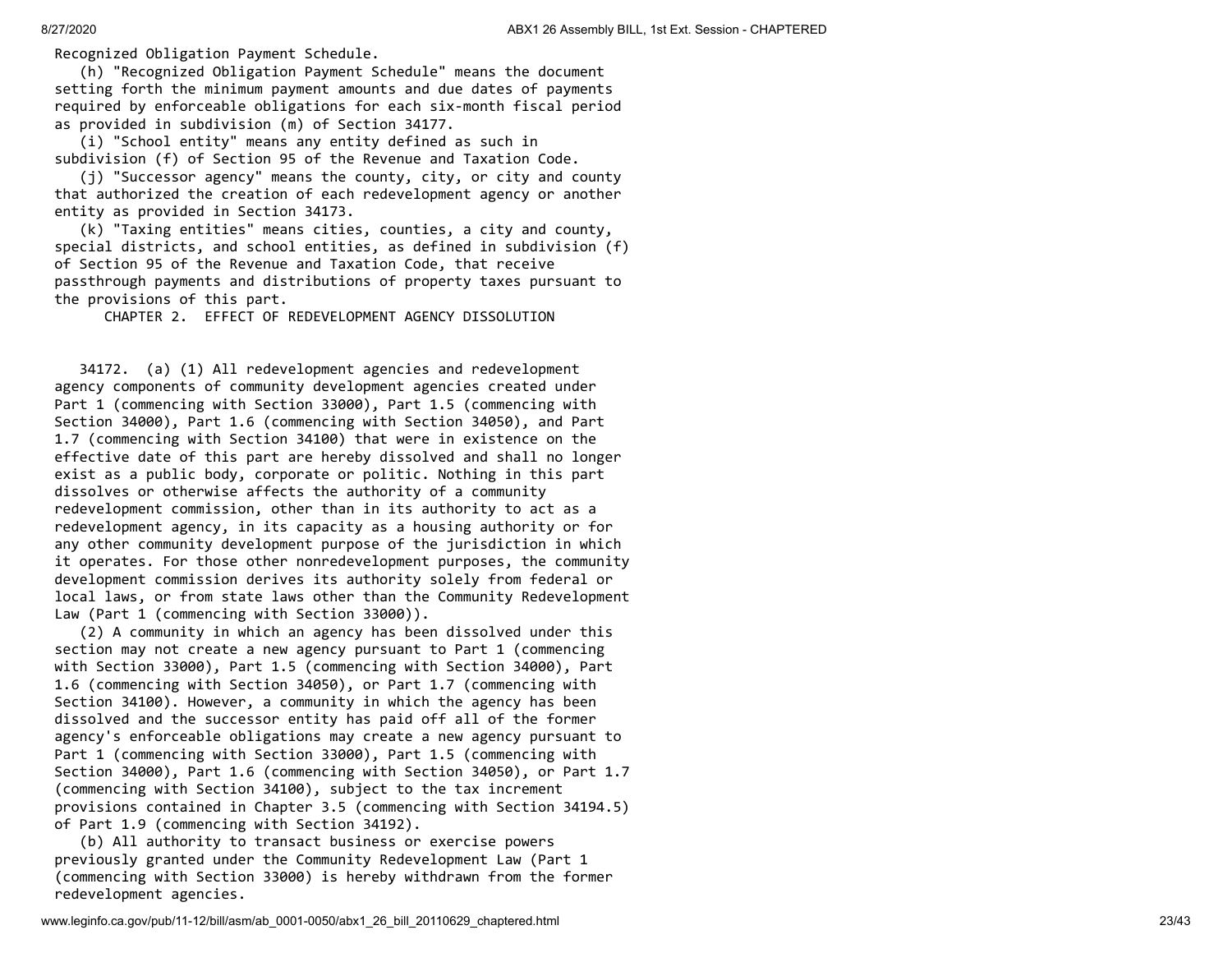(c) Solely for purposes of Section 16 of Article XVI of the California Constitution, the Redevelopment Property Tax Trust Fund shall be deemed to be a special fund of the dissolved redevelopment agency to pay the principal of and interest on loans, moneys advanced to, or indebtedness, whether funded, refunded, assumed, or otherwise incurred by the redevelopment agency to finance or refinance, in whole or in part, the redevelopment projects of each redevelopment agency dissolved pursuant to this part.

 (d) Revenues equivalent to those that would have been allocated pursuant to subdivision (b) of Section 16 of Article XVI of the California Constitution shall be allocated to the Redevelopment Property Tax Trust Fund of each successor agency for making payments on the principal of and interest on loans, and moneys advanced to or indebtedness incurred by the dissolved redevelopment agencies. Amounts in excess of those necessary to pay obligations of the former redevelopment agency shall be deemed to be property tax revenues within the meaning of subdivision (a) of Section 1 of Article XIII A of the California Constitution.

 34173. (a) Successor agencies, as defined in this part, are hereby designated as successor entities to the former redevelopment agencies.

 (b) Except for those provisions of the Community Redevelopment Law that are repealed, restricted, or revised pursuant to the act adding this part, all authority, rights, powers, duties, and obligations previously vested with the former redevelopment agencies, under the Community Redevelopment Law, are hereby vested in the successor agencies.

 (c) (1) Where the redevelopment agency was in the form of a joint powers authority, and where the joint powers agreement governing the formation of the joint powers authority addresses the allocation of assets and liabilities upon dissolution of the joint powers authority, then each of the entities that created the former redevelopment agency may be a successor agency within the meaning of this part and each shall have a share of assets and liabilities based on the provisions of the joint powers agreement.

 (2) Where the redevelopment agency was in the form of a joint powers authority, and where the joint powers agreement governing the formation of the joint powers authority does not address the allocation of assets and liabilities upon dissolution of the joint powers authority, then each of the entities that created the former redevelopment agency may be a successor agency within the meaning of this part, a proportionate share of the assets and liabilities shall be based on the assessed value in the project areas within each entity's jurisdiction, as determined by the county assessor, in its jurisdiction as compared to the assessed value of land within the boundaries of the project areas of the former redevelopment agency.

 (d) (1) A city, county, city and county, or the entities forming the joint powers authority that authorized the creation of each redevelopment agency may elect not to serve as a successor agency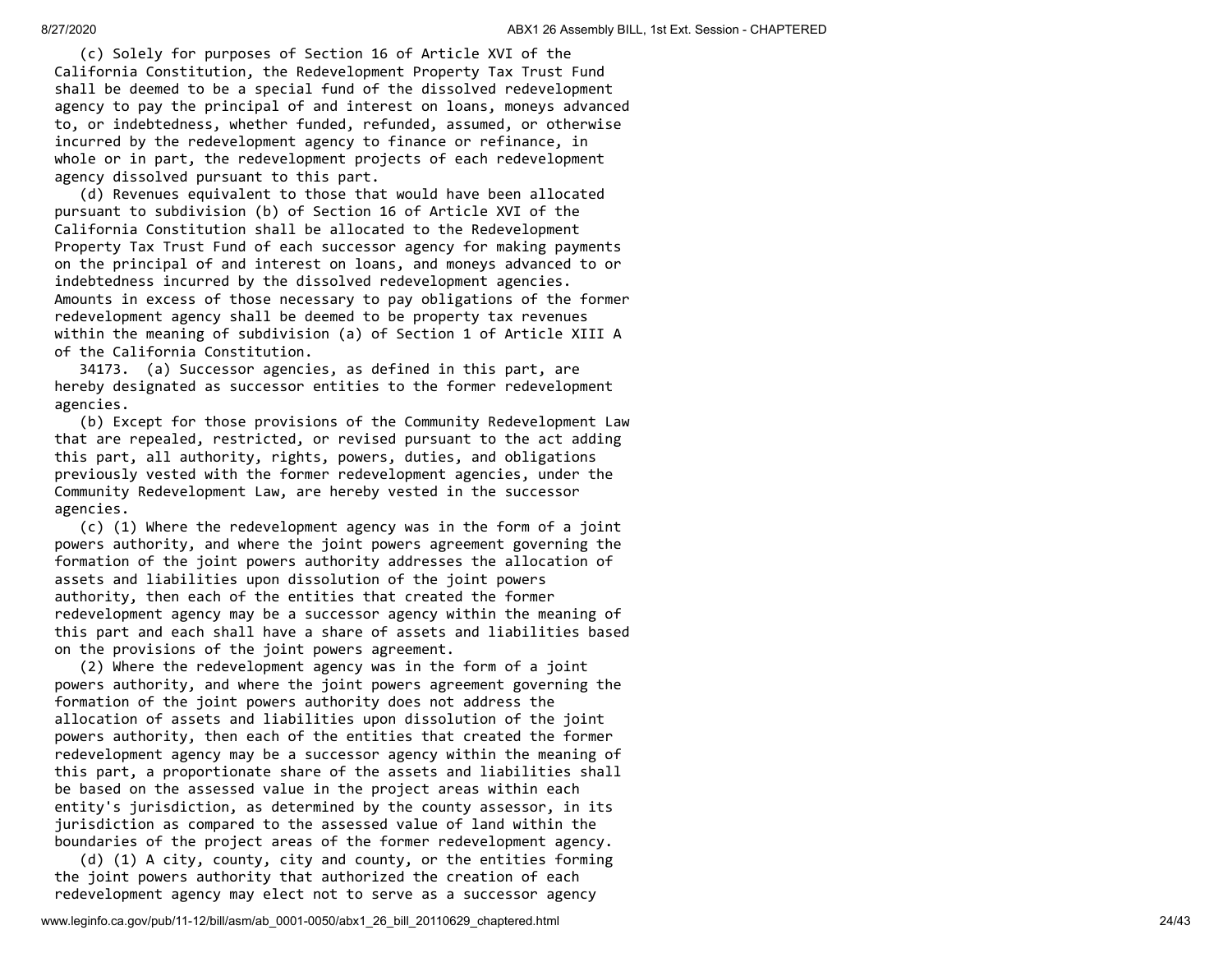under this part. A city, county, city and county, or any member of a joint powers authority that elects not to serve as a successor agency under this part must file a copy of a duly authorized resolution of its governing board to that effect with the county auditor-controller no later than one month prior to the effective date of this part.

 (2) The determination of the first local agency that elects to become the successor agency shall be made by the county auditor-controller based on the earliest receipt by the county auditor-controller of a copy of a duly adopted resolution of the local agency's governing board authorizing such an election. As used in this section, "local agency" means any city, county, city and county, or special district in the county of the former redevelopment agency.

 (3) If no local agency elects to serve as a successor agency for a dissolved redevelopment agency, a public body, referred to herein as a "designated local authority" shall be immediately formed, pursuant to this part, in the county and shall be vested with all the powers and duties of a successor agency as described in this part. The Governor shall appoint three residents of the county to serve as the governing board of the authority. The designated local authority shall serve as successor agency until a local agency elects to become the successor agency in accordance with this section.

 (e) The liability of any successor agency, acting pursuant to the powers granted under the act adding this part, shall be limited to the extent of the total sum of property tax revenues it receives pursuant to this part and the value of assets transferred to it as a successor agency for a dissolved redevelopment agency.

 34174. (a) Solely for the purposes of Section 16 of Article XVI of the California Constitution, commencing on the effective date of this part, all agency loans, advances, or indebtedness, and interest thereon, shall be deemed extinguished and paid; provided, however, that nothing herein is intended to absolve the successor agency of payment or other obligations due or imposed pursuant to the enforceable obligations; and provided further, that nothing in the act adding this part is intended to be construed as an action or circumstance that may give rise to an event of default under any of the documents governing the enforceable obligations.

 (b) Nothing in this part, including, but not limited to, the dissolution of the redevelopment agencies, the designation of successor agencies, and the transfer of redevelopment agency assets and properties, shall be construed as a voluntary or involuntary insolvency of any redevelopment agency for purposes of the indenture, trust indenture, or similar document governing its outstanding bonds.

 34175. (a) It is the intent of this part that pledges of revenues associated with enforceable obligations of the former redevelopment agencies are to be honored. It is intended that the cessation of any redevelopment agency shall not affect either the pledge, the legal existence of that pledge, or the stream of revenues available to meet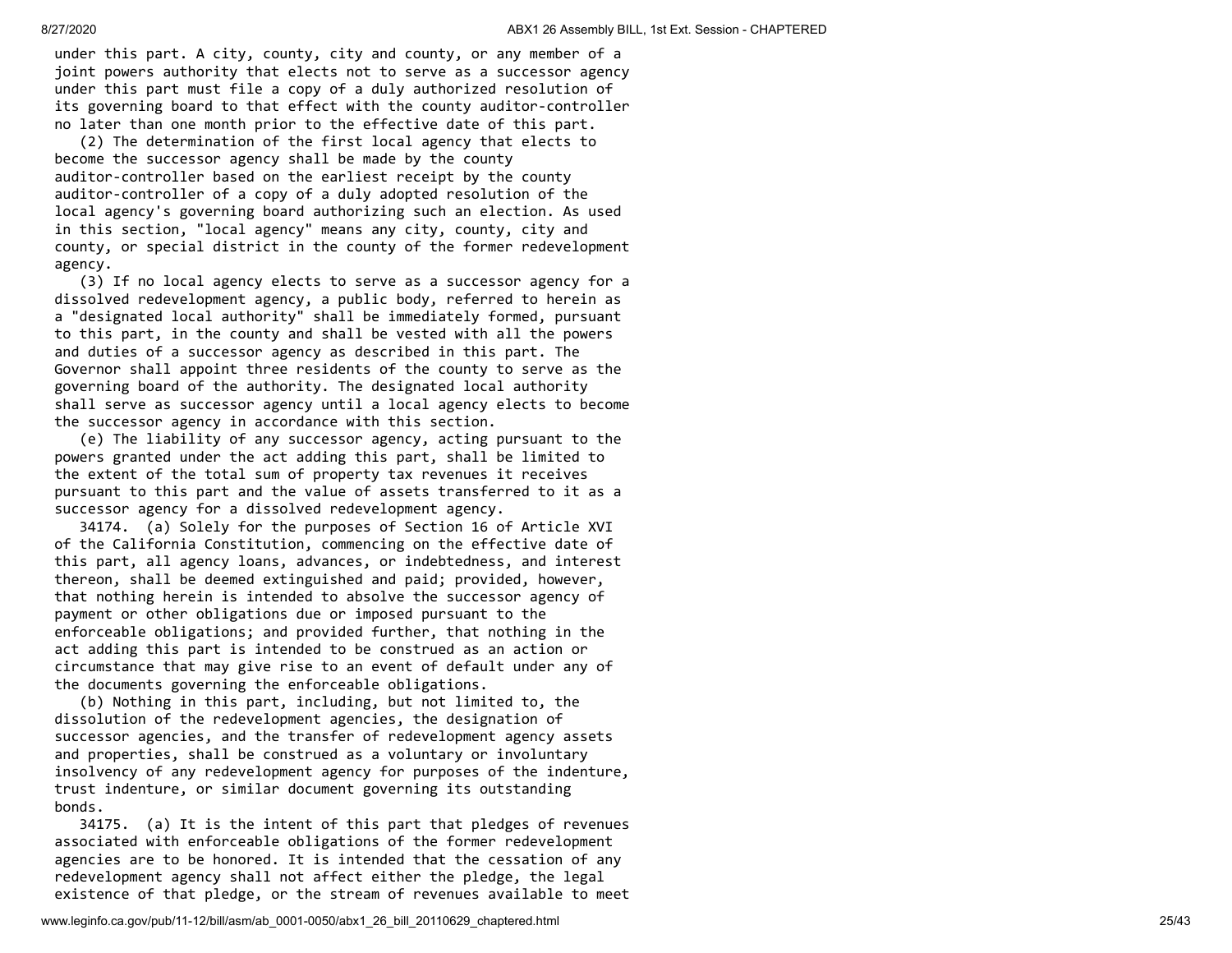the requirements of the pledge.

 (b) All assets, properties, contracts, leases, books and records, buildings, and equipment of the former redevelopment agency are transferred on October 1, 2011, to the control of the successor agency, for administration pursuant to the provisions of this part. This includes all cash or cash equivalents and amounts owed to the redevelopment agency as of October 1, 2011.

 34176. (a) The city, county, or city and county that authorized the creation of a redevelopment agency may elect to retain the housing assets and functions previously performed by the redevelopment agency. If a city, county, or city and county elects to retain the responsibility for performing housing functions previously performed by a redevelopment agency, all rights, powers, duties, and obligations, excluding any amounts on deposit in the Low and Moderate Income Housing Fund, shall be transferred to the city, county, or city and county.

 (b) If a city, county, or city and county does not elect to retain the responsibility for performing housing functions previously performed by a redevelopment agency, all rights, powers, assets, liabilities, duties, and obligations associated with the housing activities of the agency, excluding any amounts in the Low and Moderate Income Housing Fund, shall be transferred as follows:

 (1) Where there is no local housing authority in the territorial jurisdiction of the former redevelopment agency, to the Department of Housing and Community Development.

 (2) Where there is one local housing authority in the territorial jurisdiction of the former redevelopment agency, to that local housing authority.

 (3) Where there is more than one local housing authority in the territorial jurisdiction of the former redevelopment agency, to the local housing authority selected by the city, county, or city and county that authorized the creation of the redevelopment agency.

 (c) Commencing on the operative date of this part, the entity assuming the housing functions formerly performed by the redevelopment agency may enforce affordability covenants and perform related activities pursuant to applicable provisions of the Community Redevelopment Law (Part 1 (commencing with Section 33000), including, but not limited to, Section 33418.

CHAPTER 3. SUCCESSOR AGENCIES

 34177. Successor agencies are required to do all of the following:

(a) Continue to make payments due for enforceable obligations.

 (1) On and after October 1, 2011, and until a Recognized Obligation Payment Schedule becomes operative, only payments required pursuant to an enforceable obligations payment schedule shall be made. The initial enforceable obligation payment schedule shall be the last schedule adopted by the redevelopment agency under Section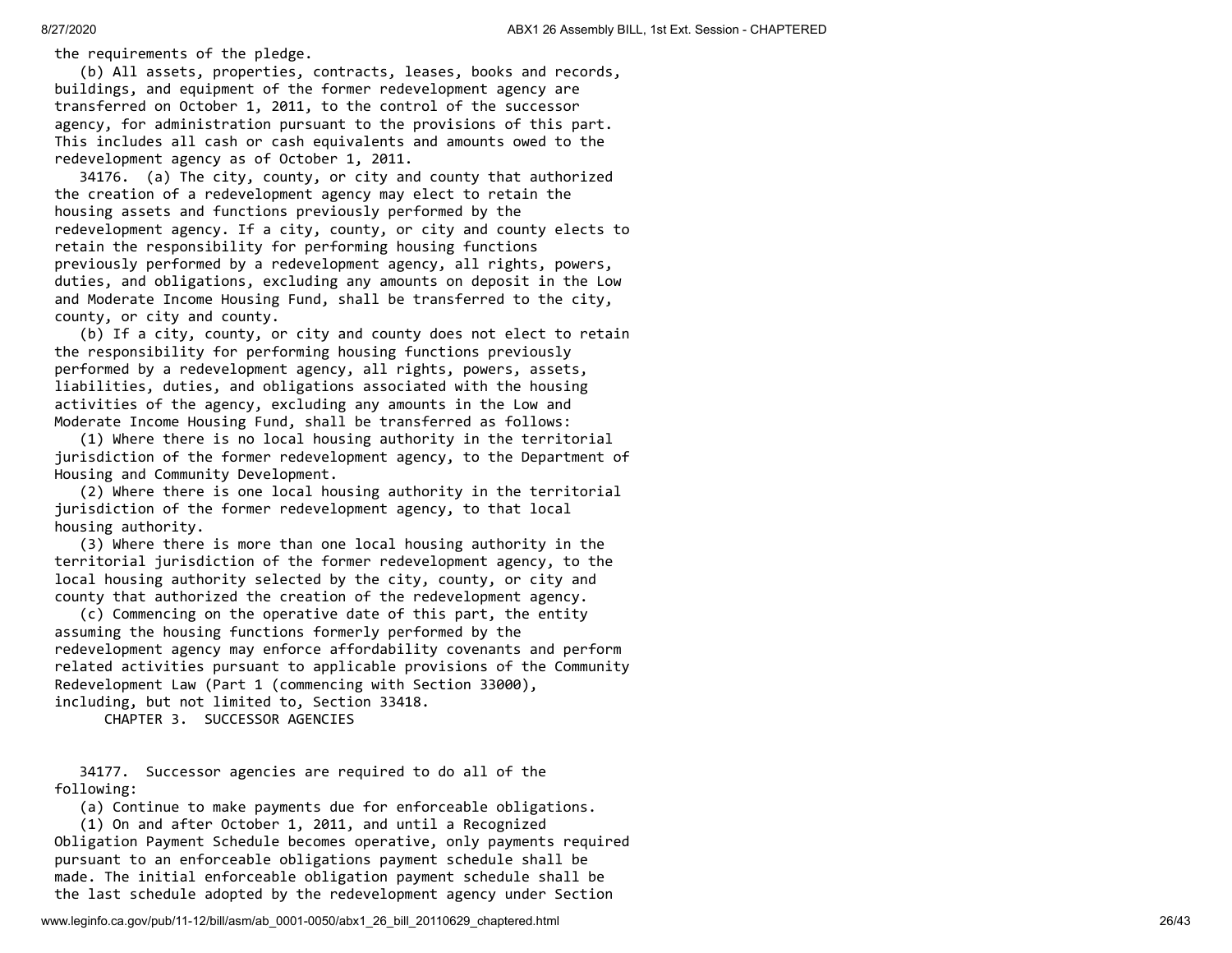34169. However, payments associated with obligations excluded from the definition of enforceable obligations by paragraph (2) of subdivision (e) of Section 34171 shall be excluded from the enforceable obligations payment schedule and be removed from the last schedule adopted by the redevelopment agency under Section 34169 prior to the successor agency adopting it as its enforceable obligations payment schedule pursuant to this subdivision. The enforceable obligation payment schedule may be amended by the successor agency at any public meeting and shall be subject to the approval of the oversight board as soon as the board has sufficient members to form a quorum.

 (2) The Department of Finance and the Controller shall each have the authority to require any documents associated with the enforceable obligations to be provided to them in a manner of their choosing. Any taxing entity, the department, and the Controller shall each have standing to file a judicial action to prevent a violation under this part and to obtain injunctive or other appropriate relief.

 (3) Commencing on January 1, 2012, only those payments listed in the Recognized Obligation Payment Schedule may be made by the successor agency from the funds specified in the Recognized Obligation Payment Schedule. In addition, commencing January 1, 2012, the Recognized Obligation Payment Schedule shall supersede the Statement of Indebtedness, which shall no longer be prepared nor have any effect under the Community Redevelopment Law.

 (4) Nothing in the act adding this part is to be construed as preventing a successor agency, with the prior approval of the oversight board, as described in Section 34179, from making payments for enforceable obligations from sources other than those listed in the Recognized Obligation Payment Schedule.

 (5) From October 1, 2011, to July 1, 2012, a successor agency shall have no authority and is hereby prohibited from accelerating payment or making any lump-sum payments that are intended to prepay loans unless such accelerated repayments were required prior to the effective date of this part.

 (b) Maintain reserves in the amount required by indentures, trust indentures, or similar documents governing the issuance of outstanding redevelopment agency bonds.

 (c) Perform obligations required pursuant to any enforceable obligation.

 (d) Remit unencumbered balances of redevelopment agency funds to the county auditor-controller for distribution to the taxing entities, including, but not limited to, the unencumbered balance of the Low and Moderate Income Housing Fund of a former redevelopment agency. In making the distribution, the county auditor-controller shall utilize the same methodology for allocation and distribution of property tax revenues provided in Section 34188.

 (e) Dispose of assets and properties of the former redevelopment agency as directed by the oversight board; provided, however, that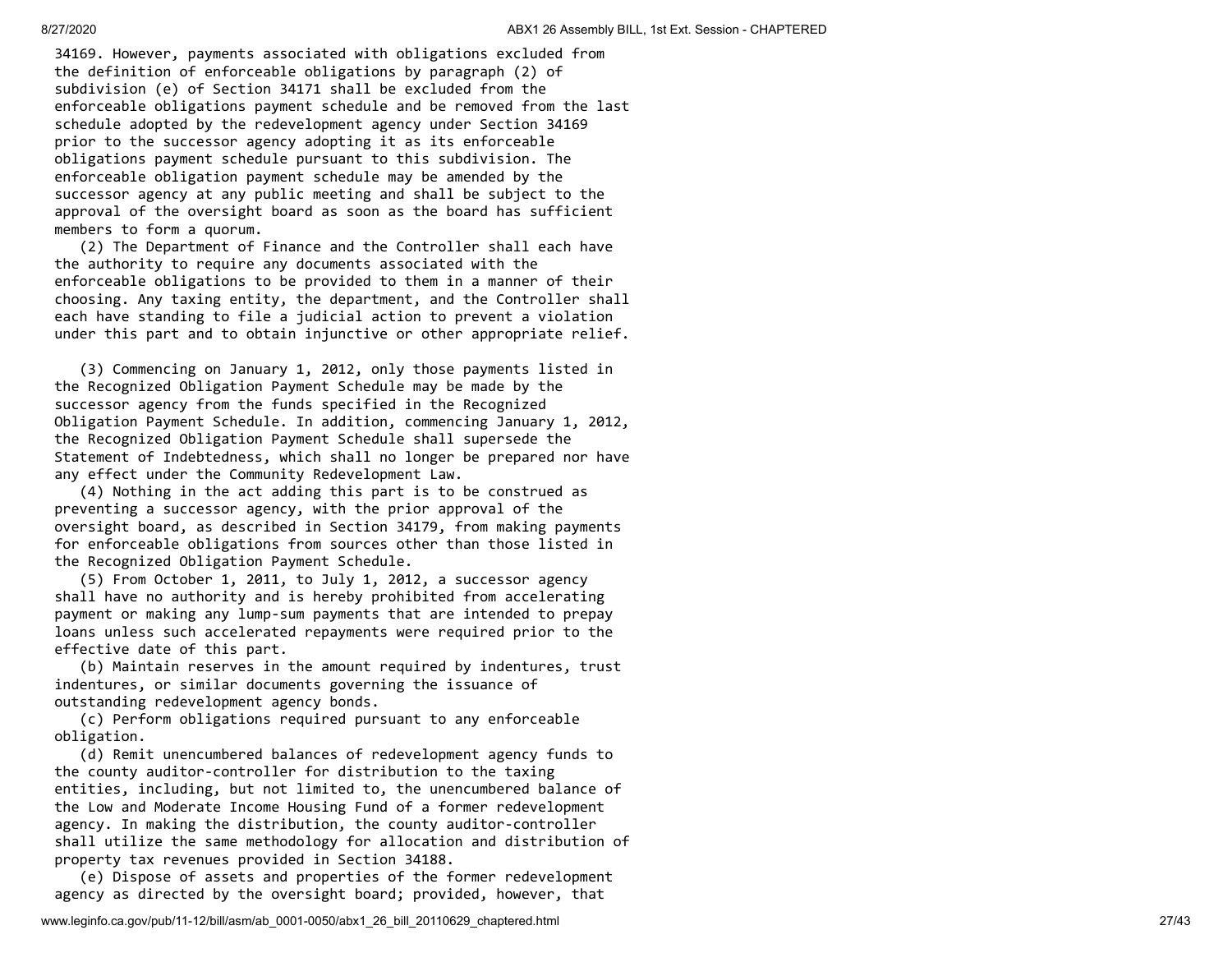the oversight board may instead direct the successor agency to transfer ownership of certain assets pursuant to subdivision (a) of Section 34181. The disposal is to be done expeditiously and in a manner aimed at maximizing value. Proceeds from asset sales and related funds that are no longer needed for approved development projects or to otherwise wind down the affairs of the agency, each as determined by the oversight board, shall be transferred to the county auditor-controller for distribution as property tax proceeds under Section 34188.

 (f) Enforce all former redevelopment agency rights for the benefit of the taxing entities, including, but not limited to, continuing to collect loans, rents, and other revenues that were due to the redevelopment agency.

 (g) Effectuate transfer of housing functions and assets to the appropriate entity designated pursuant to Section 34176.

 (h) Expeditiously wind down the affairs of the redevelopment agency pursuant to the provisions of this part and in accordance with the direction of the oversight board.

 (i) Continue to oversee development of properties until the contracted work has been completed or the contractual obligations of the former redevelopment agency can be transferred to other parties. Bond proceeds shall be used for the purposes for which bonds were sold unless the purposes can no longer be achieved, in which case, the proceeds may be used to defease the bonds.

 (j) Prepare a proposed administrative budget and submit it to the oversight board for its approval. The proposed administrative budget shall include all of the following:

 (1) Estimated amounts for successor agency administrative costs for the upcoming six-month fiscal period.

 (2) Proposed sources of payment for the costs identified in paragraph (1).

 (3) Proposals for arrangements for administrative and operations services provided by a city, county, city and county, or other entity.

 (k) Provide administrative cost estimates, from its approved administrative budget that are to be paid from property tax revenues deposited in the Redevelopment Property Tax Trust Fund, to the county auditor-controller for each six-month fiscal period.

 (l) (1) Before each six-month fiscal period, prepare a Recognized Obligation Payment Schedule in accordance with the requirements of this paragraph. For each recognized obligation, the Recognized Obligation Payment Schedule shall identify one or more of the following sources of payment:

(A) Low and Moderate Income Housing Fund.

- (B) Bond proceeds.
- (C) Reserve balances.

(D) Administrative cost allowance.

 (E) The Redevelopment Property Tax Trust Fund, but only to the extent no other funding source is available or when payment from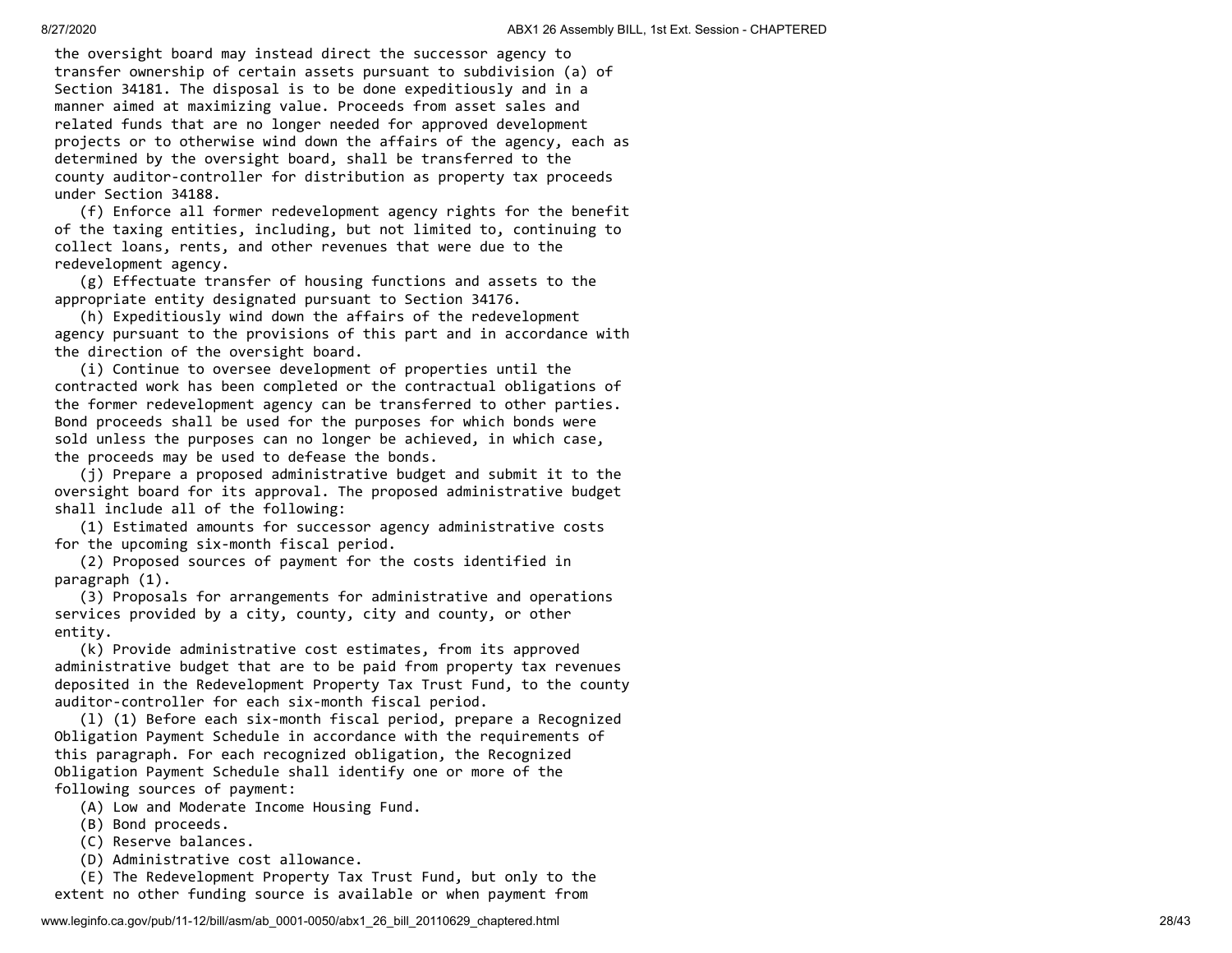property tax revenues is required by an enforceable obligation or by the provisions of this part.

 (F) Other revenue sources, including rents, concessions, asset sale proceeds, interest earnings, and any other revenues derived from the former redevelopment agency, as approved by the oversight board in accordance with this part.

 (2) A Recognized Obligation Payment Schedule shall not be deemed valid unless all of the following conditions have been met:

 (A) A draft Recognized Obligation Payment Schedule is prepared by the successor agency for the enforceable obligations of the former redevelopment agency by November 1, 2011. From October 1, 2011, to July 1, 2012, the initial draft of that schedule shall project the dates and amounts of scheduled payments for each enforceable obligation for the remainder of the time period during which the redevelopment agency would have been authorized to obligate property tax increment had such a redevelopment agency not been dissolved, and shall be reviewed and certified, as to its accuracy, by an external auditor designated pursuant to Section 34182.

 (B) The certified Recognized Obligation Payment Schedule is submitted to and duly approved by the oversight board.

 (C) A copy of the approved Recognized Obligation Payment Schedule is submitted to the county auditor-controller and both the Controller' s office and the Department of Finance and be posted on the successor agency's Internet Web site.

 (3) The Recognized Obligation Payment Schedule shall be forward looking to the next six months. The first Recognized Obligation Payment Schedule shall be submitted to the Controller's office and the Department of Finance by December 15, 2011, for the period of January 1, 2012, to June 30, 2012, inclusive. Former redevelopment agency enforceable obligation payments due, and reasonable or necessary administrative costs due or incurred, prior to January 1, 2012, shall be made from property tax revenues received in the spring of 2011 property tax distribution, and from other revenues and balances transferred to the successor agency.

 34178. (a) Commencing on the operative date of this part, agreements, contracts, or arrangements between the city or county, or city and county that created the redevelopment agency and the redevelopment agency are invalid and shall not be binding on the successor agency; provided, however, that a successor entity wishing to enter or reenter into agreements with the city, county, or city and county that formed the redevelopment agency that it is succeeding may do so upon obtaining the approval of its oversight board.

 (b) Notwithstanding subdivision (a), any of the following agreements are not invalid and may bind the successor agency:

 (1) A duly authorized written agreement entered into at the time of issuance, but in no event later than December 31, 2010, of indebtedness obligations, and solely for the purpose of securing or repaying those indebtedness obligations.

(2) A written agreement between a redevelopment agency and the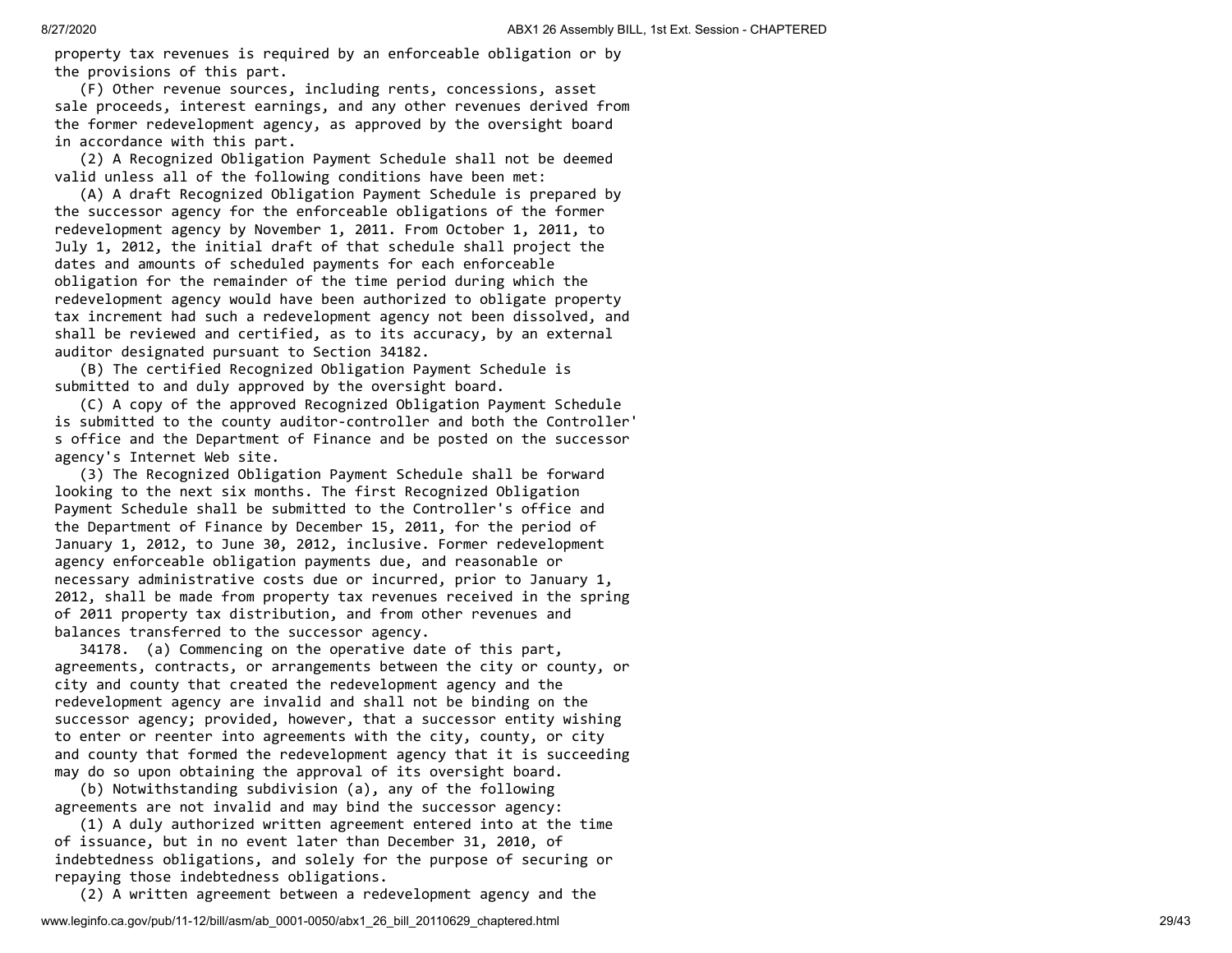city, county, or city and county that created it that provided loans or other startup funds for the redevelopment agency that were entered into within two years of the formation of the redevelopment agency.

 (3) A joint exercise of powers agreement in which the redevelopment agency is a member of the joint powers authority. However, upon assignment to the successor agency by operation of the act adding this part, the successor agency's rights, duties, and performance obligations under that joint exercise of powers agreement shall be limited by the constraints imposed on successor agencies by the act adding this part.

 34178.7. For purposes of this chapter with regard to a redevelopment agency that becomes subject to this part pursuant to Section 34195, only references to "October 1, 2011," and to the "operative date of this part" shall be modified in the manner described in Section 34191. All other dates shall be modified only as necessary to reflect the appropriate fiscal year or portion of a fiscal year.

CHAPTER 4. OVERSIGHT BOARDS

 34179. (a) Each successor agency shall have an oversight board composed of seven members. The members shall elect one of their members as the chairperson and shall report the name of the chairperson and other members to the Department of Finance on or before January 1, 2012. Members

shall be selected as follows:

(1) One member appointed by the county board of supervisors.

 (2) One member appointed by the mayor for the city that formed the redevelopment agency.

 (3) One member appointed by the largest special district, by property tax share, with territory in the territorial jurisdiction of the former redevelopment agency, which is of the type of special district that is eligible to receive property tax revenues pursuant to Section 34188.

 (4) One member appointed by the county superintendent of education to represent schools if the superintendent is elected. If the county superintendent of education is appointed, then the appointment made pursuant to this paragraph shall be made by the county board of education.

 (5) One member appointed by the Chancellor of the California Community Colleges to represent community college districts in the county.

 (6) One member of the public appointed by the county board of supervisors.

 (7) One member representing the employees of the former redevelopment agency appointed by the mayor or chair of the board of supervisors, as the case may be, from the recognized employee organization representing the largest number of former redevelopment agency employees employed by the successor agency at that time.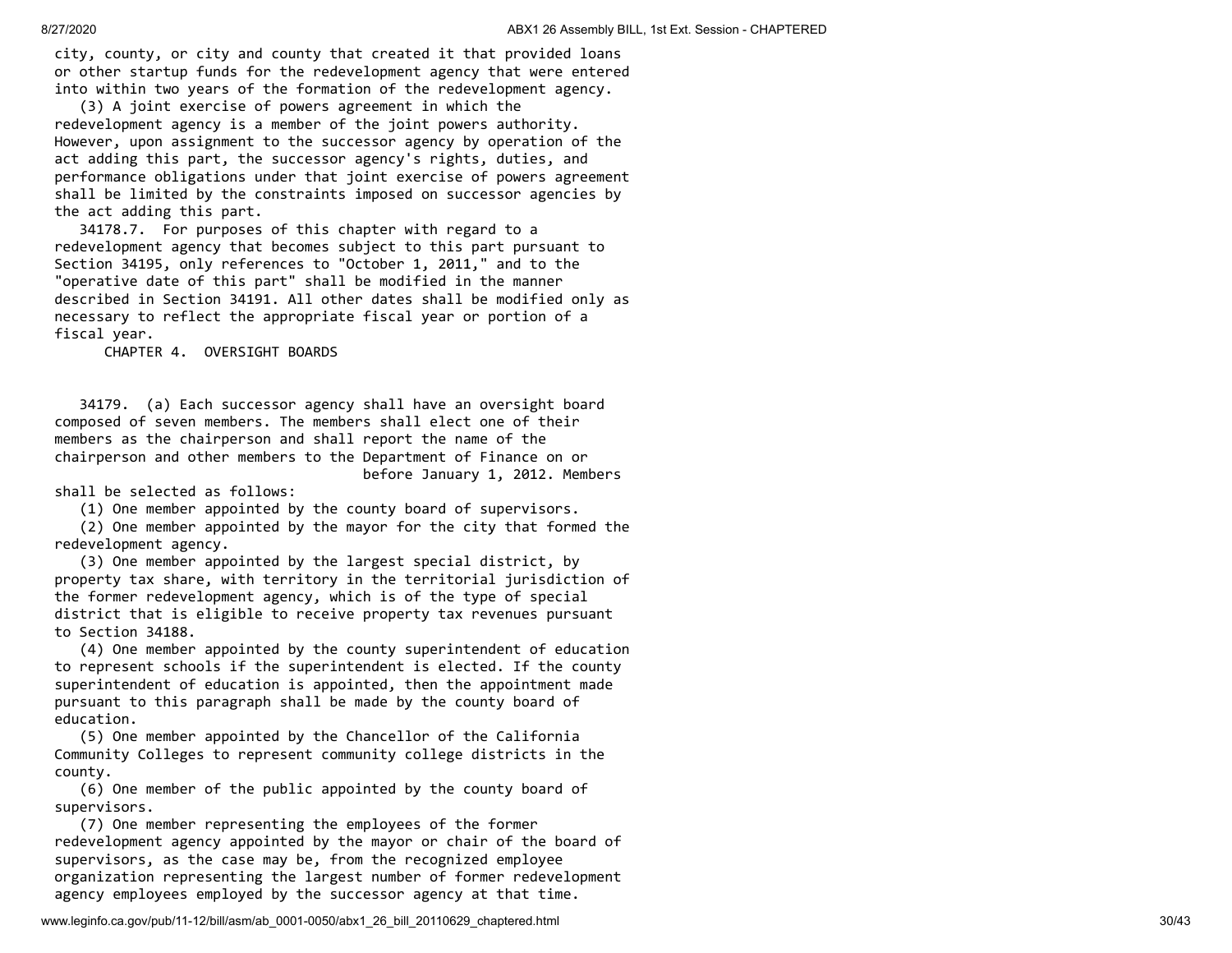(8) If the county or a joint powers agency formed the redevelopment agency, then the largest city by acreage in the territorial jurisdiction of the former redevelopment agency may select one member. If there are no cities with territory in a project area of the redevelopment agency, the county superintendent of education may appoint an additional member to represent the public.

 (9) If there are no special districts of the type that are eligible to receive property tax pursuant to Section 34188, within the territorial jurisdiction of the former redevelopment agency, then the county may appoint one member to represent the public.

 (10) Where a redevelopment agency was formed by an entity that is both a charter city and a county, the oversight board shall be composed of seven members selected as follows: three members appointed by the mayor of the city, where such appointment is subject to confirmation by the county board of supervisors, one member appointed by the largest special district, by property tax share, with territory in the territorial jurisdiction of the former redevelopment agency, which is the type of special district that is eligible to receive property tax revenues pursuant to Section 34188, one member appointed by the county superintendent of education to represent schools, one member appointed by the Chancellor of the California Community Colleges to represent community college districts, and one member representing employees of the former redevelopment agency appointed by the mayor of the city where such an appointment is subject to confirmation by the county board of supervisors, to represent the largest number of former redevelopment agency employees employed by the successor agency at that time.

 (b) The Governor may appoint individuals to fill any oversight board member position described in subdivision (a) that has not been filled by January 15, 2012, or any member position that remains vacant for more than 60 days.

 (c) The oversight board may direct the staff of the successor agency to perform work in furtherance of the oversight board's duties and responsibilities under this part. The successor agency shall pay for all of the costs of meetings of the oversight board and may include such costs in its administrative budget. Oversight board members shall serve without compensation or reimbursement for expenses.

 (d) Oversight board members shall have personal immunity from suit for their actions taken within the scope of their responsibilities as oversight board members.

 (e) A majority of the total membership of the oversight board shall constitute a quorum for the transaction of business. A majority vote of the total membership of the oversight board is required for the oversight board to take action. The oversight board shall be deemed to be a local entity for purposes of the Ralph M. Brown Act, the California Public Records Act, and the Political Reform Act of 1974.

(f) All notices required by law for proposed oversight board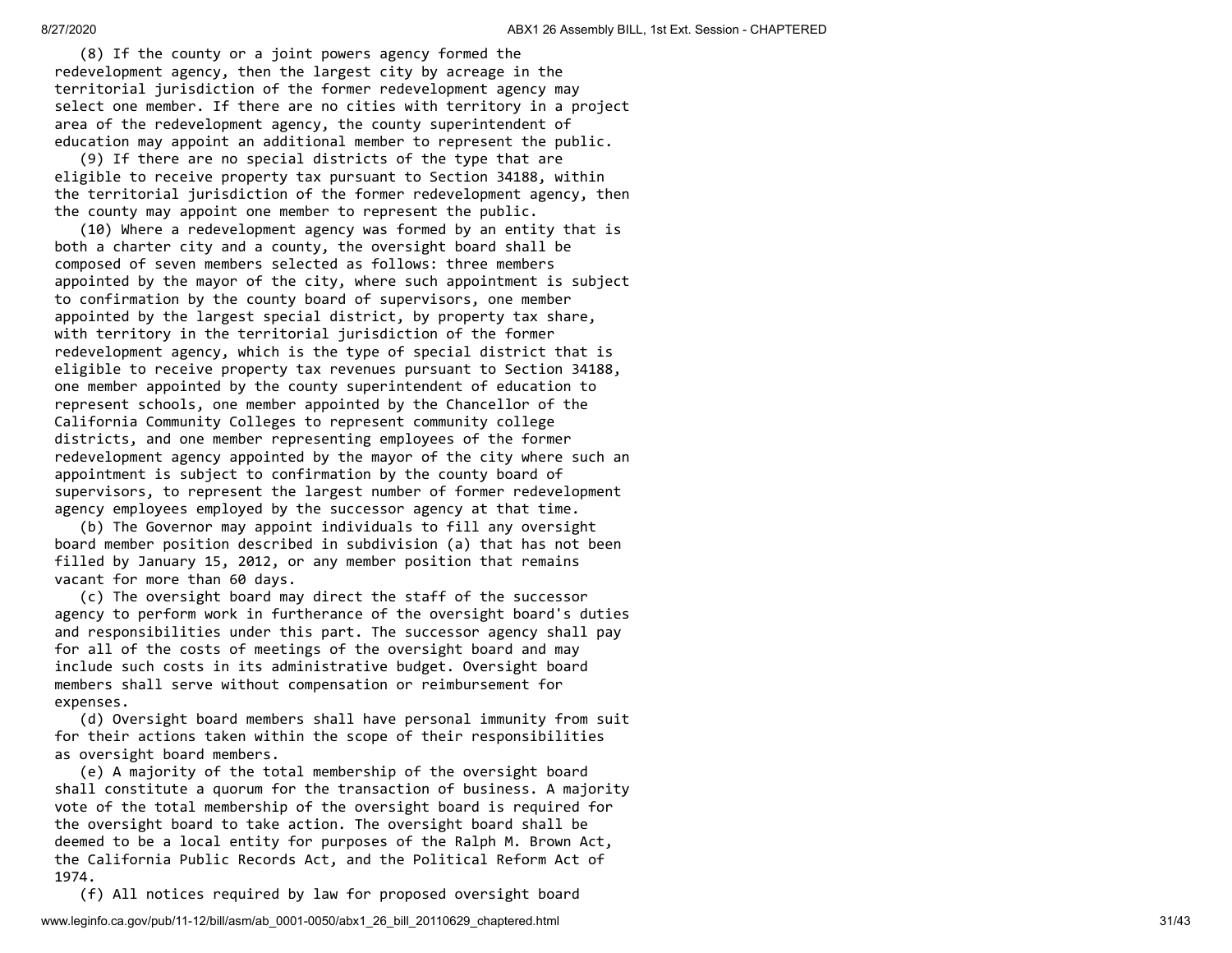actions shall also be posted on the successor agency's Internet Web site or the oversight board's Internet Web site.

 (g) Each member of an oversight board shall serve at the pleasure of the entity that appointed such member.

 (h) The Department of Finance may review an oversight board action taken pursuant to the act adding this part. As such, all oversight board actions shall not be effective for three business days, pending a request for review by the department. Each oversight board shall designate an official to whom the department may make such requests and who shall provide the department with the telephone number and e-mail contact information for the purpose of communicating with the department pursuant to this subdivision. In the event that the department requests a review of a given oversight board action, it shall have 10 days from the date of its request to approve the oversight board action or return it to the oversight board for reconsideration and such oversight board action shall not be effective until approved by the department. In the event that the department returns the oversight board action to the oversight board for reconsideration, the oversight board shall resubmit the modified action for department approval and the modified oversight board action shall not become effective until approved by the department.

 (i) Oversight boards shall have fiduciary responsibilities to holders of enforceable obligations and the taxing entities that benefit from distributions of property tax and other revenues pursuant to Section 34188. Further, the provisions of Division 4 (commencing with Section 1000) of the Government Code shall apply to oversight boards. Notwithstanding Section 1099 of the Government Code, or any other law, any individual may simultaneously be appointed to up to five oversight boards and may hold an office in a city, county, city and county, special district, school district, or community college district.

 (j) Commencing on and after July 1, 2016, in each county where more than one oversight board was created by operation of the act adding this part, there shall be only one oversight board appointed as follows:

 (1) One member may be appointed by the county board of supervisors.

 (2) One member may be appointed by the city selection committee established pursuant to Section 50270 of the Government Code. In a city and county, the mayor may appoint one member.

 (3) One member may be appointed by the independent special district selection committee established pursuant to Section 56332 of the Government Code, for the types of special districts that are eligible to receive property tax revenues pursuant to Section 34188.

 (4) One member may be appointed by the county superintendent of education to represent schools if the superintendent is elected. If the county superintendent of education is appointed, then the appointment made pursuant to this paragraph shall be made by the county board of education.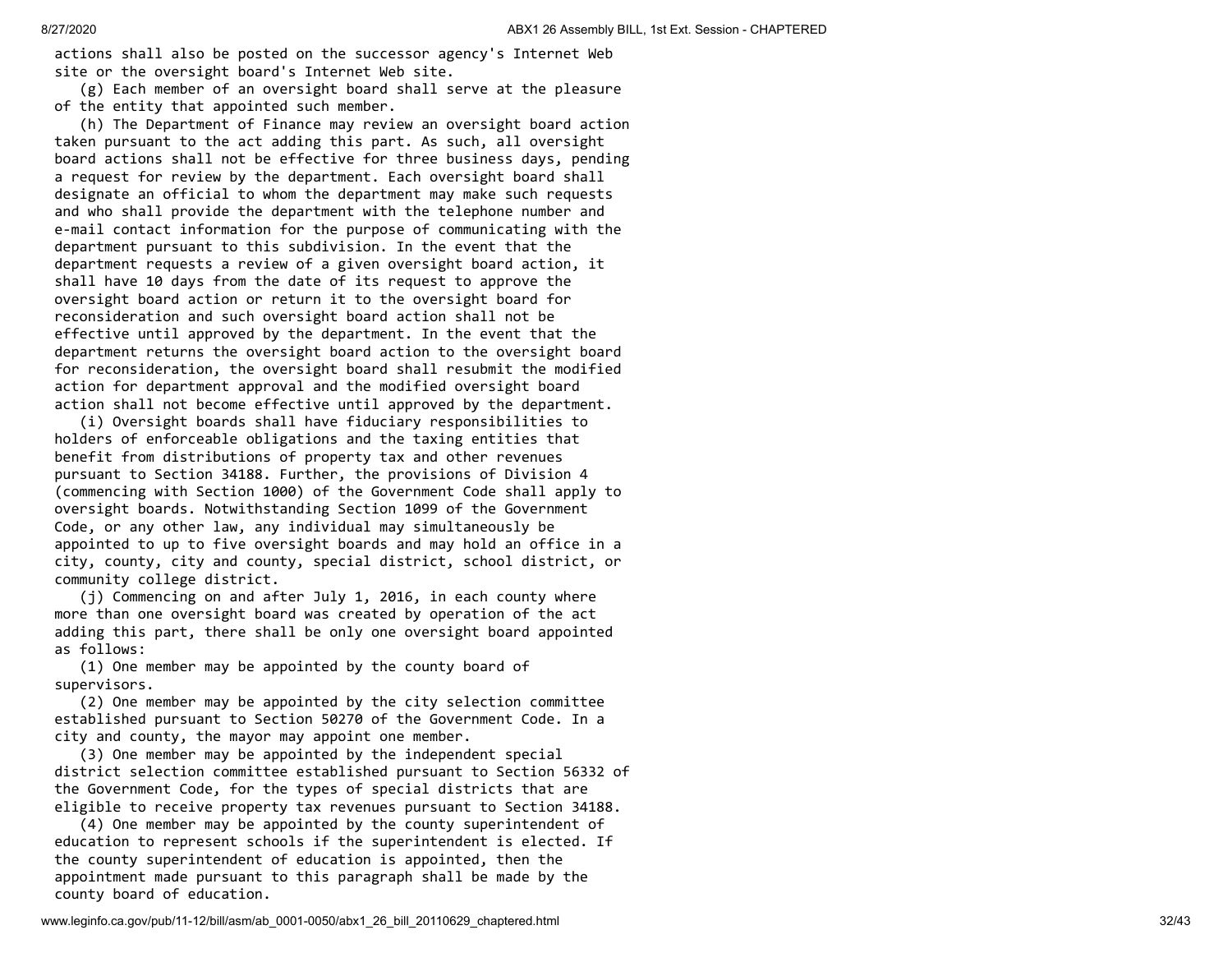(5) One member may be appointed by the Chancellor of the California Community Colleges to represent community college districts in the county.

 (6) One member of the public may be appointed by the county board of supervisors.

 (7) One member may be appointed by the recognized employee organization representing the largest number of successor agency employees in the county.

 (k) The Governor may appoint individuals to fill any oversight board member position described in subdivision (j) that has not been filled by July 15, 2016, or any member position that remains vacant for more than 60 days.

 (l) Commencing on and after July 1, 2016, in each county where only one oversight board was created by operation of the act adding this part, then there will be no change to the composition of that oversight board as a result of the operation of subdivision (b).

 (m) Any oversight board for a given successor agency shall cease to exist when all of the indebtedness of the dissolved redevelopment agency has been repaid.

 34180. All of the following successor agency actions shall first be approved by the oversight board:

 (a) The establishment of new repayment terms for outstanding loans where the terms have not been specified prior to the date of this part.

 (b) Refunding of outstanding bonds or other debt of the former redevelopment agency by successor agencies in order to provide for savings or to finance debt service spikes; provided, however, that no additional debt is created and debt service is not accelerated.

 (c) Setting aside of amounts in reserves as required by indentures, trust indentures, or similar documents governing the issuance of outstanding redevelopment agency bonds.

(d) Merging of project areas.

 (e) Continuing the acceptance of federal or state grants, or other forms of financial assistance from either public or private sources, where assistance is conditioned upon the provision of matching funds, by the successor entity as successor to the former redevelopment agency, in an amount greater than 5 percent.

 (f) (1) If a city, county, or city and county wishes to retain any properties or other assets for future redevelopment activities, funded from its own funds and under its own auspices, it must reach a compensation agreement with the other taxing entities to provide payments to them in proportion to their shares of the base property tax, as determined pursuant to Section 34188, for the value of the property retained.

 (2) If no other agreement is reached on valuation of the retained assets, the value will be the fair market value as of the 2011 property tax lien date as determined by the county assessor.

(g) Establishment of the Recognized Obligation Payment Schedule.

(h) A request by the successor agency to enter into an agreement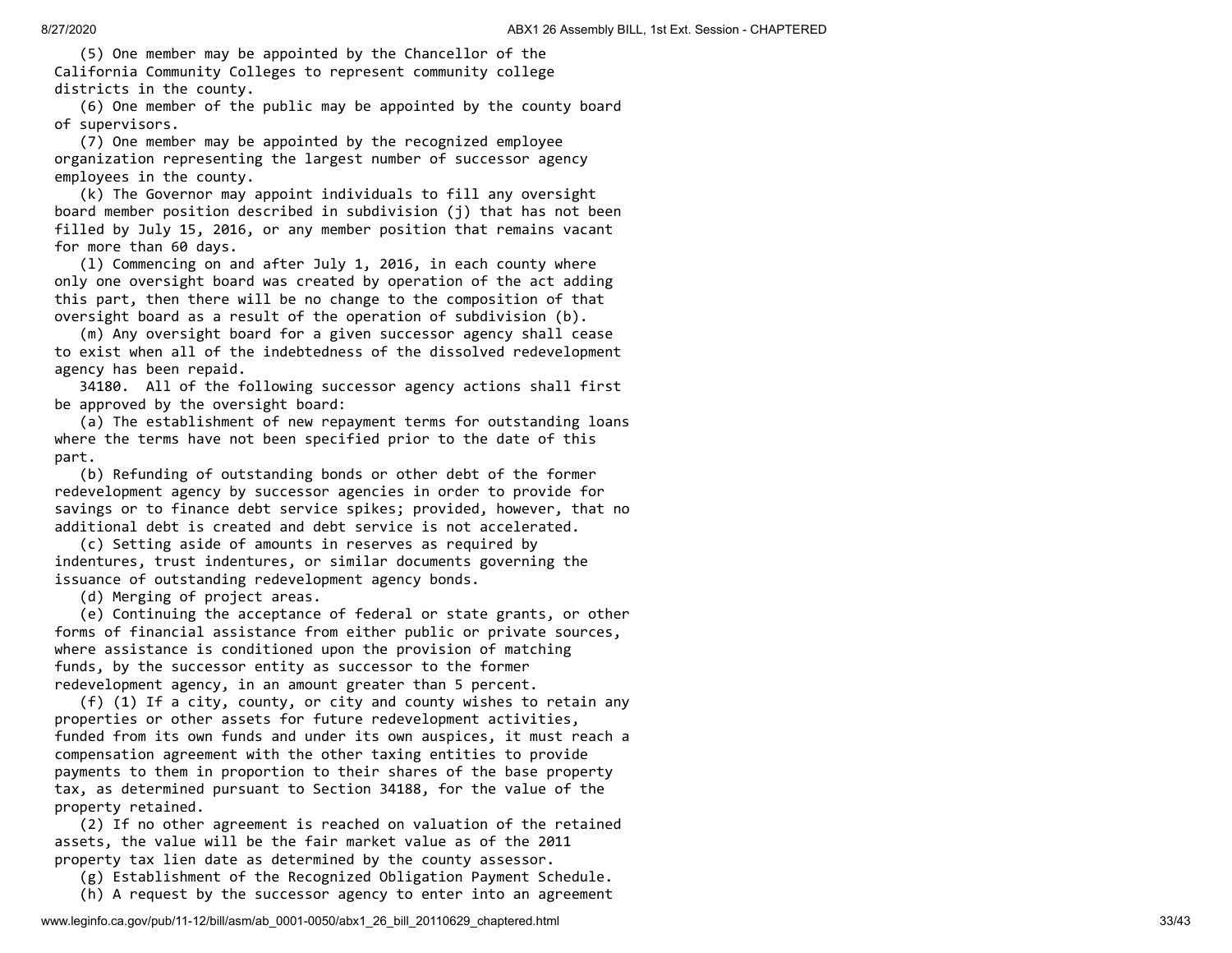with the city, county, or city and county that formed the redevelopment agency that it is succeeding.

 (i) A request by a successor agency or taxing entity to pledge, or to enter into an agreement for the pledge of, property tax revenues pursuant to subdivision (b) of Section 34178.

 34181. The oversight board shall direct the successor agency to do all of the following:

 (a) Dispose of all assets and properties of the former redevelopment agency that were funded by tax increment revenues of the dissolved redevelopment agency; provided, however, that the oversight board may instead direct the successor agency to transfer ownership of those assets that were constructed and used for a governmental purpose, such as roads, school buildings, parks, and fire stations, to the appropriate public jurisdiction pursuant to any existing agreements relating to the construction or use of such an asset. Any compensation to be provided to the successor agency for the transfer of the asset shall be governed by the agreements relating to the construction or use of that asset. Disposal shall be done expeditiously and in a manner aimed at maximizing value.

 (b) Cease performance in connection with and terminate all existing agreements that do not qualify as enforceable obligations.

 (c) Transfer housing responsibilities and all rights, powers, duties, and obligations along with any amounts on deposit in the Low and Moderate Income Housing Fund to the appropriate entity pursuant to Section 34176.

 (d) Terminate any agreement, between the dissolved redevelopment agency and any public entity located in the same county, obligating the redevelopment agency to provide funding for any debt service obligations of the public entity or for the construction, or operation of facilities owned or operated by such public entity, in any instance where the oversight board has found that early termination would be in the best interests of the taxing entities.

 (e) Determine whether any contracts, agreements, or other arrangements between the dissolved redevelopment agency and any private parties should be terminated or renegotiated to reduce liabilities and increase net revenues to the taxing entities, and present proposed termination or amendment agreements to the oversight board for its approval. The board may approve any amendments to or early termination of such agreements where it finds that amendments or early termination would be in the best interests of the taxing entities.

CHAPTER 5. DUTIES OF THE AUDITOR-CONTROLLER

 34182. (a) (1) The county auditor-controller shall conduct or cause to be conducted an agreed-upon procedures audit of each redevelopment agency in the county that is subject to this part, to be completed by March 1, 2012.

(2) The purpose of the audits shall be to establish each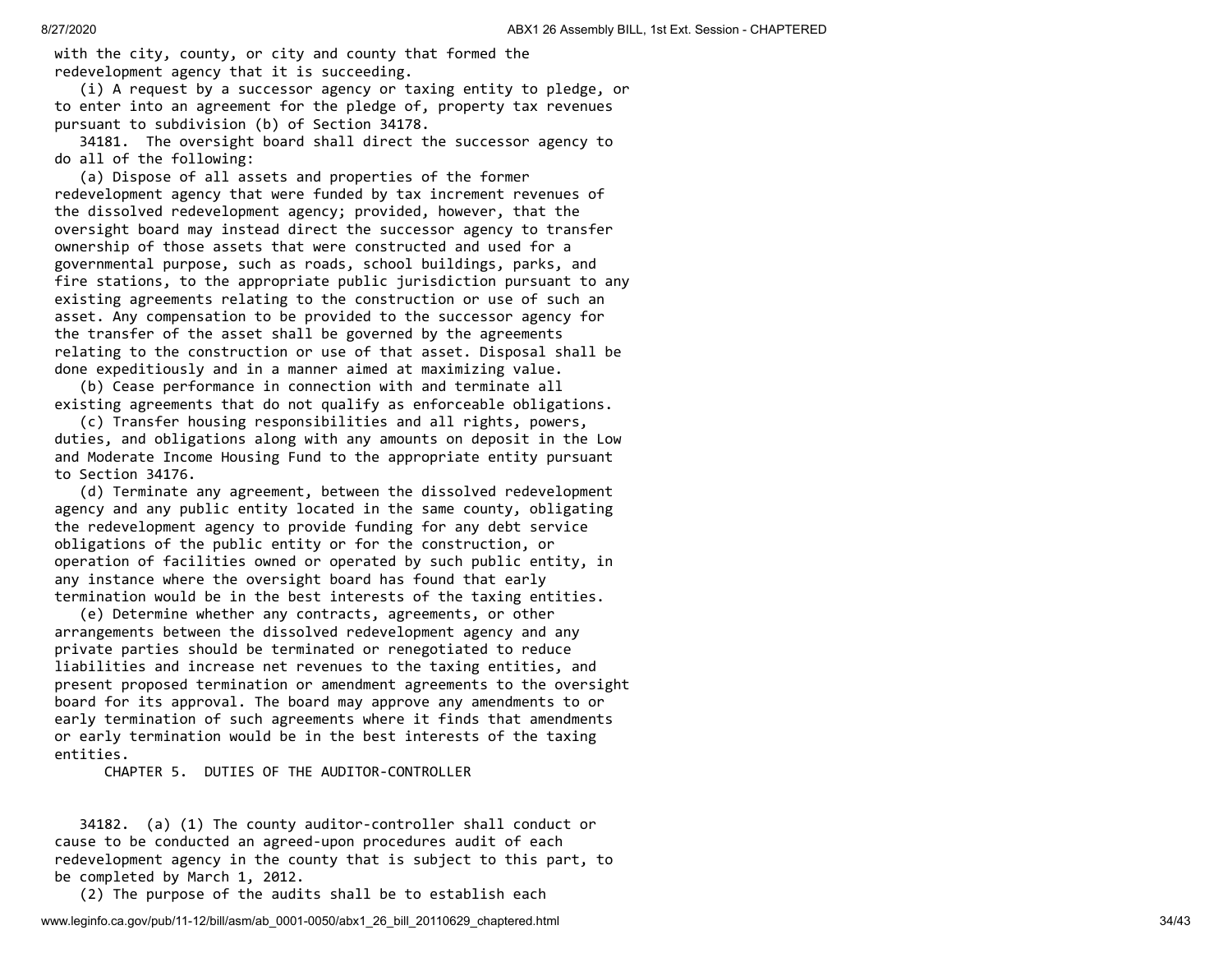redevelopment agency's assets and liabilities, to document and determine each redevelopment agency's passthrough payment obligations to other taxing agencies, and to document and determine both the amount and the terms of any indebtedness incurred by the redevelopment agency and certify the initial Recognized Obligation Payment Schedule.

 (3) The county auditor-controller may charge the Redevelopment Property Tax Trust Fund for any costs incurred by the county auditor-controller pursuant to this part.

 (b) By March 15, 2012, the county auditor-controller shall provide the Controller's office a copy of all audits performed pursuant to this section. The county auditor-controller shall maintain a copy of all documentation and working papers for use by the Controller.

 (c) (1) The county auditor-controller shall determine the amount of property taxes that would have been allocated to each redevelopment agency in the county had the redevelopment agency not been dissolved pursuant to the operation of the act adding this part. These amounts are deemed property tax revenues within the meaning of subdivision (a) of Section 1 of Article XIII A of the California Constitution and are available for allocation and distribution in accordance with the provisions of the act adding this part. The county auditor-controller shall calculate the property tax revenues using current assessed values on the last equalized roll on August 20, pursuant to Section 2052 of the Revenue and Taxation Code, and pursuant to statutory formulas or contractual agreements with other taxing agencies, as of the effective date of this section, and shall deposit that amount in the Redevelopment Property Tax Trust Fund.

 (2) Each county auditor-controller shall administer the Redevelopment Property Tax Trust Fund for the benefit of the holders of former redevelopment agency enforceable obligations and the taxing entities that receive passthrough payments and distributions of property taxes pursuant to this part.

 (3) In connection with the allocation and distribution by the county auditor-controller of property tax revenues deposited in the Redevelopment Property Tax Trust Fund, in compliance with this part, the county auditor-controller shall prepare estimates of amounts to be allocated and distributed, and provide those estimates to both the entities receiving the distributions and the Department of Finance, no later than November 1 and May 1 of each year.

 (4) Each county auditor-controller shall disburse proceeds of asset sales or reserve balances, which have been received from the successor entities pursuant to Sections 34177 and 34187, to the taxing entities. In making such a distribution, the county auditor-controller shall utilize the same methodology for allocation and distribution of property tax revenues provided in Section 34188.

 (d) By October 1, 2012, the county auditor-controller shall report the following information to the Controller's office and the Director of Finance:

(1) The sums of property tax revenues remitted to the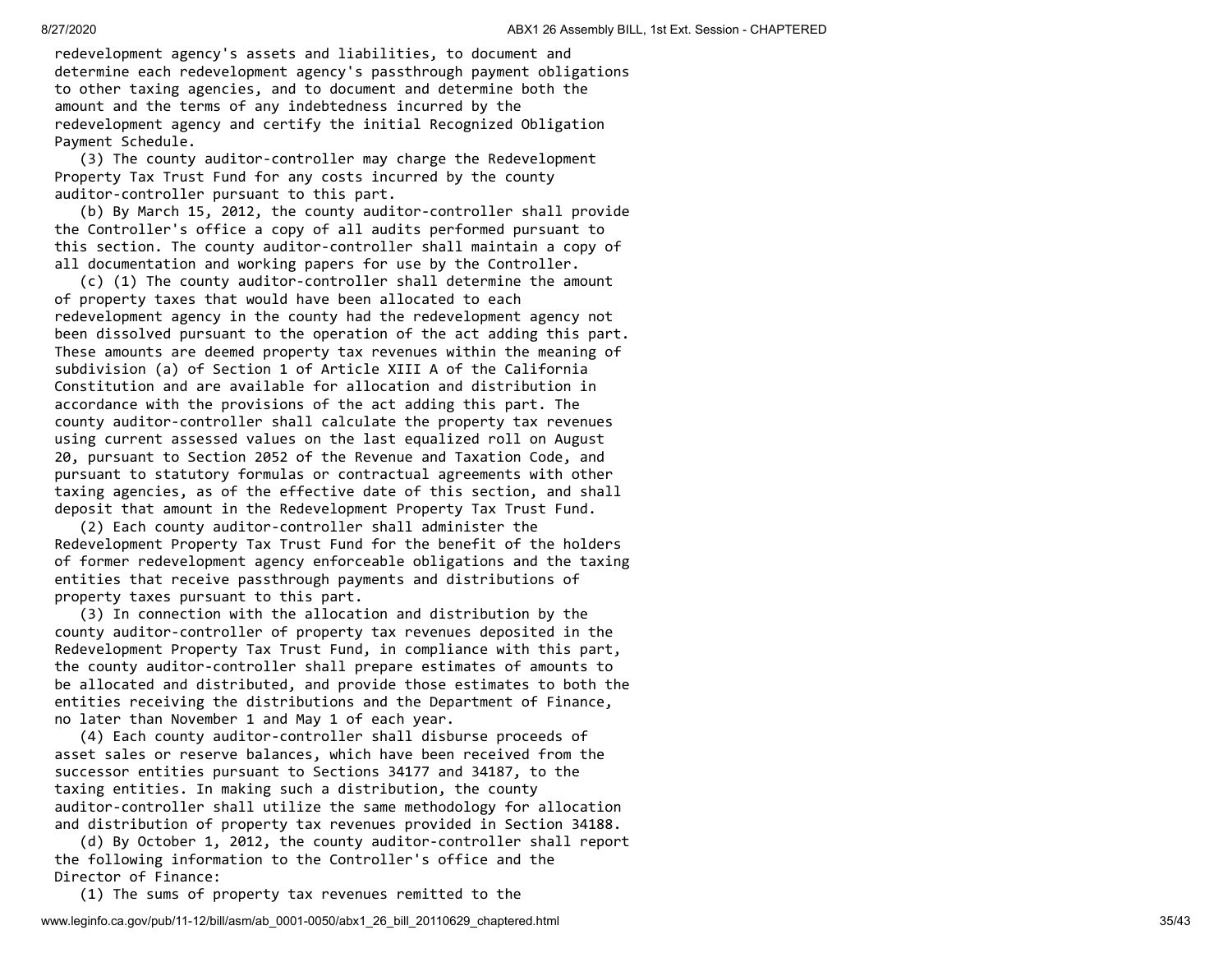Redevelopment Property Tax Trust Fund related to each former redevelopment agency.

 (2) The sums of property tax revenues remitted to each agency under paragraph (1) of subdivision (a) of Section 34183.

 (3) The sums of property tax revenues remitted to each successor agency pursuant to paragraph (2) of subdivision (a) of Section 34183.

 (4) The sums of property tax revenues paid to each successor agency pursuant to paragraph (3) of subdivision (a) of Section 34183.

 (5) The sums paid to each city, county, and special district, and the total amount allocated for schools pursuant to paragraph (4) of subdivision (a) of Section 34183.

 (6) Any amounts deducted from other distributions pursuant to subdivision (b) of Section 34183.

 (e) A county auditor-controller may charge the Redevelopment Property Tax Trust Fund for the costs of administering the provisions of this part.

 (f) The Controller may audit and review any county auditor-controller action taken pursuant to the act adding this part. As such, all county auditor-controller actions shall not be effective for three business days, pending a request for review by the Controller. In the event that the Controller requests a review of a given county auditor-controller action, he or she shall have 10 days from the date of his or her request to approve the county auditor-controller's action or return it to the county auditor-controller for reconsideration and such county auditor-controller action shall not be effective until approved by the Controller. In the event that the Controller returns the county auditor-controller's action to the county auditor-controller for reconsideration, the county auditor-controller must resubmit the modified action for Controller approval and such modified county auditor-controller action shall not become effective until approved by the Controller.

 34183. (a) Notwithstanding any other law, from October 1, 2011, to July 1, 2012, and for each fiscal year thereafter, the county auditor-controller shall, after deducting administrative costs allowed under Section 34182 and Section 95.3 of the Revenue and Taxation Code, allocate moneys in each Redevelopment Property Tax Trust Fund as follows:

 (1) Subject to any prior deductions required by subdivision (b), first, the county auditor-controller shall remit from the Redevelopment Property Tax Trust Fund to each local agency and school entity an amount of property tax revenues in an amount equal to that which would have been received under Section 33401, 33492.140, 33607, 33607.5, 33607.7, or 33676, as those sections read on January 1, 2011, or pursuant to any passthrough agreement between a redevelopment agency and a taxing jurisdiction that was entered into prior to January 1, 1994, that would be in force during that fiscal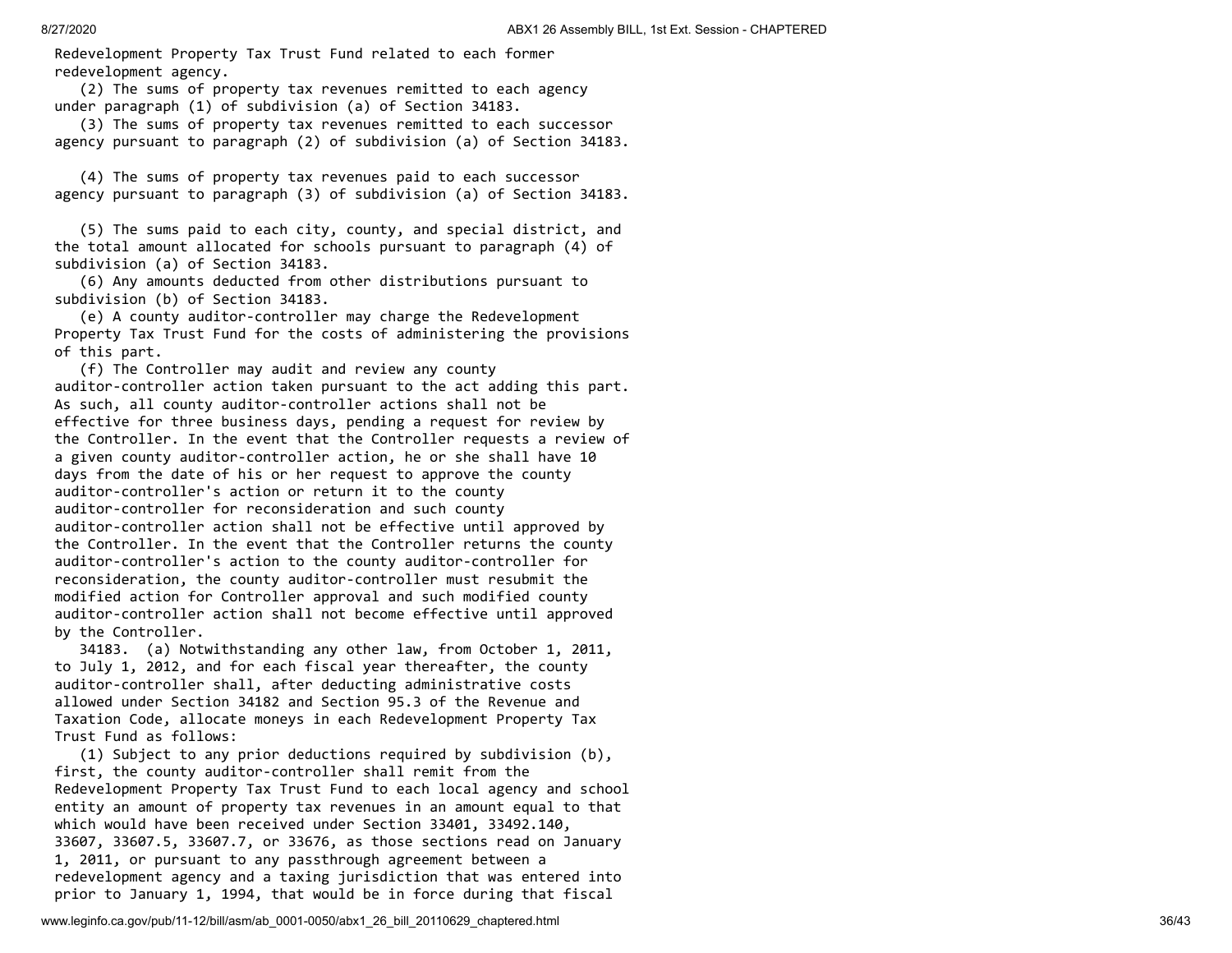year, had the redevelopment agency existed at that time. The amount of the payments made pursuant to this paragraph shall be calculated solely on the basis of passthrough payment obligations, existing prior to the effective date of this part and continuing as obligations of successor entities, shall occur no later than January 16, 2012, and no later than June 1, 2012, and each January 16 and June 1 thereafter. Notwithstanding subdivision (e) of Section 33670, that portion of the taxes in excess of the amount identified in subdivision (a) of Section 33670, which are attributable to a tax rate levied by a taxing agency for the purpose of producing revenues in an amount sufficient to make annual repayments of the principal of, and the interest on, any bonded indebtedness for the acquisition or improvement of real property shall be allocated to, and when collected shall be paid into, the fund of that taxing agency.

 (2) Second, on January 16, 2012, and June 1, 2012, and each January 16 and June 1 thereafter, to each successor agency for payments listed in its Recognized Obligation Payment Schedule for the six-month fiscal period beginning January 1, 2012, or July 1, 2012, and each January 16 and June 1 thereafter, in the following order of priority:

 (A) Debt service payments scheduled to be made for tax allocation bonds.

 (B) Payments scheduled to be made on revenue bonds, but only to the extent the revenues pledged for them are insufficient to make the payments and only where the agency's tax increment revenues were also pledged for the repayment of the bonds.

 (C) Payments scheduled for other debts and obligations listed in the Recognized Obligation Payment Schedule that are required to be paid from former tax increment revenue.

 (3) Third, on January 16, 2012, and June 1, 2012, and each January 16 and June 1 thereafter, to each successor agency for the administrative cost allowance, as defined in Section 34171, for administrative costs set forth in an approved administrative budget for those payments required to be paid from former tax increment revenues.

 (4) Fourth, on January 16, 2012, and June 1, 2012, and each January 16 and June 1 thereafter, any moneys remaining in the Redevelopment Property Tax Trust Fund after the payments and transfers authorized by paragraphs (1) to (3), inclusive, shall be distributed to local agencies and school entities in accordance with Section 34188.

 (b) If the successor agency reports, no later than December 1, 2011, and May 1, 2012, and each December 1 and May 1 thereafter, to the county auditor-controller that the total amount available to the successor agency from the Redevelopment Property Tax Trust Fund allocation to that successor agency's Redevelopment Obligation Retirement Fund, from other funds transferred from each redevelopment agency, and from funds that have or will become available through asset sales and all redevelopment operations, are insufficient to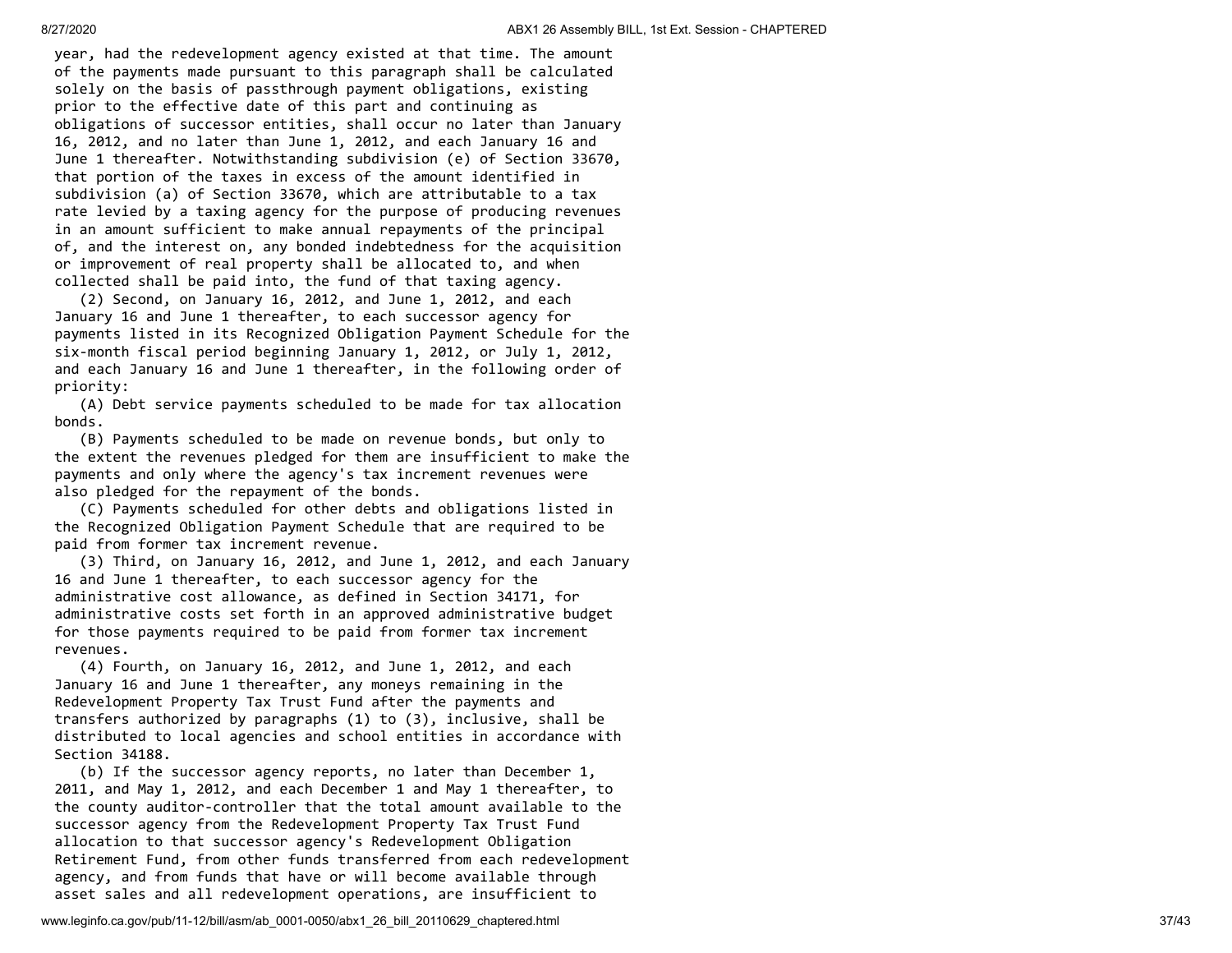fund the payments required by paragraphs (1) to (3), inclusive, of subdivision (a) in the next six-month fiscal period, the county auditor-controller shall notify the Controller and the Department of Finance no later than 10 days from the date of that notification. The county auditor-controller shall verify whether the successor agency will have sufficient funds from which to service debts according to the Recognized Obligation Payment Schedule and shall report the findings to the Controller. If the Controller concurs that there are insufficient funds to pay required debt service, the amount of the deficiency shall be deducted first from the amount remaining to be distributed to taxing entities pursuant to paragraph (4), and if that amount is exhausted, from amounts available for distribution for administrative costs in paragraph (3). If an agency, pursuant to the provisions of Section 33492.15, 33492.72, 33607.5, 33671.5, 33681.15, or 33688, made passthrough payment obligations subordinate to debt service payments required for enforceable obligations, funds for servicing bond debt may be deducted from the amounts for passthrough payments under paragraph (1), as provided in those sections, but only to the extent that the amounts remaining to be distributed to taxing entities pursuant to paragraph (4) and the amounts available for distribution for administrative costs in paragraph (3) have all been exhausted.

 (c) The county treasurer may loan any funds from the county treasury that are necessary to ensure prompt payments of redevelopment agency debts.

 (d) The Controller may recover the costs of audit and oversight required under this part from the Redevelopment Property Tax Trust Fund by presenting an invoice therefor to the county auditor-controller who shall set aside sufficient funds for and disburse the claimed amounts prior to making the next distributions to the taxing jurisdictions pursuant to Section 34188. Subject to the approval of the Director of Finance, the budget of the Controller may be augmented to reflect the reimbursement, pursuant to Section 28.00 of the Budget Act.

 34185. Commencing on January 16, 2012, and on each January 16 and June 1 thereafter, the county auditor-controller shall transfer, from the Redevelopment Property Tax Trust Fund of each successor agency into the Redevelopment Obligation Retirement Fund of that agency, an amount of property tax revenues equal to that specified in the Recognized Obligation Payment Schedule for that successor agency as payable from the Redevelopment Property Tax Trust Fund subject to the limitations of Sections 34173 and 34183.

 34186. Differences between actual payments and past estimated obligations on recognized obligation payment schedules must be reported in subsequent recognized obligation payment schedules and shall adjust the amount to be transferred to the Redevelopment Obligation Retirement Fund pursuant to this part. These estimates and accounts shall be subject to audit by county auditor-controllers and the Controller.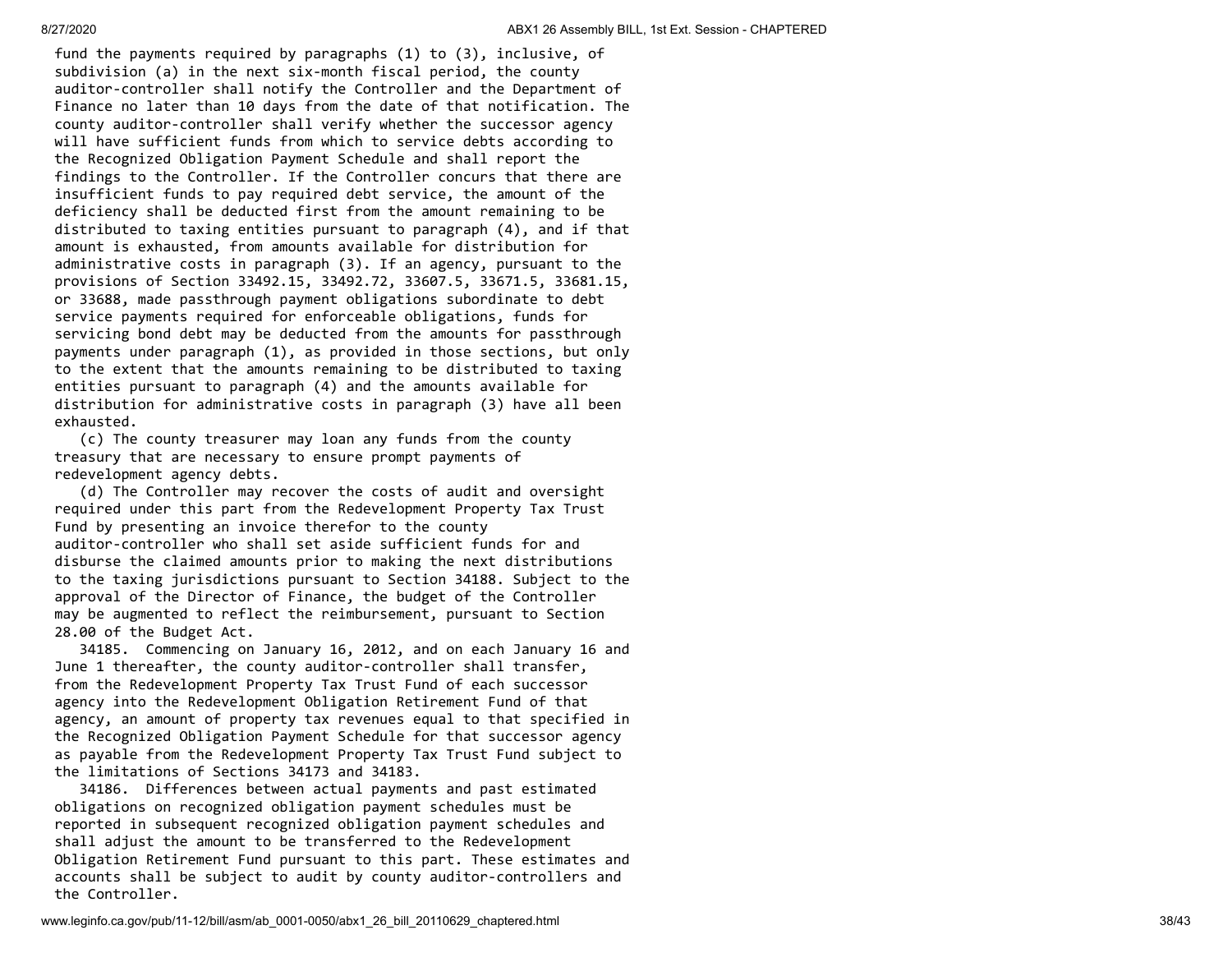34187. Commencing January 1, 2012, whenever a recognized obligation that had been identified in the Recognized Payment Obligation Schedule is paid off or retired, either through early payment or payment at maturity, the county auditor-controller shall distribute to the taxing entities, in accordance with the provisions of the Revenue and Taxation Code, all property tax revenues that were associated with the payment of the recognized obligation.

 34188. For all distributions of property tax revenues and other moneys pursuant to this part, the distribution to each taxing entity shall be in an amount proportionate to its share of property tax revenues in the tax rate area in that fiscal year, as follows:

 (a) (1) For distributions from the Redevelopment Property Tax Trust Fund, the share of each taxing entity shall be applied to the amount of property tax available in the Redevelopment Property Tax Trust Fund after deducting the amount of any distributions under paragraphs (2) and (3) of subdivision (a) of Section 34183.

 (2) For each taxing entity that receives passthrough payments, that agency shall receive the amount of any passthrough payments identified under paragraph (1) of subdivision (a) of Section 34183, in an amount not to exceed the amount that it would receive pursuant to this section in the absence of the passthrough agreement. However, to the extent that the passthrough payments received by the taxing entity are less than the amount that the taxing entity would receive pursuant to this section in the absence of a passthrough agreement, the taxing entity shall receive an additional payment that is equivalent to the difference between those amounts.

 (b) Property tax shares of local agencies shall be determined based on property tax allocation laws in effect on the date of distribution, without the revenue exchange amounts allocated pursuant to Section 97.68 of the Revenue and Taxation Code, and without the property taxes allocated a set of the set of the set of the set of the set of the set of the set of the set of the set of the set of the set of the set of the set of the set of the set of the set of the set of the set of t pursuant to Section 97.70 of the Revenue and Taxation Code.

 (c) The total school share, including passthroughs, shall be the share of the property taxes that would have been received by school entities, as defined in subdivision (f) of Section 95 of the Revenue and Taxation Code, in the jurisdictional territory of the former redevelopment agency, including, but not limited to, the amounts specified in Sections 97.68 and 97.70 of the Revenue and Taxation Code.

 34188.8. For purposes of a redevelopment agency that becomes subject to this part pursuant to Section 34195, a date certain identified in this chapter shall not be subject to Section 34191, except for dates certain in Section 34182 and references to "October 1, 2011," or to the "operative date of this part,". However, for purposes of those redevelopment agencies, a date certain identified in this chapter shall be appropriately modified, as necessary to reflect the appropriate fiscal year or portion of a fiscal year.

 CHAPTER 6. EFFECT OF THE ACT ADDING THIS PART ON THE COMMUNITY REDEVELOPMENT LAW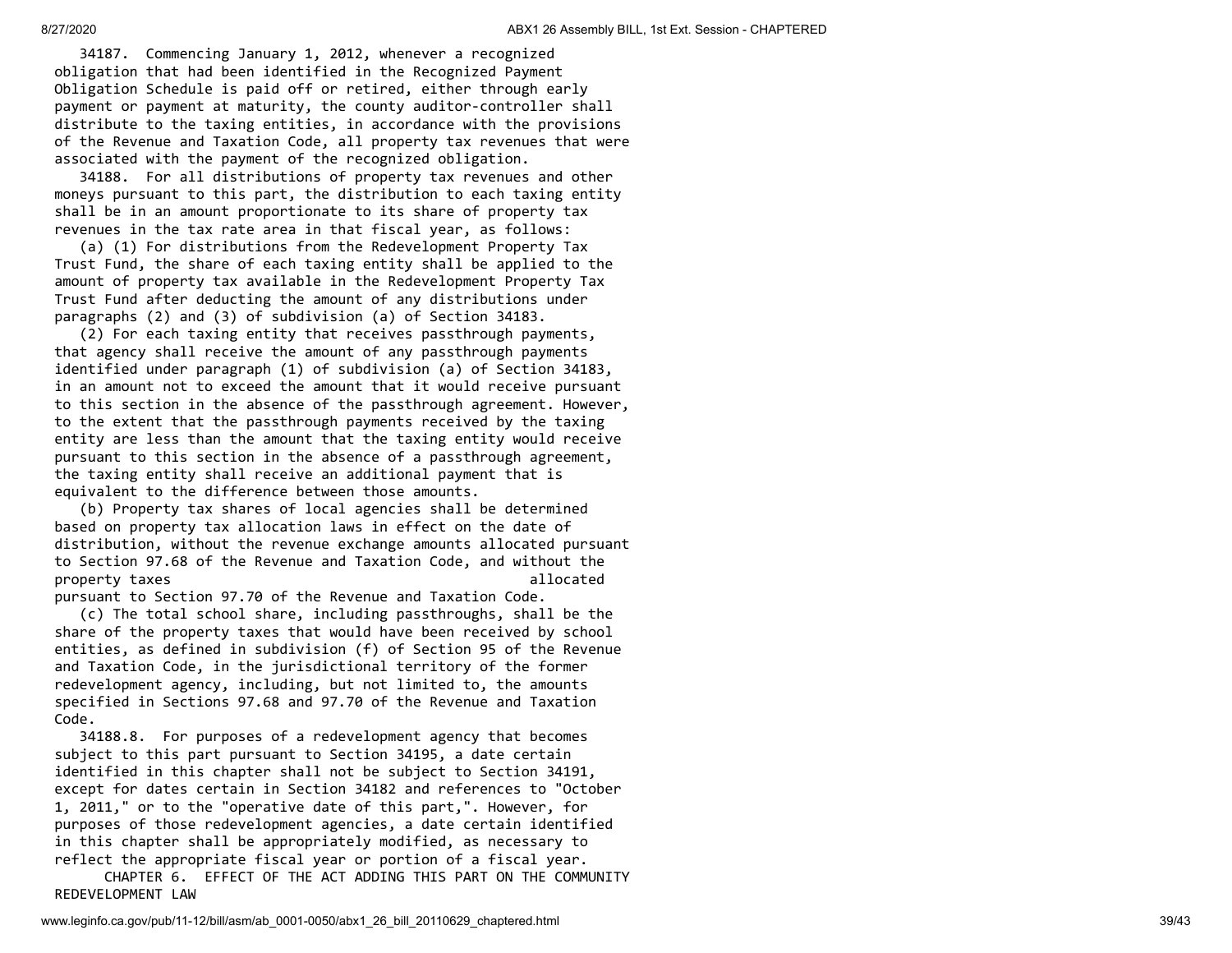34189. (a) Commencing on the effective date of this part, all provisions of the Community Redevelopment Law that depend on the allocation of tax increment to redevelopment agencies, including, but not limited to, Sections 33445, 33640, 33641, 33645, and subdivision (b) of Section 33670, shall be inoperative, except as those sections apply to a redevelopment agency operating pursuant to Part 1.9 (commencing with Section 34192).

 (b) The California Law Revision Commission shall draft a Community Redevelopment Law cleanup bill for consideration by the Legislature no later than January 1, 2013.

 (c) To the extent that a provision of Part 1 (commencing with Section 33000), Part 1.5 (commencing with Section 34000), Part 1.6 (commencing with Section 34050), and Part 1.7 (commencing with Section 34100) conflicts with this part, the provisions of this part shall control. Further, if a provision of Part 1 (commencing with Section 33000), Part 1.5 (commencing with Section 34000), Part 1.6 (commencing with Section 34050), or Part 1.7 (commencing with Section 34100) provides an authority that the act adding this part is restricting or eliminating, the restriction and elimination provisions of the act adding this part shall control.

 (d) It is intended that the provisions of this part shall be read in a manner as to avoid duplication of payments.

CHAPTER 7. STABILIZATION OF LABOR AND EMPLOYMENT RELATIONS

 34190. (a) It is the intent of the Legislature to stabilize the labor and employment relations of redevelopment agencies and successor agencies in furtherance of and connection with their responsibilities under the act adding this part.

 (b) Nothing in the act adding this part is intended to relieve any redevelopment agency of its obligations under Chapter 10 (commencing with Section 3500) of Division 4 of Title 1 of the Government Code. Subject to the limitations set forth in Section 34165, prior to its dissolution, a redevelopment agency shall retain the authority to meet and confer over matters within the scope of representation.

 (c) A successor agency, as defined in Sections 34171 and 34173, shall constitute a public agency within the meaning of subdivision (c) of Section 3501 of the Government Code.

 (d) Subject to the limitations set forth in Section 34165, redevelopment agencies, prior to and during their winding down and dissolution, shall retain the authority to bargain over matters within the scope of representation.

 (e) In recognition that a collective bargaining agreement represents an enforceable obligation, a successor agency shall become the employer of all employees of the redevelopment agency as of the date of the redevelopment agency's dissolution. If, pursuant to this provision, the successor agency becomes the employer of one or more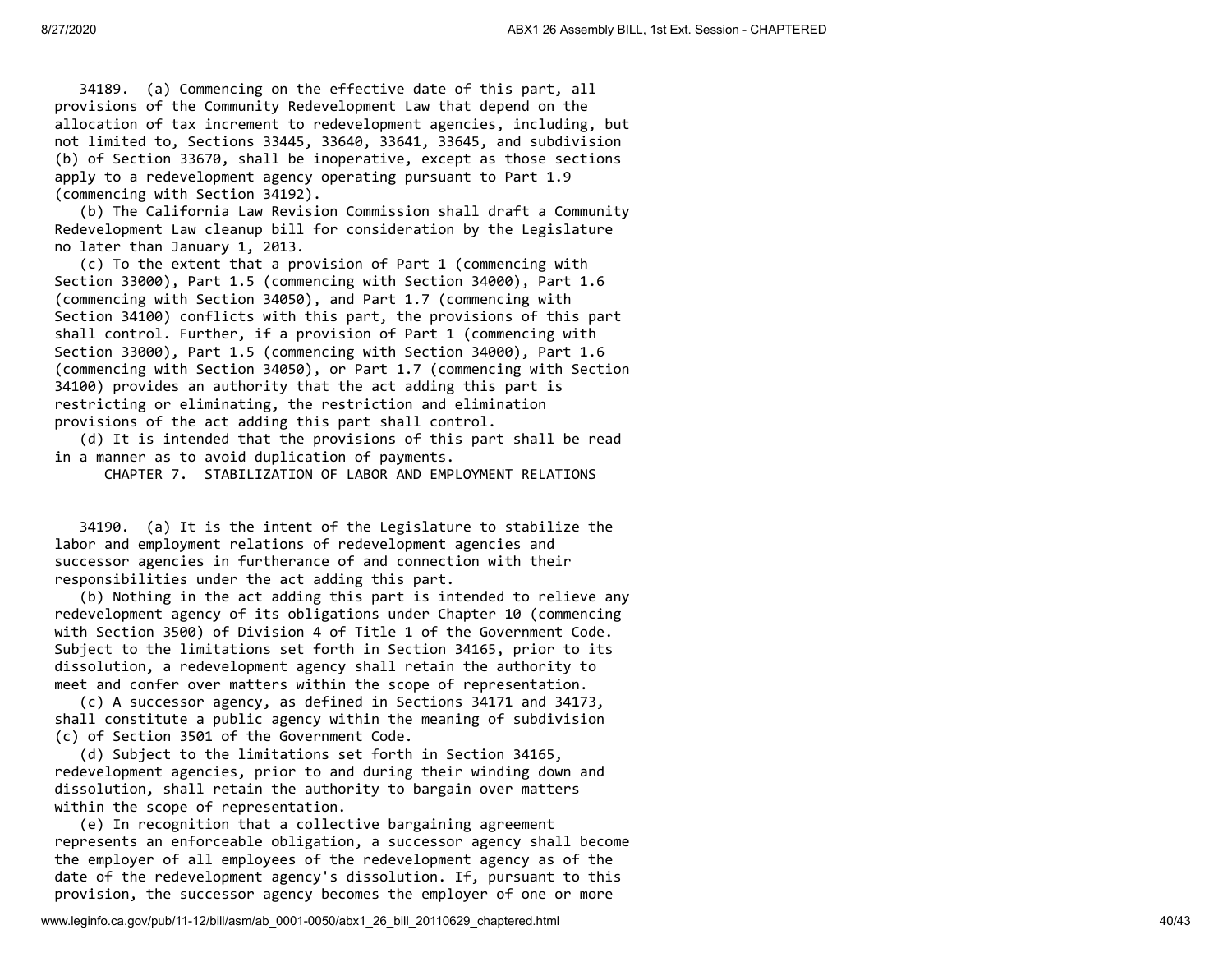employees who, as employees of the redevelopment agency, were represented by a recognized employee organization, the successor agency shall be deemed a successor employer and shall be obligated to recognize and to meet and confer with such employee organization. In addition, the successor agency shall retain the authority to bargain over matters within the scope of representation and shall be deemed to have assumed the obligations under any memorandum of understanding in effect between the redevelopment agency and recognized employee organization as of the date of the redevelopment agency's dissolution.

 (f) The Legislature finds and declares that the duties and responsibilities of local agency employer representatives under this chapter are substantially similar to the duties and responsibilities required under existing collective bargaining enforcement procedures and therefore the costs incurred by the local agency employer representatives in performing those duties and responsibilities under the act adding this part are not reimbursable as state-mandated costs. Furthermore, the Legislature also finds and declares that to the extent the act adding this part provides the funding with which to accomplish the obligations provided herein, the costs incurred by the local agency employer representatives in performing those duties and responsibilities under the act adding this part are not reimbursable as state-mandated costs.

 (g) The transferred memorandum of understanding and the right of any employee organization representing such employees to provide representation shall continue as long as the memorandum of understanding would have been in force, pursuant to its own terms. One or more separate bargaining units shall be created in the successor agency consistent with the bargaining units that had been established in the redevelopment agency. After the expiration of the transferred memorandum of understanding, the successor agency shall continue to be subject to the provisions of the Meyers-Milias-Brown Act.

 (h) Individuals formerly employed by redevelopment agencies that are subsequently employed by successor agencies shall, for a minimum of two years, transfer their status and classification in the civil service system of the redevelopment agency to the successor agency and shall not be required to requalify to perform the duties that they previously performed or duties substantially similar in nature and in required qualification to those that they previously performed. Any such individuals shall have the right to compete for employment under the civil service system of the successor agency.

 CHAPTER 8. APPLICATION OF PART TO FORMER PARTICIPANTS OF THE ALTERNATIVE VOLUNTARY REDEVELOPMENT PROGRAM

 34191. (a) It is the intent of the Legislature that a redevelopment agency that formerly operated pursuant to the Alternative Voluntary Redevelopment Program (Part 1.9 (commencing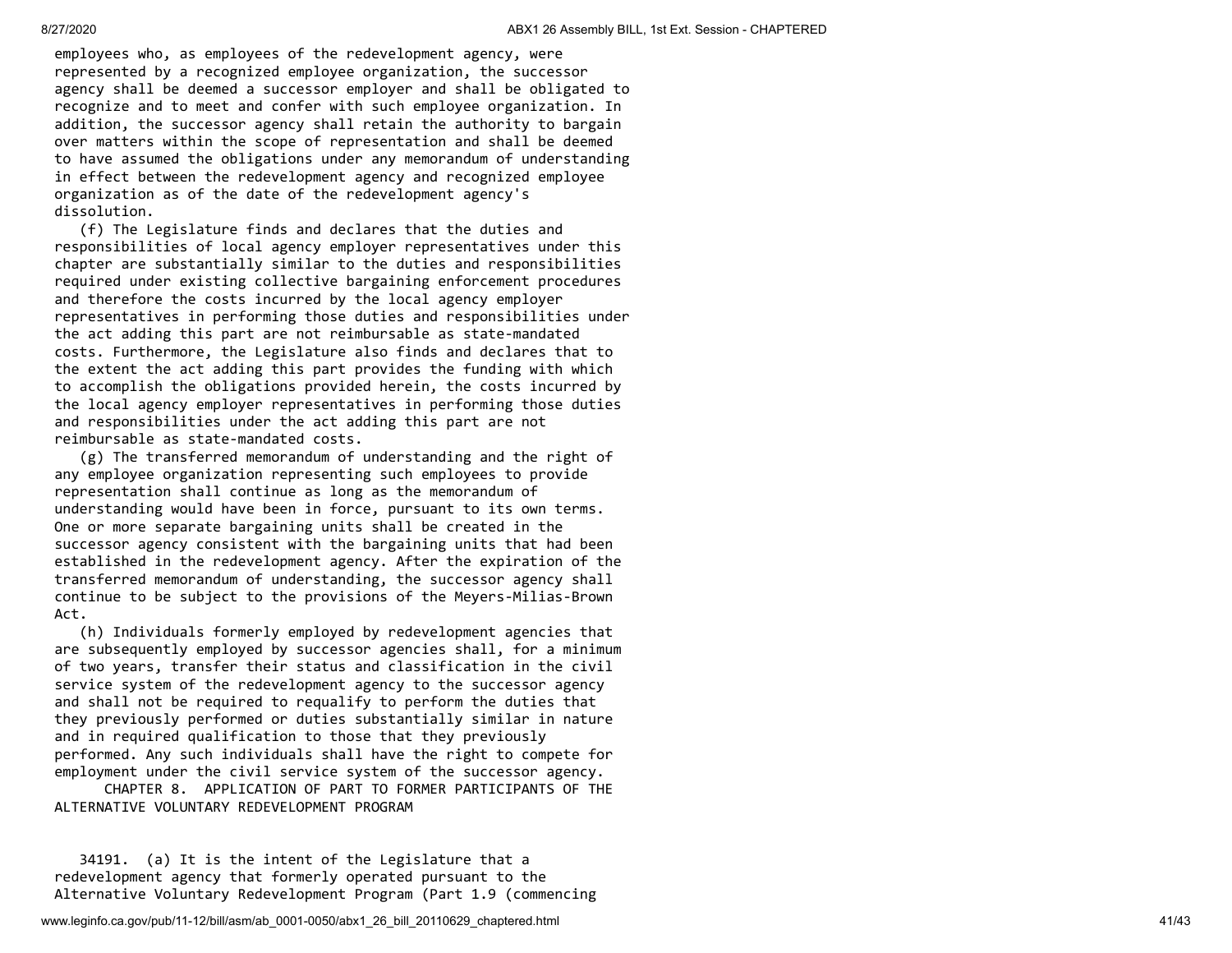with Section 34192)), that becomes subject to this part pursuant to Section 34195, shall be subject to all of the requirements of this part, except that dates and deadlines shall be appropriately modified, as provided in this section, to reflect the date that the agency becomes subject to this part.

 (b) Except as otherwise provided by law, for purposes of a redevelopment agency that becomes subject to this part pursuant to Section 34195, the following shall apply:

 (1) Any reference to "January 1, 2011," shall be construed to mean January 1 of the year preceding the year that the redevelopment agency became subject to this part, but no earlier than January 1, 2011.

 (2) Any reference to "October 1, 2011," or to the "operative date of this part," shall mean the date that is the equivalent to the "October 1, 2011," identified in Section 34167.5 for that redevelopment agency as determined pursuant to Section 34169.5.

 (3) Except as provided in paragraphs (1) and (2), any reference to a date certain shall be construed to be the date, measured from the date that the redevelopment agency became subject to this part, that is equivalent to the duration of time between the operative date of this part and the date certain identified in statute.

 SEC. 8. Section 97.401 is added to the Revenue and Taxation Code, to read:

 97.401. Commencing October 1, 2011, the county auditor shall make the calculations required by Section 97.4 based on the amount deposited on behalf of each former redevelopment agency into the Redevelopment Property Tax Trust Fund pursuant to paragraph (1) of subdivision (c) of Section 34182 of the Health and Safety Code. The calculations required by Section 97.4 shall result in cities, counties, and special districts annually remitting to the Educational Revenue Augmentation Fund the same amounts they would have remitted but for the operation of Part 1.8 (commencing with Section 34161) and Part 1.85 (commencing with Section 34170) of Division 24 of the Health and Safety Code.

 SEC. 9. Section 98.2 is added to the Revenue and Taxation Code, to read:

 98.2. For the 2011-12 fiscal year, and each fiscal year thereafter, the computations provided for in Sections 98 and 98.1 shall be performed in a manner which recognizes that passthrough payments formerly required under the Community Redevelopment Law (Part 1 (commencing with Section 33000) of Division 24 of the Health and Safety Code) are continuing to be made under the authority of Part 1.85 (commencing with Section 34170) of Division 24 of the Health and Safety Code and those payments shall be recognized in the TEA calculations as though they were made under the Community Redevelopment Law. Additionally, the computations provided for in Sections 98 and 98.1 shall be performed in a manner that recognizes payments to a Redevelopment Property Tax Trust Fund, established pursuant to Section 34170.5 of the Health and Safety Code as if they